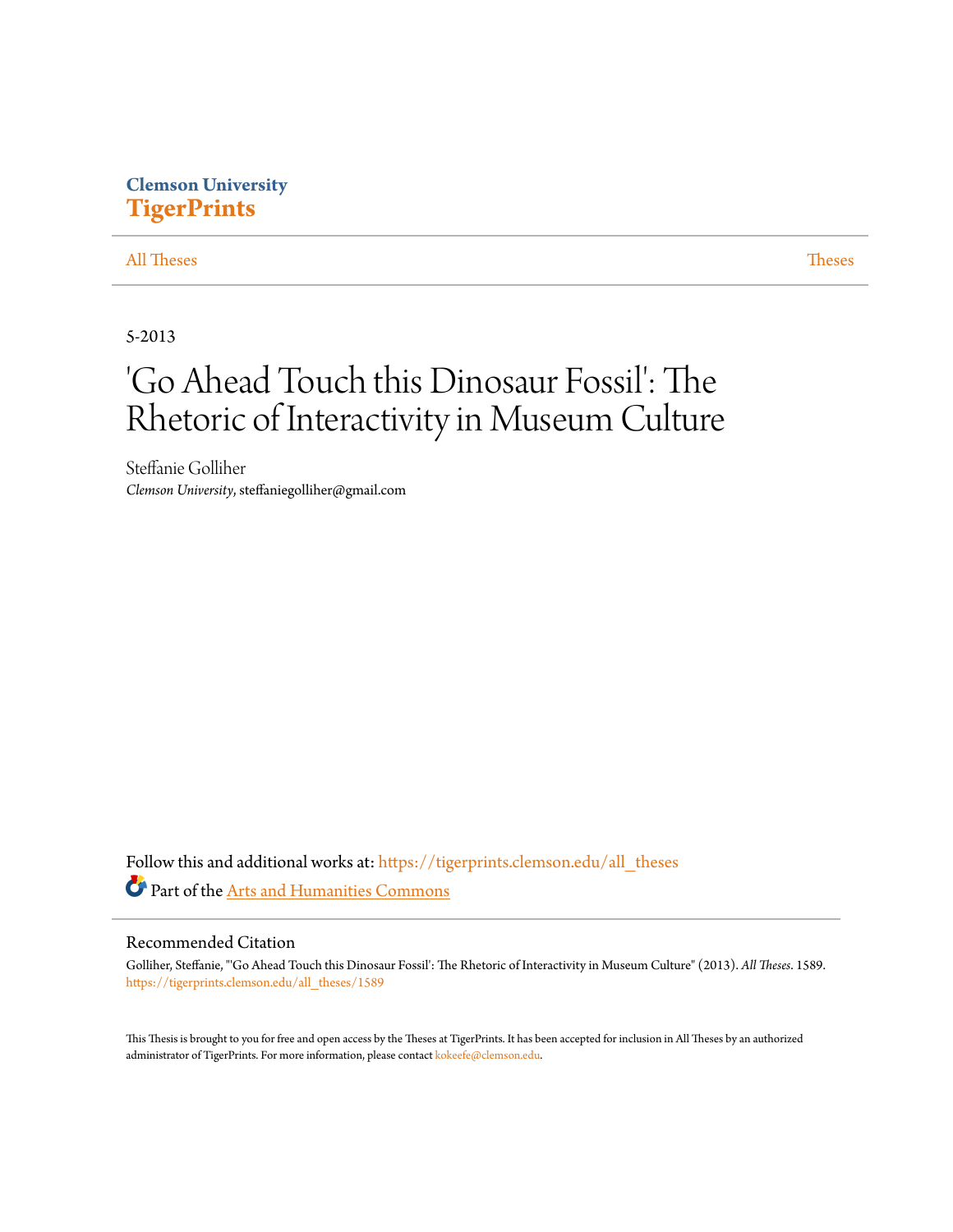### GO AHEAD TOUCH THIS DINOSAUR FOSSIL: THE RHETORIC OF INTERACTIVITY IN MUSEUM CULTURE

A Thesis Presented to the Graduate School of Clemson University

In Partial Fulfillment of the Requirements for the Degree Master of Arts English

> by Steffanie Golliher May 2013

Accepted by: Dr. Scot Barnett, Committee Chair Dr. Catherine Paul Dr. Jonathan Beecher Field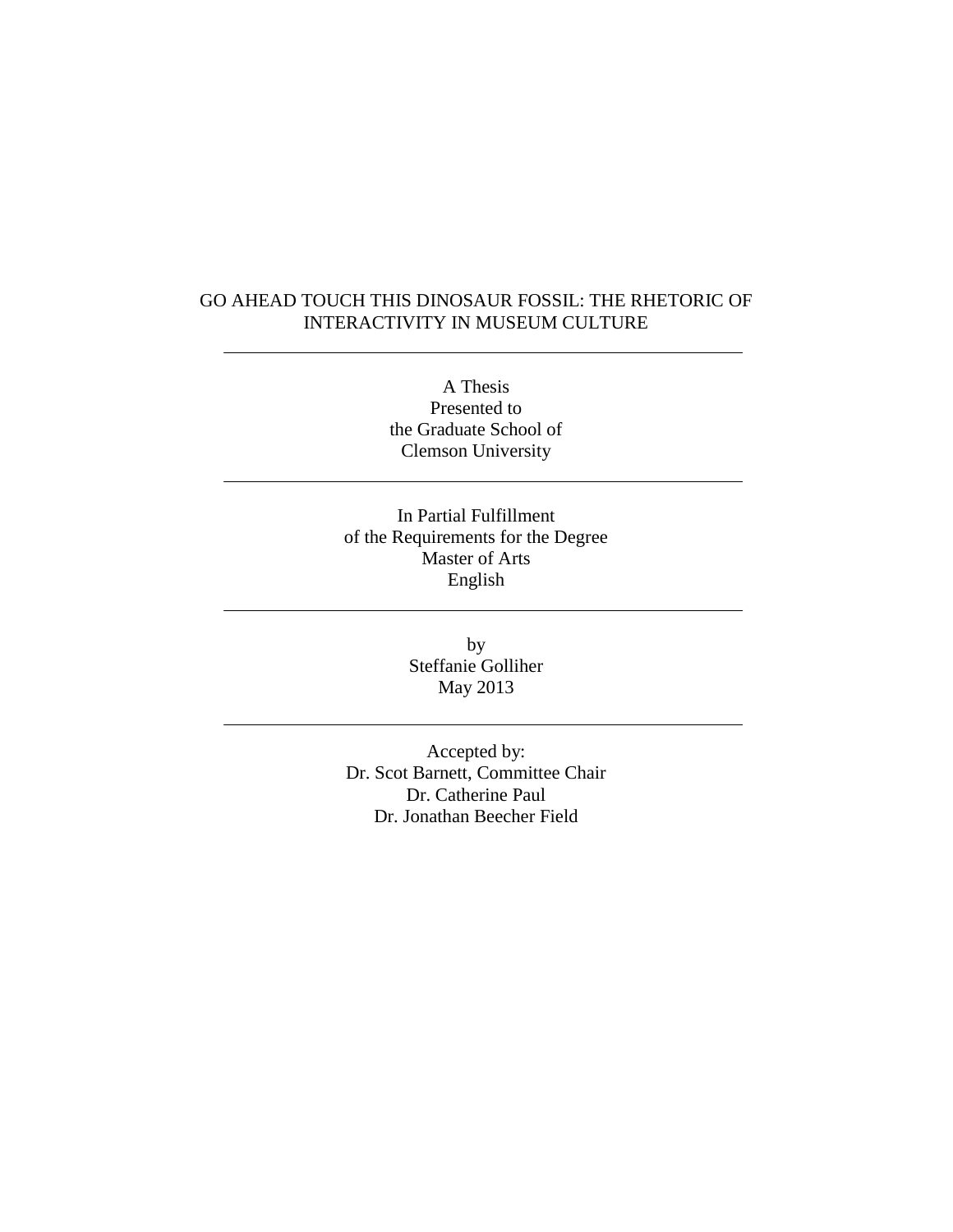#### ABSTRACT

In this essay, I will problematize the narrative housed within the Creation Museum in order to question the function of interactive exhibits and sensation in the museum space. The Creation Museum, like many science centers, utilizes displays with sensory triggers under the guise of visitor empowerment, yet their exhibits are sensational rather than interactive. Playing on conventions of science centers and the supposed visitor agency permitted by interactive exhibits, the Creation Museum asserts a narrative informed by the Bible and fueled by sensory stimulation. My analysis of the Creation Museum reveals the degree to which sensation for AiG is not a conduit for visitor agency, but rather a rhetorical strategy for imposing creationist ideologies upon visitors. Although other science centers likely intend the type of empowerment disallowed by AiG, these institutions likewise preclude visitor experimentation and agency by providing answers to the scientific questions raised and proposing ideological narratives based upon institutional notions of scientific theory and progress.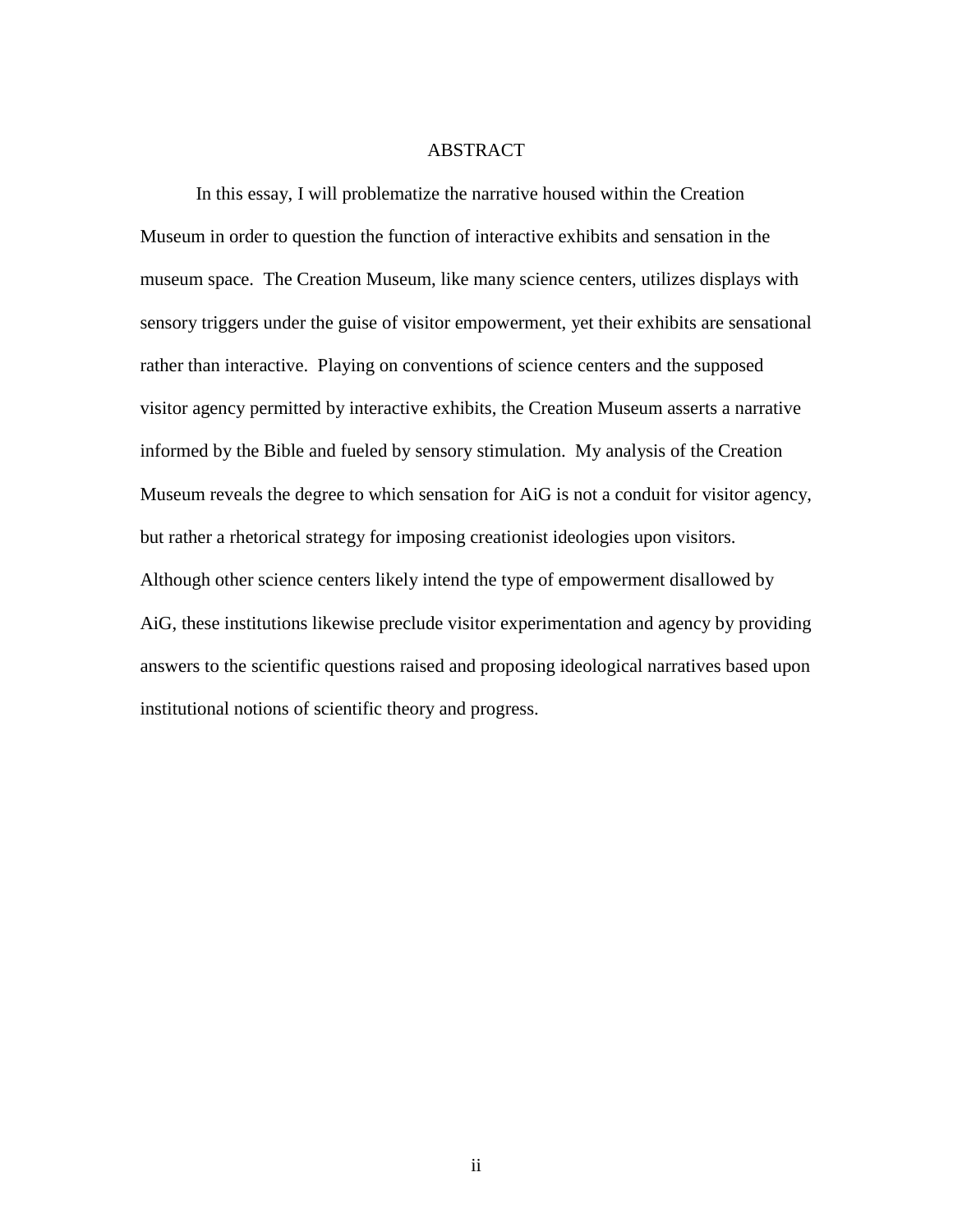## TABLE OF CONTENTS

|                |                                                 | Page |
|----------------|-------------------------------------------------|------|
|                |                                                 |      |
|                |                                                 |      |
| <b>CHAPTER</b> |                                                 |      |
| $\mathbf{I}$   |                                                 |      |
| $\Pi$          | CULTURAL AUTHORITY AND EPISTEMOLOGICAL          |      |
| III.           | CHANGING MUSEUM CULTURE AND THE POLITICS OF     |      |
| IV.            |                                                 |      |
| V.             |                                                 |      |
| VI.            | SENSATION AND RHETORIC IN THE CREATION MUSEUM26 |      |
| VII.           | THE PLACE OF SENSATION IN MUSEUM CULTURE38      |      |
|                |                                                 |      |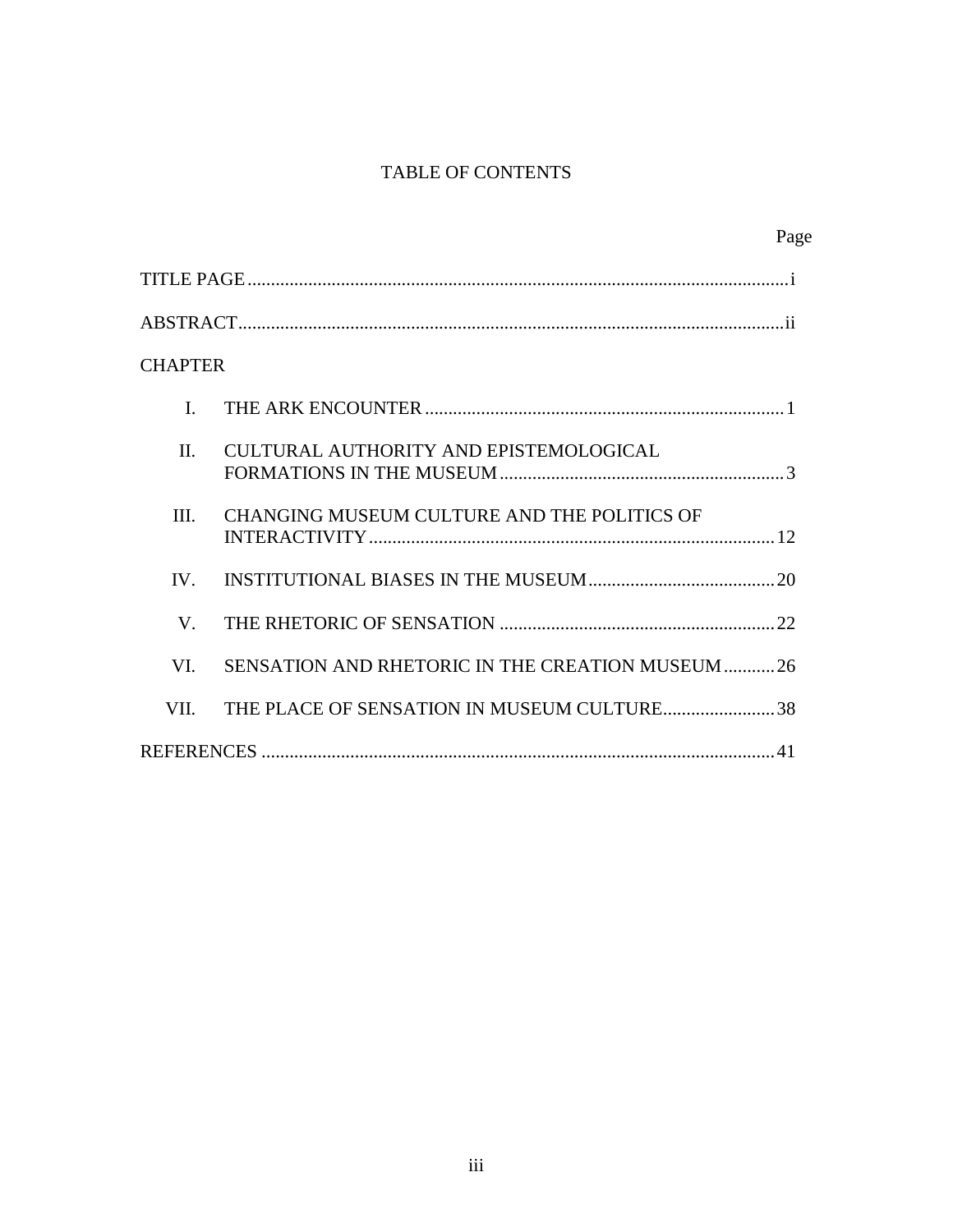#### CHAPTER ONE

#### THE ARK ENCOUNTER

Phase 1: build Noah's Ark. Phases 2-9: create petting zoo, stage for live animal programs and children's area, Tower of Babel, rides through the plagues of Egypt, first century village, drama theaters, pre-flood village and amphitheater. According to Ken Ham, President and founder of young earth creationist group and nonprofit ministry organization Answers in Genesis (AiG), these phases comprise the construction of the Ark Encounter, planned to open in Kentucky as soon as funds are raised. An extension of AiG's Creation Museum opened in 2007, the Ark Encounter serves as a sort of biblical amusement park, simultaneously entertaining and scaring visitors into compliance with biblical mandates as interpreted by AiG. Although not positioned as a museum, AiG clearly states the correlation between the Ark Encounter and the Creation Museum, including an Ark exhibit outside of the Creation Museum to keep anxious soon-to-be Ark visitors at bay, thereby validating the Encounter through the authority of their more explicit museological venture. For Ham, the Ark Encounter, much like the Creation Museum, helps people "have an encounter with God's word and so to help people have an encounter with the message of salvation" and, for only \$2000, an individual visitor can secure lifetime access to both God's word and the message of salvation by purchasing the Charter Lifetime Boarding Pass, good for limitless passage on Noah's Ark and lifetime membership to the Creation Museum (AiG *Ark Encounter*). Only available before the Ark Encounter opens its hatches, Charter Passes, as well as peg, plank and beam sponsorships, will contribute to the \$24.5 million fund raising efforts needed to create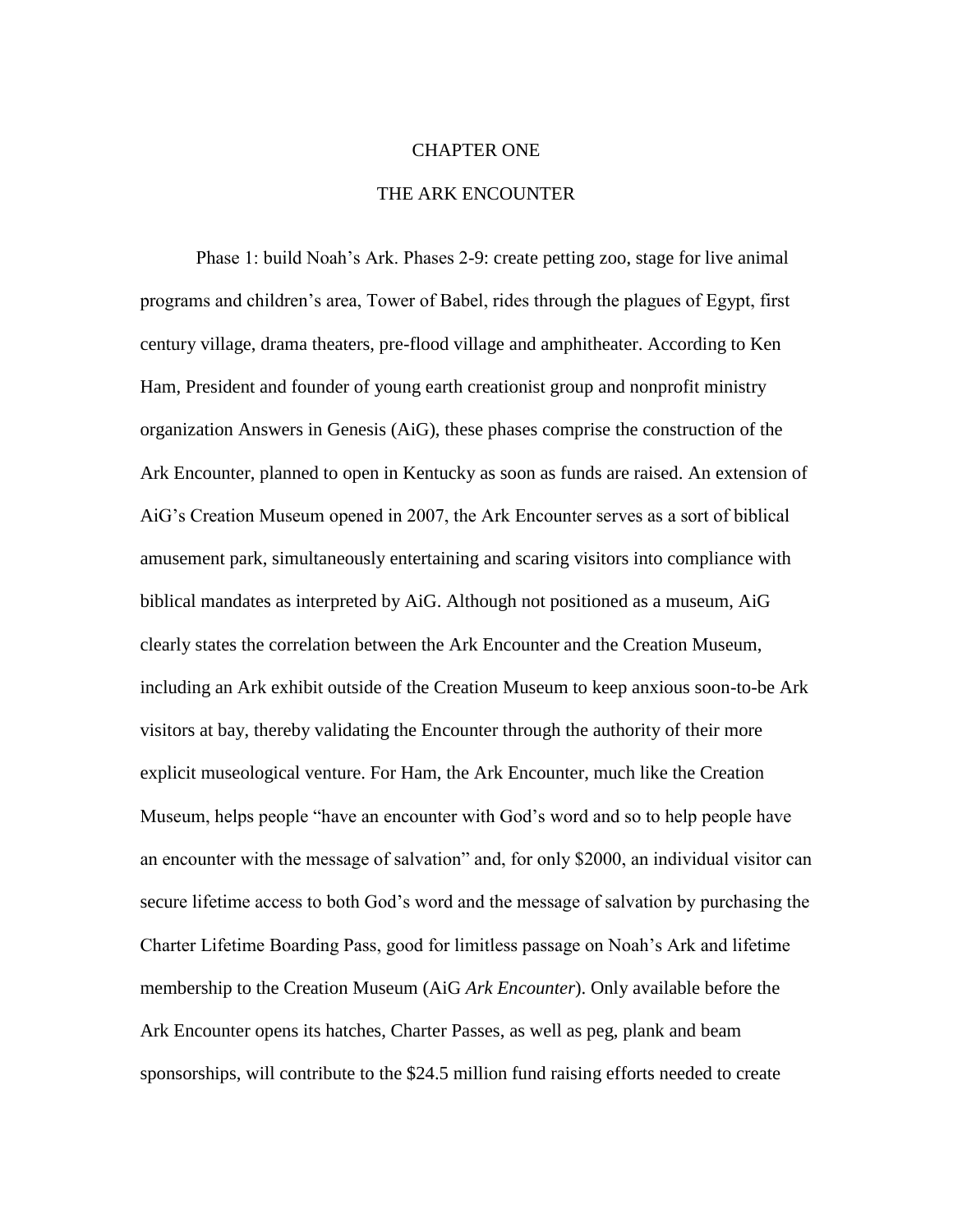Noah's Ark and its accompanying amusements. Although the Ark Encounter is geographically distinct from the Creation Museum, AiG's intention for the attraction is much the same: provide a mixture of pseudo-interactive entertainment and didactic creationist education in order to viscerally convince visitors about the truth of the Bible and the need for salvation.

In this essay, I will problematize the narrative housed within the Creation Museum in order to question the function of interactive exhibits and sensation in the museum space. The Creation Museum, like many science centers, utilizes displays with sensory triggers under the guise of visitor empowerment, yet their exhibits are sensational rather than interactive. Playing on conventions of science centers and the supposed visitor agency permitted by interactive exhibits, the Creation Museum asserts a narrative informed by the Bible and fueled by sensory stimulation. My analysis of the Creation Museum reveals the degree to which sensation for AiG is not a conduit for visitor agency, but rather a rhetorical strategy for imposing creationist ideologies upon visitors. Although other science centers likely intend the type of empowerment disallowed by AiG, these institutions likewise preclude visitor experimentation and agency by providing answers to the scientific questions raised and proposing ideological narratives based upon institutional notions of scientific theory and progress.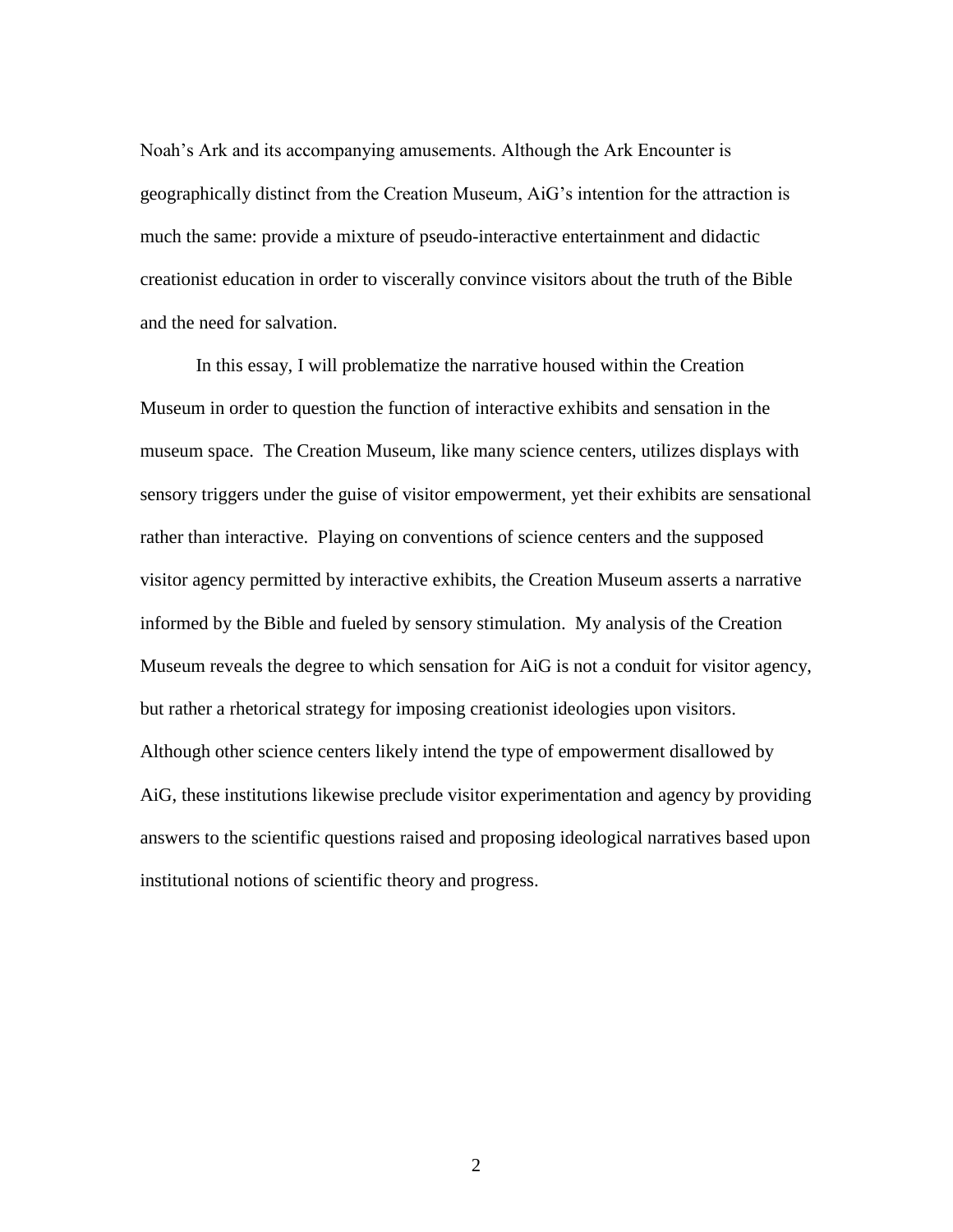#### CHAPTER TWO

## CULTURAL AUTHORITY AND EPISTEMOLOGICAL FORMATIONS IN THE MUSEUM

Culturally situated as centers of learning filled with scientifically proven facts, science and natural history museums have long been perceived as spaces of incontrovertible knowledge. Beginning with early American science and natural history museums which exhibited their own research and were often influenced by governmental patronage, museum epistemologies are largely equated with a sense of educational import and validity. Traditional museums utilize specific aesthetics to assert a sense of edification over entertainment as exhibits are often filled with glass cases which simultaneously highlight and separate museum patrons from a given artifact and informative placards with the name and origin of the specimen on display. Visitors are typically bombarded with this simplistic form of exhibition that promotes a perception of factual, scholarly information about artifacts, yet the way in which most museums organize their specimens creates an institutionally biased narrative by which patrons can formulate some conception of scientific theory and progress. This traditional model of producing and presenting scientific and historical knowledge has largely stayed intact from the time of early American science and natural history museums; however, since the mid-twentieth century, many museums have attempted some degree of interactivity and sensory stimulation of visitors. Emphasis on interactive exhibits ultimately marks a change in museum culture as glass cases are removed and patrons are encouraged to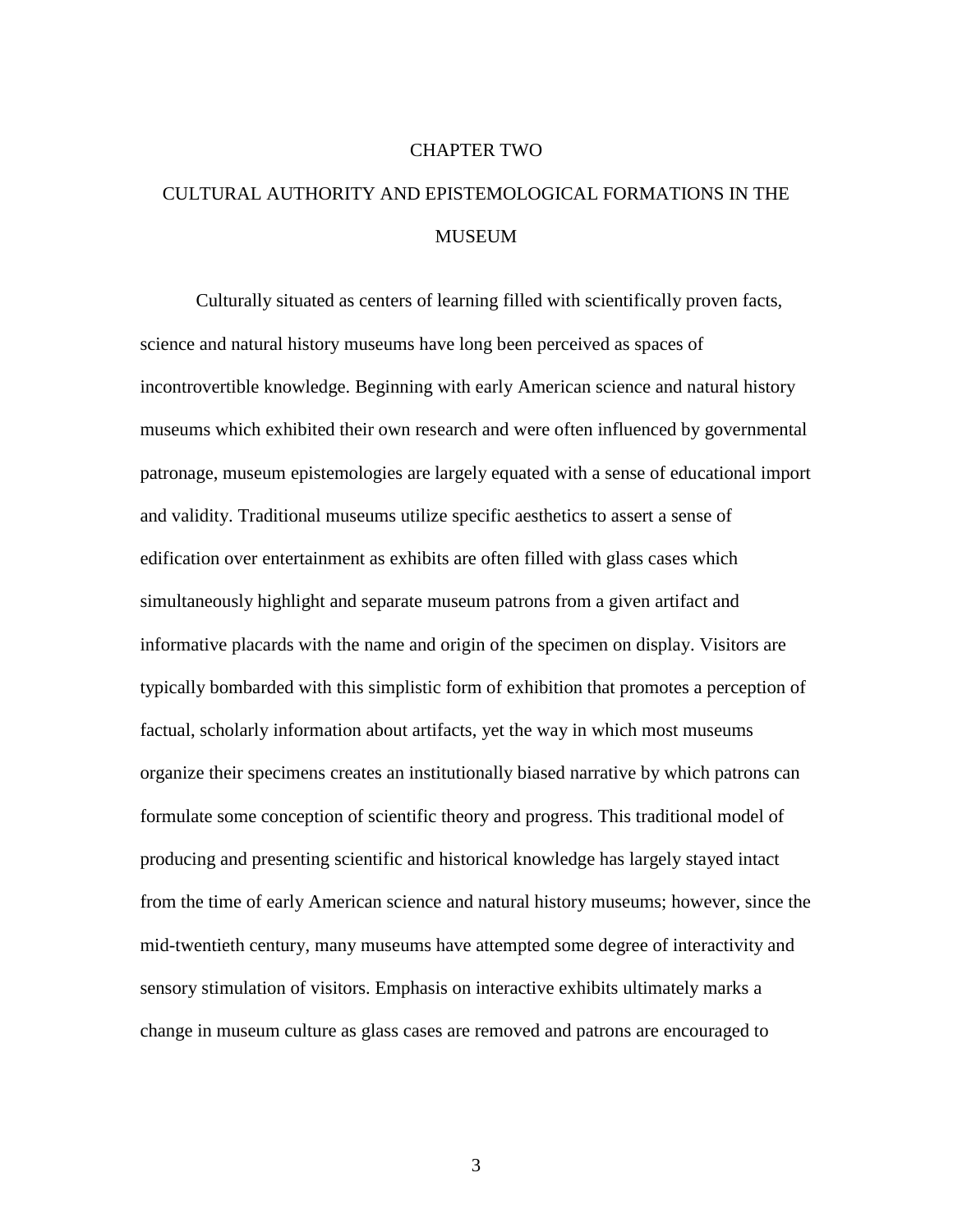partake in multiple sensory experiences produced by the artifacts and displays housed in the museum.

Attempts at interactivity between visitor and exhibit necessitate logistical rethinking of some displays, yet interactive museums have largely retained enough of the aesthetic designs of early museums to allow them to utilize the label of museum effectively as well as the accompanying cultural authority. By allowing visitors to touch artifacts, creators of interactive museums are not only outwardly inviting patrons to participate in their epistemology and providing some degree of visitor choice, but are also encouraging visitors to produce a reaction to the museum beyond that of logical reflection and interpretation. Interactivity allows visitors to touch, smell, taste, hear, feel and generally use senses outside of mere vision to interpret displays and interactive exhibits often outwardly encourage museum goers to push buttons, touch artifacts and participate in workshops in order to allow them the sense that they are participants in museum epistemologies. Different museums utilize varying forms and degrees of interactivity, yet this practice largely foregrounds sensory experience as a medium through which visitors can garner some understanding of museum exhibits, artifacts and theories.

While interactivity ostensibly allows visitors the power of choice in regards to the artifacts and theories on display, interactive elements also cause a breakdown in the seemingly cohesive narratives presented in traditional museum exhibits. Science centers promote sensory experience for their visitors and, in doing so, have ultimately opened a gap in their narratives as individual visitor interpretation permits various narratives to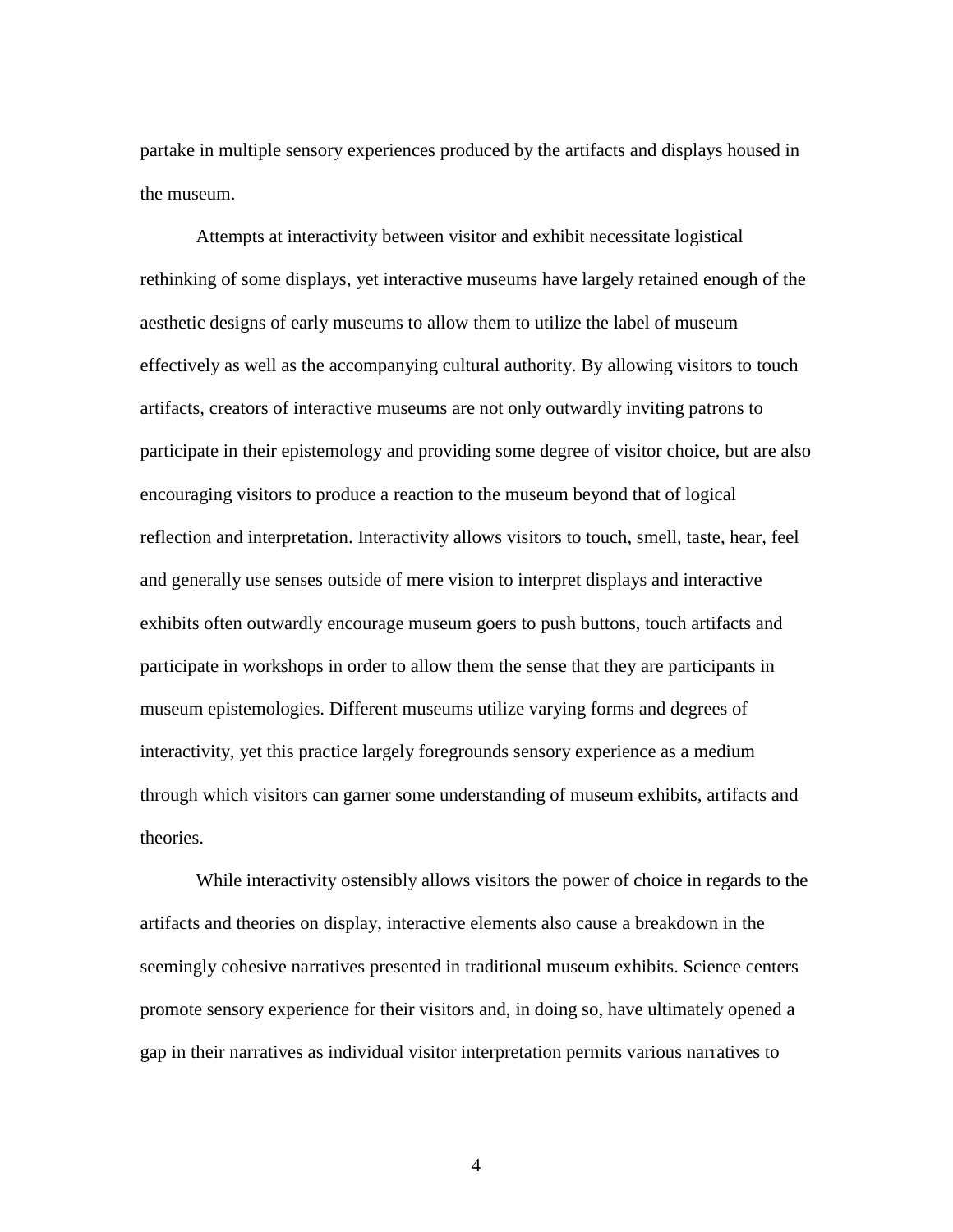form, possibly differing from those intended by curators. Visitors are given the chance to decide to what degree they want to interact with exhibits, whether they will agree with the scientific conclusions drawn by certain experimental displays and, more inadvertently, the way in which their body reacts and interprets the sensations put forth by interactive exhibits. The very idea that visitor choices, such as various museum pathways and the option of pushing or not pushing a button in an exhibit, can exist within interactive museums suggests that there are curatorial narratives set forth by museums, constructed to outwardly indicate the possibility for visitors to create a personalized museum experience. These sorts of choices within the museum suggest to visitors that alternative routes and the possibility for decision are available and, more implicitly, reveal the degree to which some institutional or curatorial force ultimately constructed these possibilities and narratives in order to allow for the very impression of options. As institutional compositions rather than absolute truths, museum narratives can be deconstructed and rearranged, by curators, institutions and visitors alike, to allow for the creation of other, possibly differing narratives. By allowing visitors the chance to engage with artifacts through multiple sensory faculties and potentially reach conflicting and skeptical conclusions about scientific and museological practice and theory, science centers not only expose the constructed nature of their narratives, but also reveal the degree to which all museum displays are shaded by rhetorical choices. Gaps in traditional museum narratives permitted by interactivity give way to skepticism and, ultimately, provide a means by which other institutions previously unacknowledged by scientific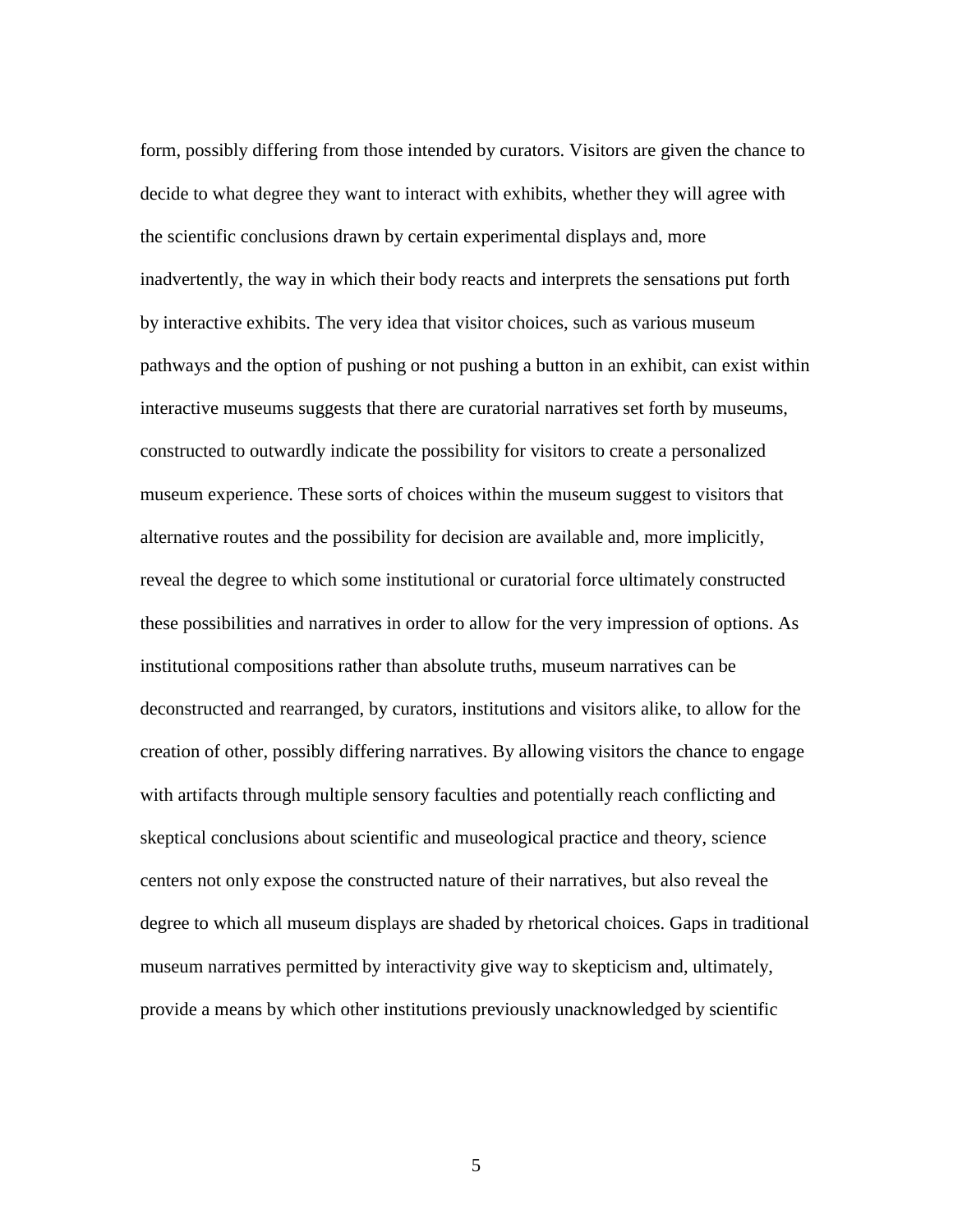discourses can effectively appropriate museum conventions in order to promote competing scientific narratives and epistemologies.

Departing from the scientific theories portrayed in most natural history and science museums, AiG's Creation Museum espouses a creationist stance in opposition to the evolutionary theories promoted by most museums. A young earth creationist group, AiG believes the Bible is factual and literal. The organization indicates the earth is 6,000 years old, rather than the millions of years purported by most scientists, humans and dinosaurs cohabited the earth and one day in *Genesis* is a 24 hour period rather than a mere representation of a geological age (Byassee). AiG claims the Bible's "authority is not limited to spiritual, religious, or redemptive themes but includes its assertions in such fields as history and science," ultimately rendering secular education invalid (AiG *Creation Museum*). In order to assert the factual nature of the Bible, AiG claims that God created the Earth and humans and dismisses the Big Bang theory as well as widelyaccepted theories that humans are evolved primates. AiG allows for natural selection in their creationist argument but ultimately claims that natural selection can merely be seen in the expansion or contraction of breeds of a given animal and does not actually involve "molecules-to-man evolution," or the spontaneous creation of man. For AiG, human and earthly creation are crucial to their argument as creationism is entirely contingent upon posing God, rather than atoms, as the sole progenitor of earthly life. Ultimately basing their non-evolutionary claims on a literal reading of *Genesis*, the Creation Museum presents a brand of Christian Science supplemented with sensory exhibits and the testimony provided in the Bible.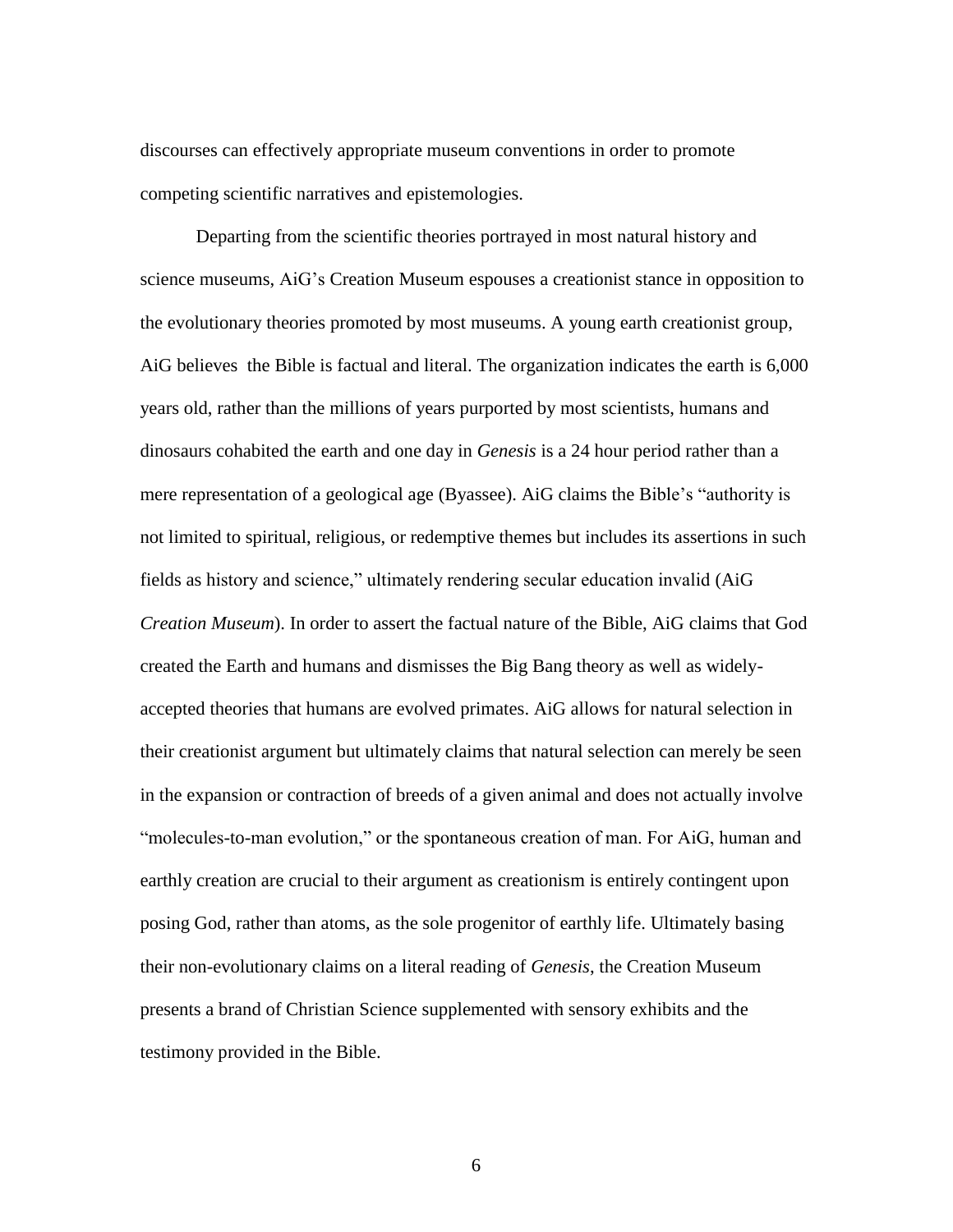The Creation Museum functions as a hybrid of science center, amusement park and natural history museum, appropriating both traditional and contemporary museum conventions in order to subvert widely accepted scientific theories. Utilizing the interactivity and scientific methodologies of science centers in order to explain some degree of human natural history, AiG situates the museum as grounded in both scientific and historical rhetoric. The Creation Museum makes use of the cultural validity of science centers by employing a variety of interactive exhibits, pseudo-scientific artifacts, workshops and other attractions with sensory triggers to persuade visitors about the historical reliability of scripture and to explain the supposed misconceptions surrounding conventional notions of human existence on earth. By situating their theories in a museum, claiming scientific legitimacy, and using certain museum aesthetics to frame their ideologies, the Creation Museum asserts a certain degree of legitimacy and demands a position in scientific, museum and phenomenological discourses. As AiG posits the Creation Museum as both a science and natural history museum, they not only promote visitor interaction and sensory experiences, but also encourage patrons to make semieducated decisions based upon the didactic information presented and sensory cues internalized, thereby feigning some degree of visitor choice and empowerment. Posing the Bible as the ultimate authority in their argument for creationism, AiG suggests both the importance of textual meaning as well as faith, implying the necessity of logical interpretation as well as visceral belief.

By ostensibly providing visitor choice and experimentation, museums that make use of interactive exhibits attempt to distance themselves from the supposedly didactic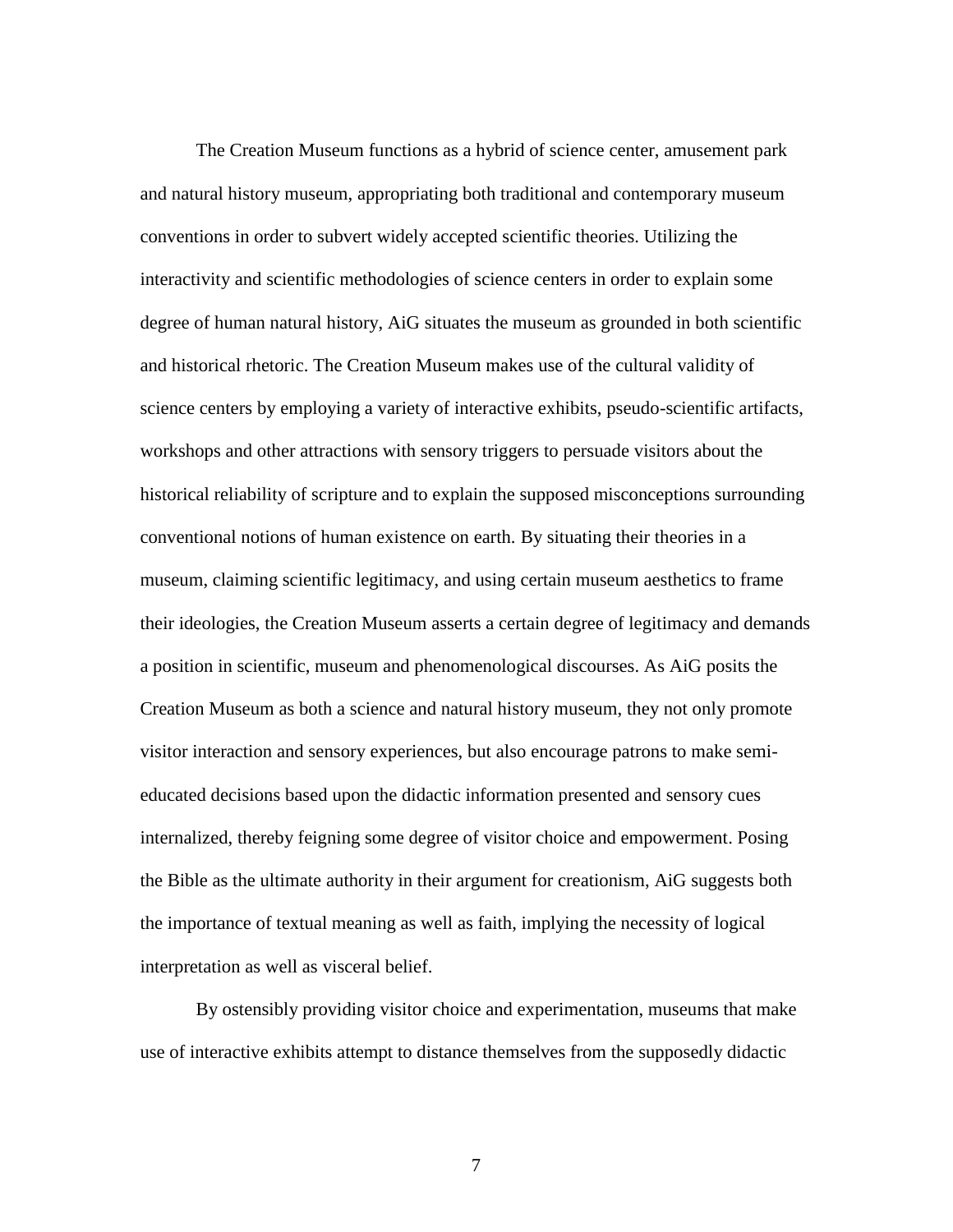and ideologically biased museums of the past. Concurrently appropriating the cultural authority of museums and rejecting their esoteric, instructive nature, interactive museums suggest that while they are as valid as conventional museums, they ultimately differ in their willingness to allow visitors to reach conclusions based on experimental capabilities and sensory faculties. This outward denunciation of conventional museum epistemologies suggests that interactive museums are somehow free of ideological biases, thereby exonerating them from accusations of visitor indoctrination or the presentation of anything other than impartial scientific theory and practice. In turn, visitors perceive their sensory body within the interactive museum as an agent capable of participating in scientific processes and museum epistemology. While visitor experiences likely vary, patrons are necessarily subject to the carefully crafted sensory-triggers within interactive museums as these displays and exhibits are largely interwoven with museum narratives.

AiG posits the Creation Museum as educational and factual, yet their emphasis on entertainment and undeniable use of sensory triggers suggests that the museum augments visitor sensation in order to more effectively introduce their creationist ideologies. In this way, interactive exhibits in the Creation Museum, and in science centers at large, do not function as an attempt at visitor empowerment that might allow for a digression from museum intention but rather they are complicit with museum narratives. By appropriating the aesthetics and language of interactive museums, which have appropriated the aesthetics and cultural authority of conventional museums, AiG ultimately posits the Creation Museum as a legitimate, educational and, most significantly, empowering institution. Allowing visitors to touch a stray fossil and push a few buttons, the Creation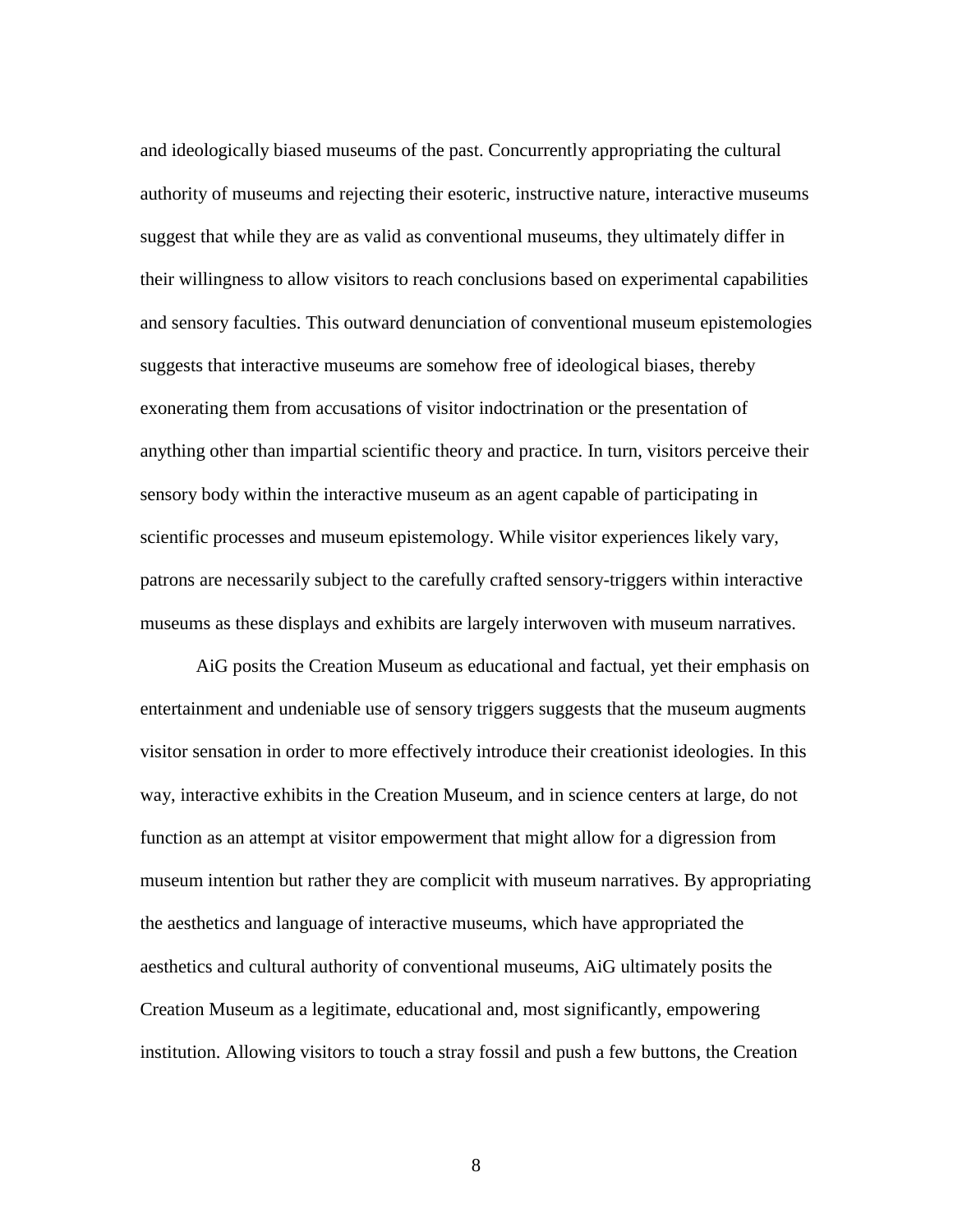Museum presents the illusion of interactivity, a process that grants patrons a type of controlled agency. Unlike many interactive museums which present a higher degree of visitor interaction, AiG merely provides sensation-producing exhibits that appear interactive, thereby superficially utilizing the authority of interactivity while attempting to impact the way in which visitors eventually rationalize the sensations aroused by these exhibits. AiG's brand of interactivity, then, does not empower visitors to reach any possible conclusion about earthly creation, but rather uses seemingly interactive experiences as a rhetorical instrument to distract visitors from their more didactic strategies and shortcomings of argument.

Exhibits which call for multi-sensory interpretation not only function under the guise of empowerment, but can actually inform and enhance the ways in which museum patrons receive more explicit messaging in a museum. In *Chaos, Territory, Art: Deleuze and the Framing of the Earth*, Elizabeth Grosz proposes a means of considering various art forms that departs from the realm of signification and elucidates the effectiveness of AiG's curatorial tactics. While she does not deny the power of either explicit meaning or some sense of symbolism, Grosz suggests that meaning is merely a byproduct of art as she illustrates the ways in which art can produce sensation in a manner often far more dynamic than signification. Sensation, then, encompasses the instinctive, visceral reactions bodies produce in response to a given stimulus, such as a museum exhibit. An experience or feeling largely undergone before conscious thought or deliberation, sensation is capable of influencing the body in a dynamic, instinctive manner. Although Grosz regularly employs the term art, she makes clear that her theories are meant to apply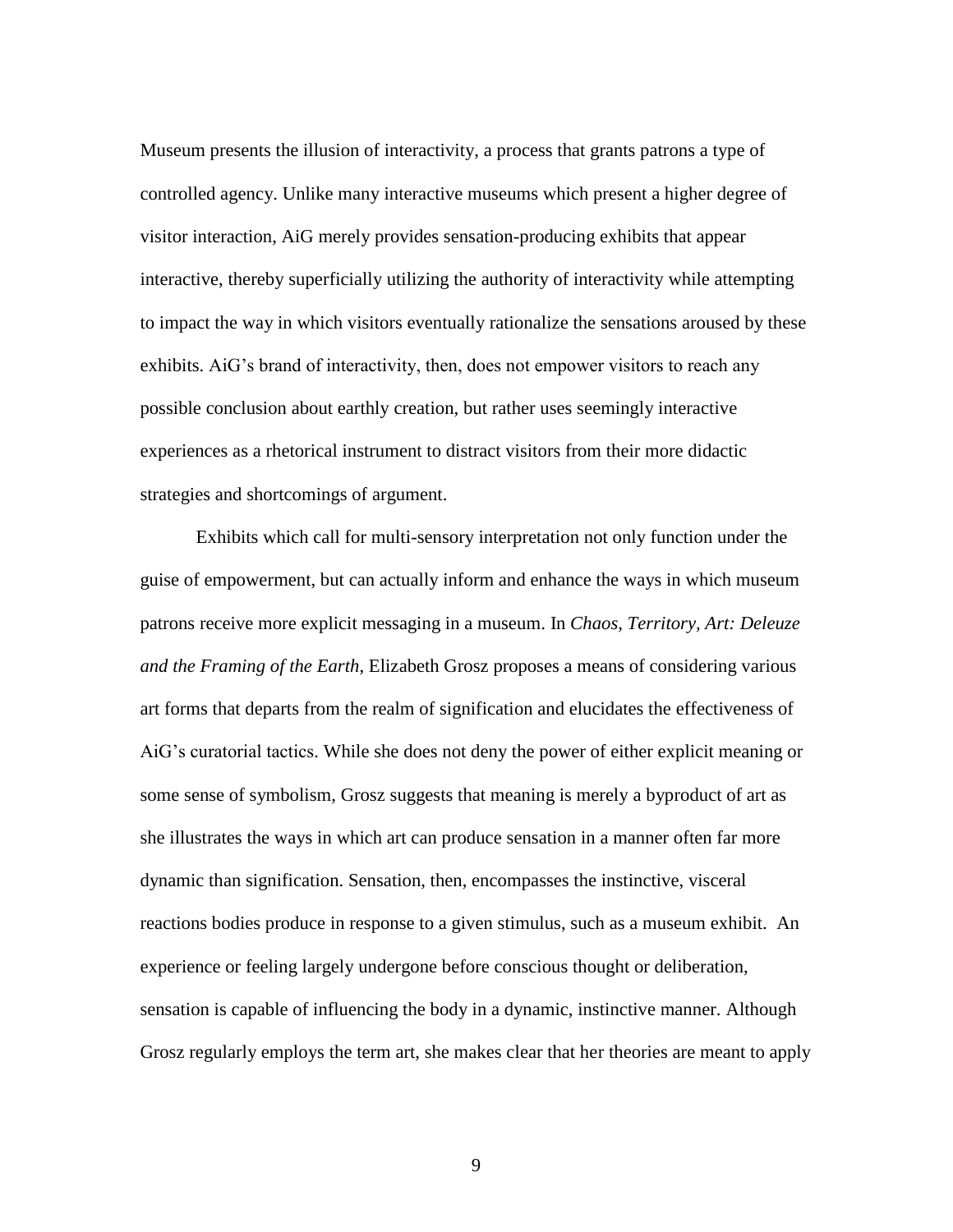to art broadly, as any sensation-producing item or activity that has some sensory impact on the body. For Grosz, art can be considered as "all forms of creativity or production that generate intensity, sensation or affect" and, in this way, the Creation Museum and its exhibits which provoke and promote sensation can be read through Grosz's theories of art and sensation (3). The dioramas, special effects theater, animatronic characters and other such exhibitionary strategies which utilize sensory triggers within the museum can be considered art, as their seeming functionality lies in the realm of sensation-production. Exceeding some degree of logical processes of comprehension, these exhibits affect viewers viscerally, inevitably causing a bodily understanding of exhibit or museum intentions which surpasses solely rational functions.

While logical and sensory faculties are largely interwoven and cannot be considered a binary opposition as such, Grosz places a clear emphasis on considering art as it functions beyond a consideration of signification and symbolic decoding. I will consider the Creation Museum and its effects, then, not as solely or distinctly rational or visceral, but rather as initially, and therefore primarily, instinctive and sensory. As sensation-producing exhibits are widespread and strategically employed by AiG, I contend that their intention is to reach visitors at their most primal, vulnerable state, a place which trumps, and even subverts, a desire to logically process signification. Ultimately, sensation and the act of inducing sensation are political activities as they, like text, symbols and meaning, are able to be manipulated and used to further various ideological notions. While in the Creation Museum sensation is used frequently and strategically, it is significant that sensation is interwoven with more traditional museum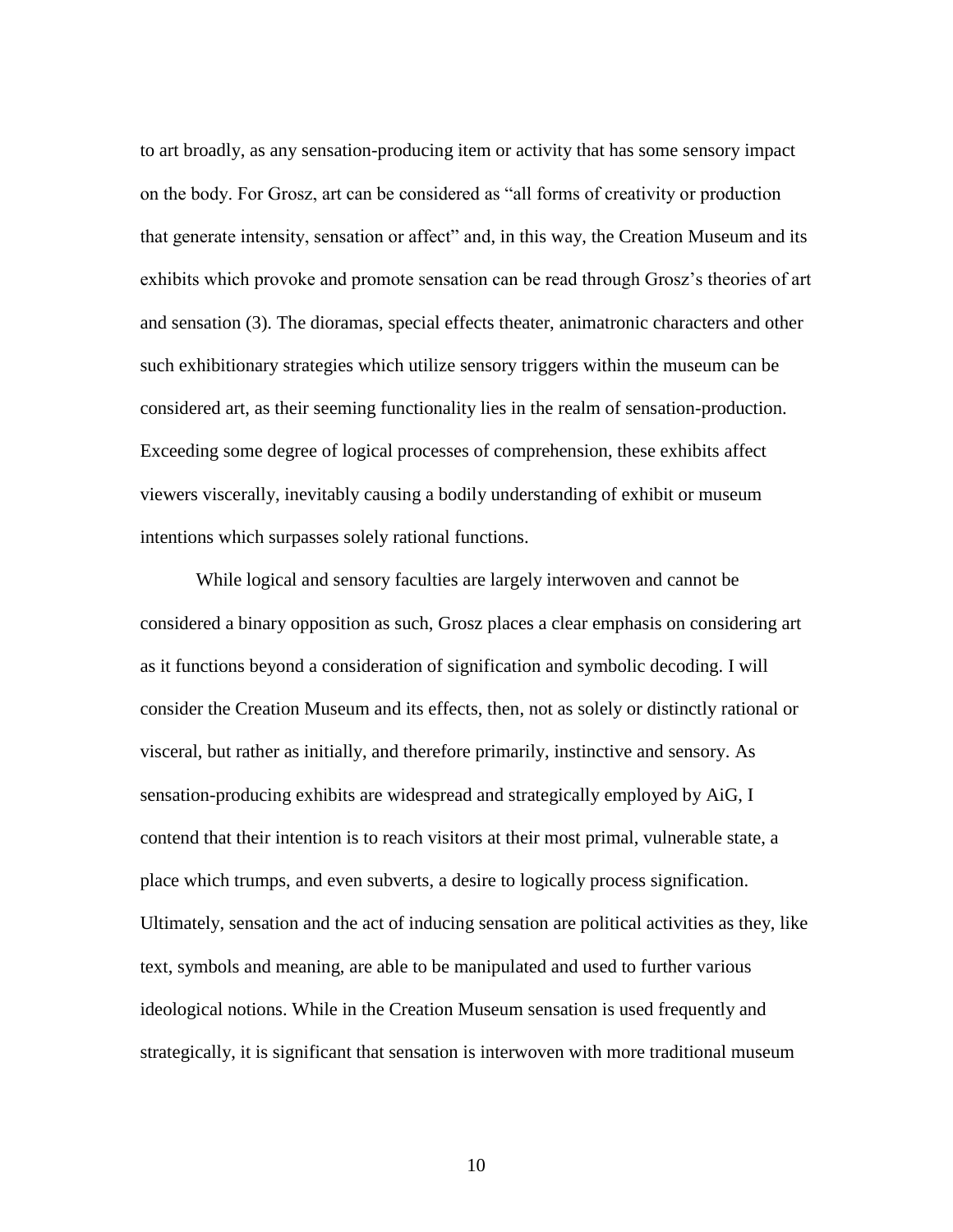conventions which rely upon signification and explicit messages to advocate creationism. The Creation Museum's constant reference to the Bible coupled with the sensational exhibits within the museum implies that AiG aims to foreground visceral experience. By using sensation-producing exhibits, rather than a mere reliance on science and the believability of their creationist theories, AiG suggests the degree to which their version of science requires a supplement reliant upon the visceral experience and sensory vulnerability of Creation Museum visitors.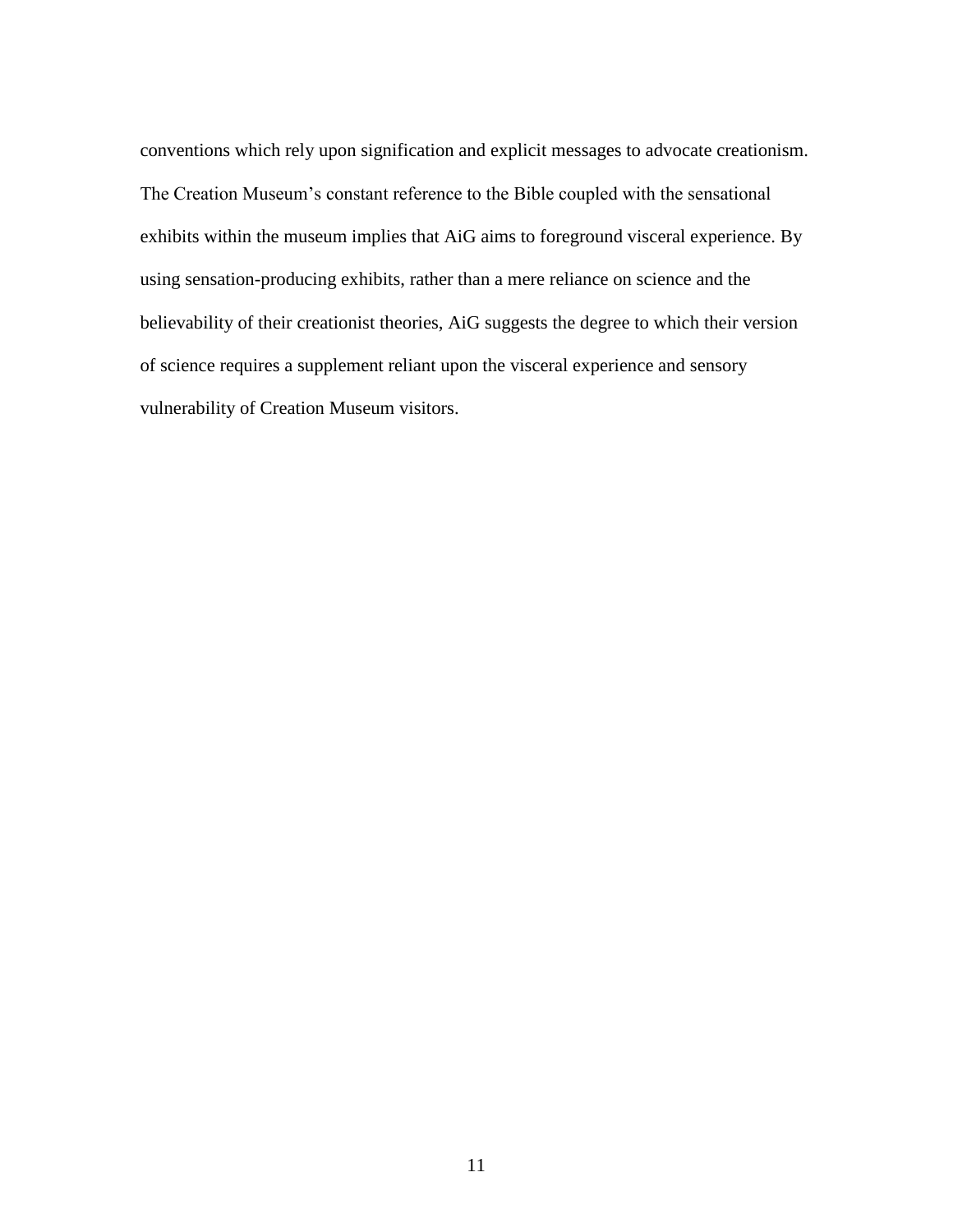#### CHAPTER THREE

#### CHANGING MUSEUM CULTURE AND THE POLITICS OF INTERACTIVITY

Although interactivity and some degree of sensation-production are commonplace in contemporary science museums, early iterations of science and natural history museums provided a far more structured and didactic framework for their exhibitions. Curiosity cabinets often incorporated a variety of seemingly unrelated specimen in some exhibitionary format, yet early American science and natural history museums took specific care to organize and contextualize their artifacts in such a way that they were clearly separated from mere curiosities, commercial pursuits and "other disreputable displays of objects" (Conn 40). According to Steven Conn, these early museums distinguished their displays from non-museum exhibitions by "presenting museum objects in a way that enabled them to be examined but not in a way that caused them to titillate, excite or otherwise amuse" (40). This type of presentation provoked an emphasis on informative descriptions and a simplistic style of display that intended to highlight an object, rather than the way it is framed. Taking the shape of glass cases, strategic artifact mounting, informative placards and, overall, clear placement of and emphasis on each specific artifact, these types of displays were meant to educate in a manner that was direct and clear to visitors at all levels of education. For nineteenth-century curators, "understanding natural history depended on the application of one's senses; it was not intended, however, to be in any way sensual" (Conn 41). Although these early displays were dependent upon visitors using their sensory faculties to see objects and read information, curators systematically avoided eliciting sensations from visitors in excess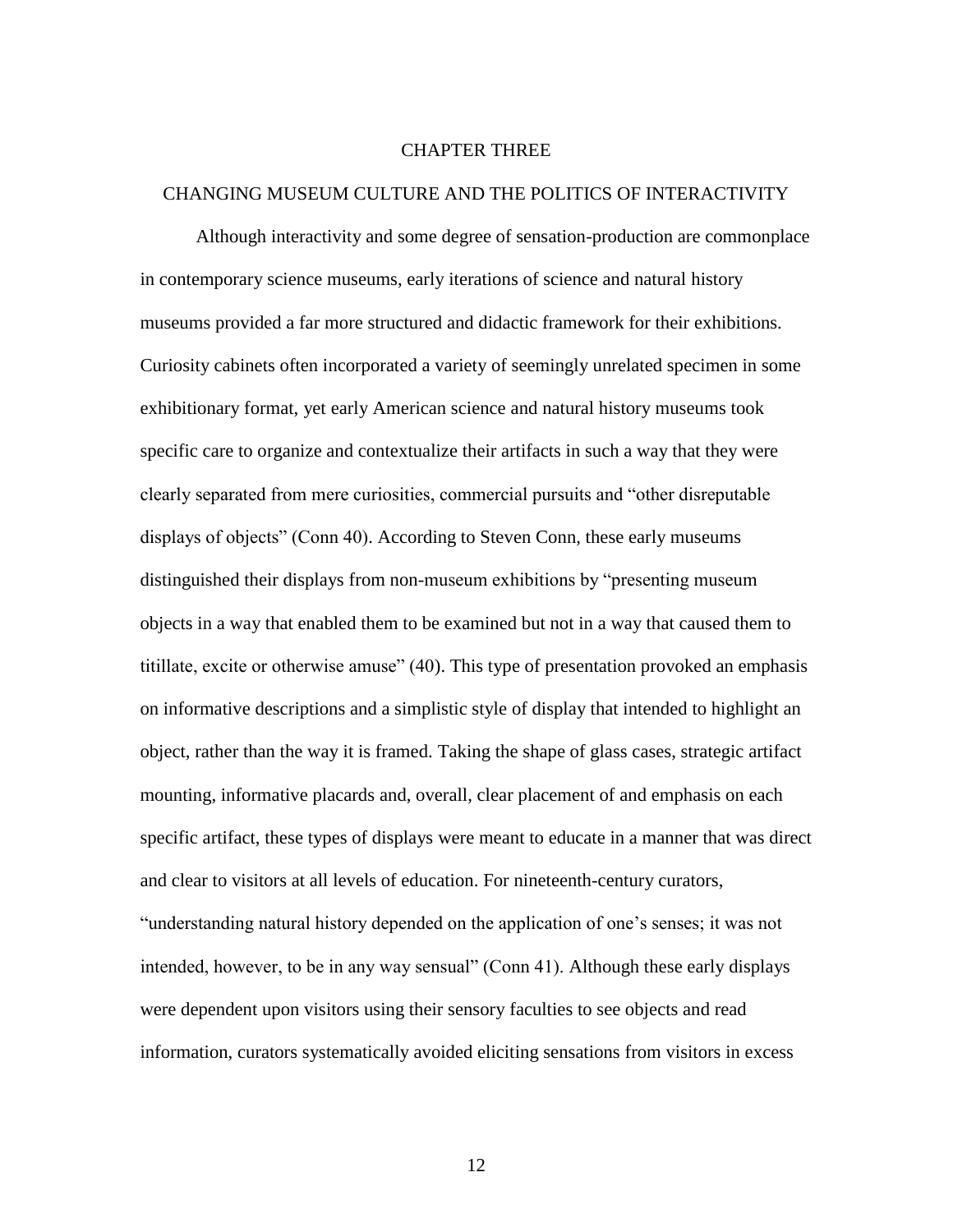of logical processing. Distinguishing the sensory from the sensual, curators promoted the use of the senses to arrive at a seemingly rational conclusion, one which diminishes the type of sensational effects which Grosz attributes to art. This stylistic simplicity and pedagogical emphasis ultimately became a standard by which other early museums who sought validity to structure their artifacts and exhibitions.

As a response to the seemingly univocal and strictly didactic nature of many science and natural history museums, curators and museum founders began to experiment with approaches which allowed for a degree of visitor choice and interactivity in the midtwentieth century. Starting with such museums as the Exploratorium in San Francisco and more contemporary and commonplace science centers, museum organizers began to rethink museum epistemologies by assuming "new technologies of display, new interpretive experiments and new concerns with… visitors and communities" (MacDonald, "Exhibitions" 14). Rather than simply telling visitors what they should know, science centers were largely designed to allow visitors to interact with artifacts in order to arrive at their own conclusions regarding scientific theory and the displayed objects. As Sharon Macdonald notes, science centers "are more concerned with universal laws and principles which transcend particular times and places" and this emphasis is intended to break down the oft perceived esoteric leanings of scientific research and knowledge (MacDonald, "Exhibitions" 14).

Andrew Barry notes the political implications of such a shift as he suggests, "in museums of science, interactivity can have a particular significance, drawing together concerns with…public 'participation', 'empowerment' and 'accountability'" (98).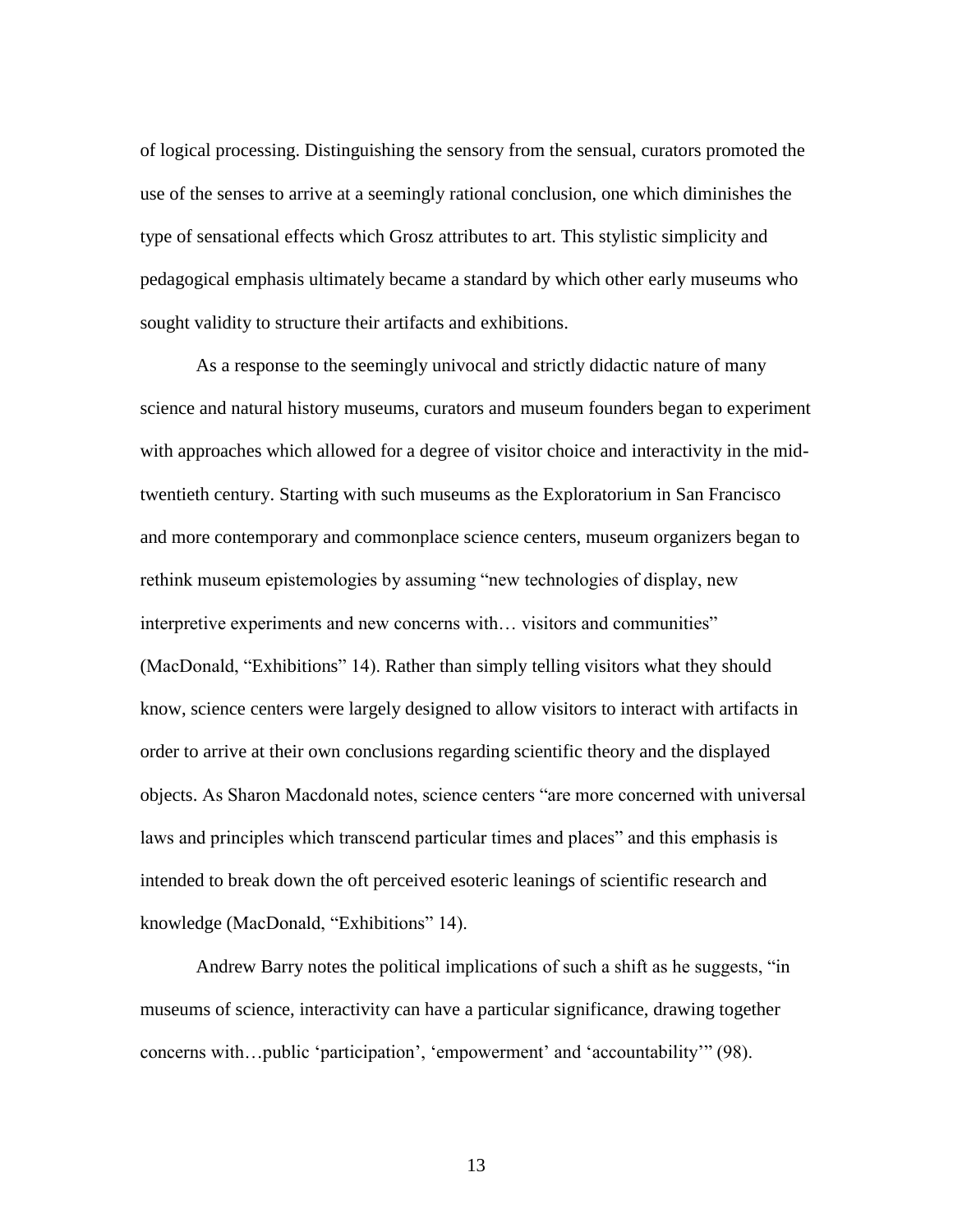Science centers function similarly to early science and natural history museums in their push for a democratization of knowledge, yet the possibility for visitor choice in these centers suggests an outward sense of empowerment absent from early museums. Barry contests, "the technology of interactivity has a function in the context of broader changes in political thinking on both the Left and the Right. Contemporary political thinking is increasingly skeptical of the political and economic competence of the State and, in its stead, relies on the self-governing capacities of the individual, family, the enterprise or the community" (101). Bruce Ferguson has also noted this skepticism of the state and the ideological apparatuses thereof and, ultimately, the ways in which museums as such systems have increasingly become sites of criticism. In turn, skepticism about government and museum intentions has catalyzed the change to a museum culture which outwardly promotes visitor agency. Instead of forcing certain institutionalized ideologies about science and the natural world on museum visitors, science centers and interactive museums endorse their epistemologies as dependent upon visitor sensory experience.

As traditional museums often presented one clear model of human and scientific progress, changes in museum culture have catalyzed a transformation in the ways in which scientific theory and practice is conceptualized in some museums. Although less overtly interactive in the ways of science centers, Latour has noted a shifting paradigm in museums of natural history that focuses on a more heterogeneous approach to the display of scientific methodologies. Writing specifically about the American Natural History Museum, Latour considers the exhibit of horse fossil history which shows both a traditional, linear conception of horse evolution and one which takes into account the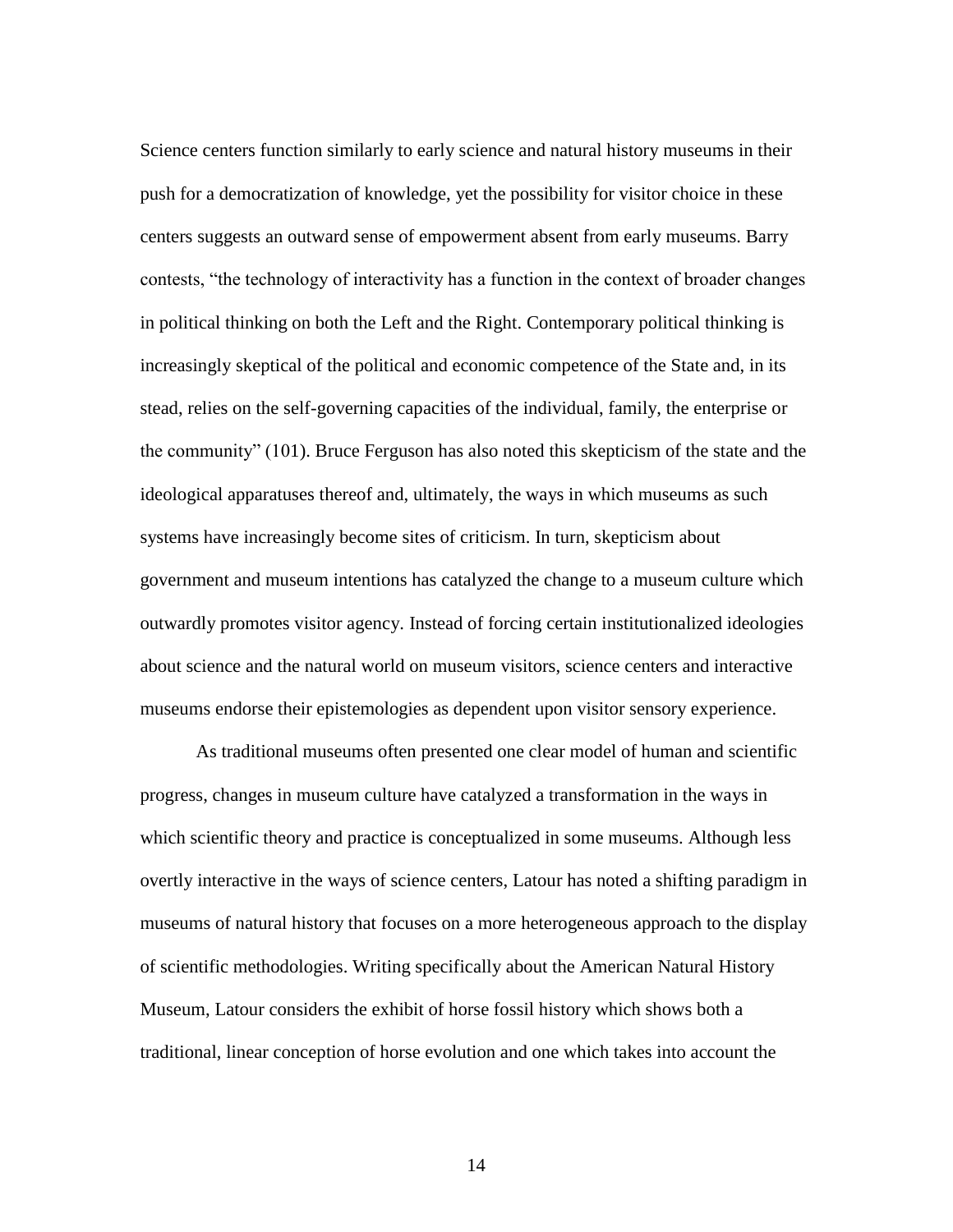complexities inherently intertwined with the evolutionary process. Presenting the conventional conception of evolution in tandem with fossil outliers that do not neatly fit into this "straight line" approach, the Natural History Museum suggests the degree to which the scientific process shown to museum visitors is often tidier than the research and complexities behind it (Latour 4). Latour observes of the exhibit, "the whole floor is punctuated by videos of scientists at work, little biographies of famous fossil-hunters at war with one another, with even different reconstructions of skeletons to prove to the public that 'we don't know for sure' – a frequent label in the show" which, for Latour, ultimately suggests "the more recent conception of science has led us from a rigid exhibition of the final fact of paleontology to a more complex, interesting and heterogeneous one" (4). This approach, much like the interactive displays of science centers, allows museum visitors to partake, or at least view, some portion of the scientific process and the ways in which scientists develop their theories and conclusions. Framing the horse fossil exhibit as one which reveals the intricacies of evolution, the Natural History Museum acknowledges the need for a multivocal, comprehensive display while opening their epistemologies to criticism. Although Latour finds this skepticism of scientific processes unwarranted given the checks and balances of the scientific method, he inevitably notes this sort of heterogeneity or equivocalness necessarily gives way to some gaps in cohesive scientific and museological theories. The Natural History Museum seems to intend for some transparency about the complexities of the scientific process at large, yet, in doing so, they permit, if not invite, certain deconstructive tendencies from skeptics.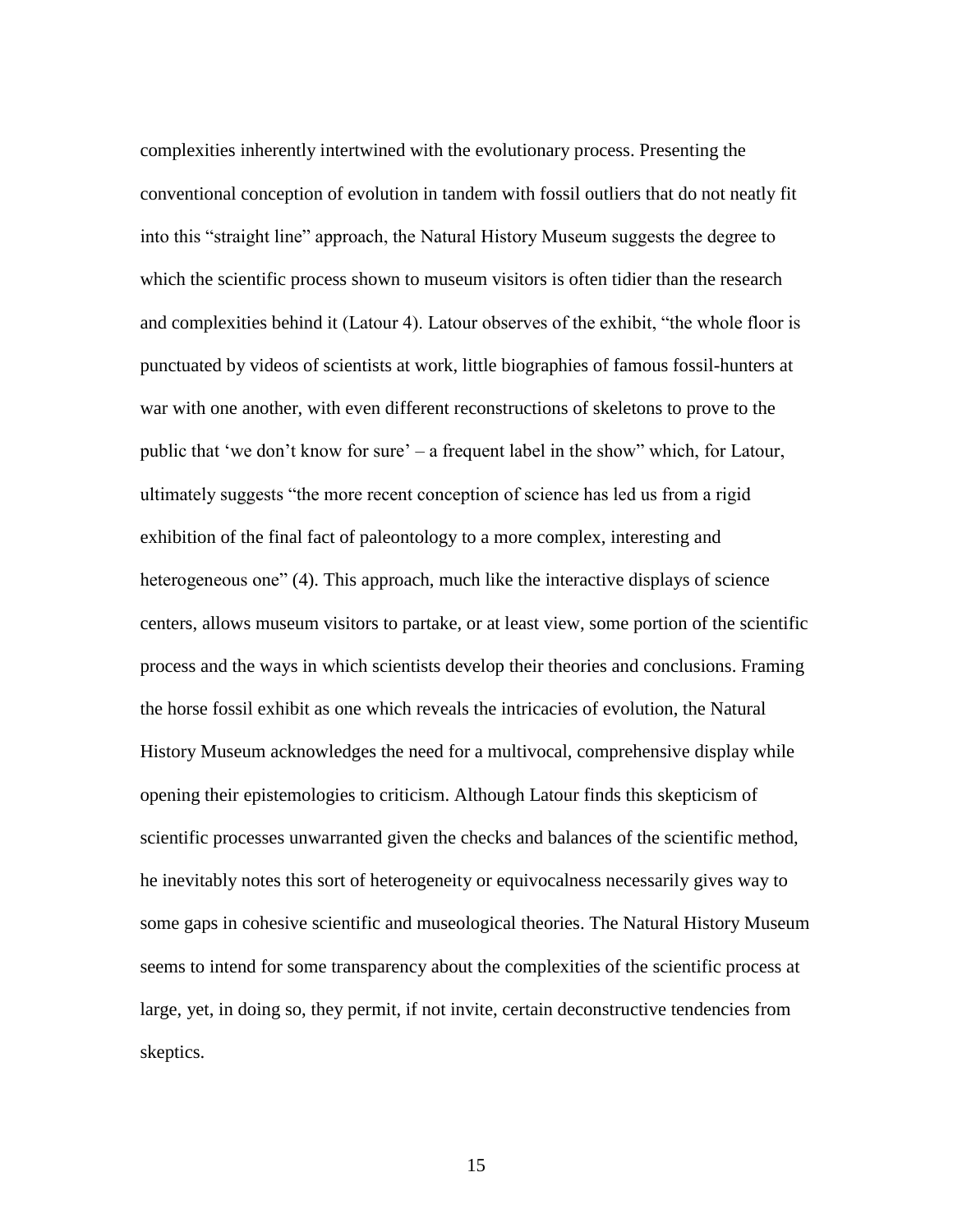While visitor agency and choice seem desirable for the promotion of multivocal historical and scientific epistemologies in museums, interactivity and heterogeneity can beget certain breaks in a museum narrative which can be problematic for curators and museum institutions. These gaps help visitors rethink the degree to which politics have been and, inevitably, continue to be entangled with museum displays as they are able to recognize that traditional museum exhibits have been intentionally shaped to command authority and promote specific theories and ideologies. Additionally, these narrative breaks potentially give way to misunderstandings of exhibits and provide a means by which visitors and other institutions can recognize the constructed nature of museum narratives. According to Barry, "Critics [of science centers] pointed to the lack of historical or industrial contextualization of many interactive exhibits and the frequent absence of any explanation of what scientific principles were supposed to be revealed through the process of interaction. Some exhibits, it was said, can be interpreted in ways which lead museum visitors to *false* conclusions" (105). As a lack of supposedly proper contextualization for interactive exhibits leads to some misinformation, or at least information counter to museum narratives, it is clear that there is a definite answer at which visitors are supposed to arrive and, thus, a definite narrative set forth by a given museum is confirmed.

The Center of Science and Industry (COSI) in Columbus, Ohio, employs a variety of interactive exhibits which work to illustrate various scientific principles and theories, from a weighted unicycle on a high wire that teaches mass-related principles to a fauxfemale breast that welcomes visitors to feel for lumps. Although the placards on most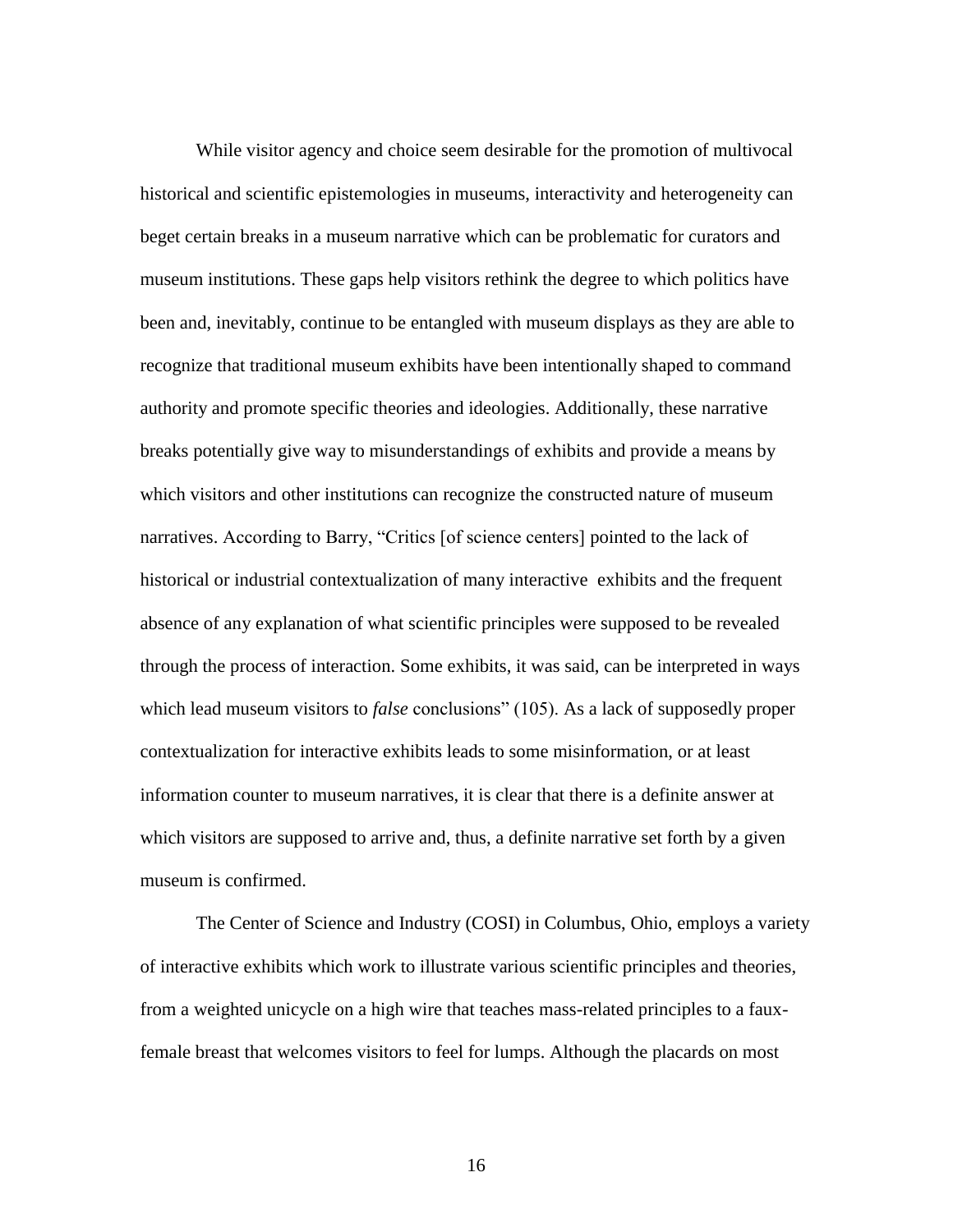COSI exhibits seem to function in the realm of empowerment by asking open ended questions such as, "Grab the rim of the bowl while it is vibrating. What happens?" or "Step back and stare at the middle of the spinning disk. After about 30 seconds, look down the hall, Does it look different in any way?" these exhibits nonetheless provide specific instructions for interaction and provide some semblance of an answer to the questions proffered on the very same placard, thus precluding true experimentation (COSI *Ocean*, *Trizonal Space Warper*). The Trizonal Space Warper, or spinning disk, may ask visitors to stare at the disk then look down the hall, but the name of the exhibit, the way the question is worded and the explanation provided for the inevitable difference in perception suggest that the museum seeks, and expects, one answer from visitors. Based on the question, visitors can discern that the hallway should appear different after staring at the Space Warper and, should they choose to either not interact with the Warper or read the answer to this particular conundrum pre-interaction, the hallway will necessarily appear warped. While visitors likely may have enacted the prescribed interaction as it was curatorially intended, both the name of the exhibit and the rhetoric of the placard prevent any genuine and unbiased experimentation.

Likewise, *Progress*, one of COSI's several larger exhibits, names the very theme of the museum narrative before allowing visitors to reach conclusions about the scientific information presented. Upon entrance into the staged town of Progress, a sign informs visitors, "Each generation lives with the knowledge that the future is undecided and new technologies are certain to change our way of life. How we react to and take control of these changes is what Progress is all about" (COSI *Progress*). Visitors are then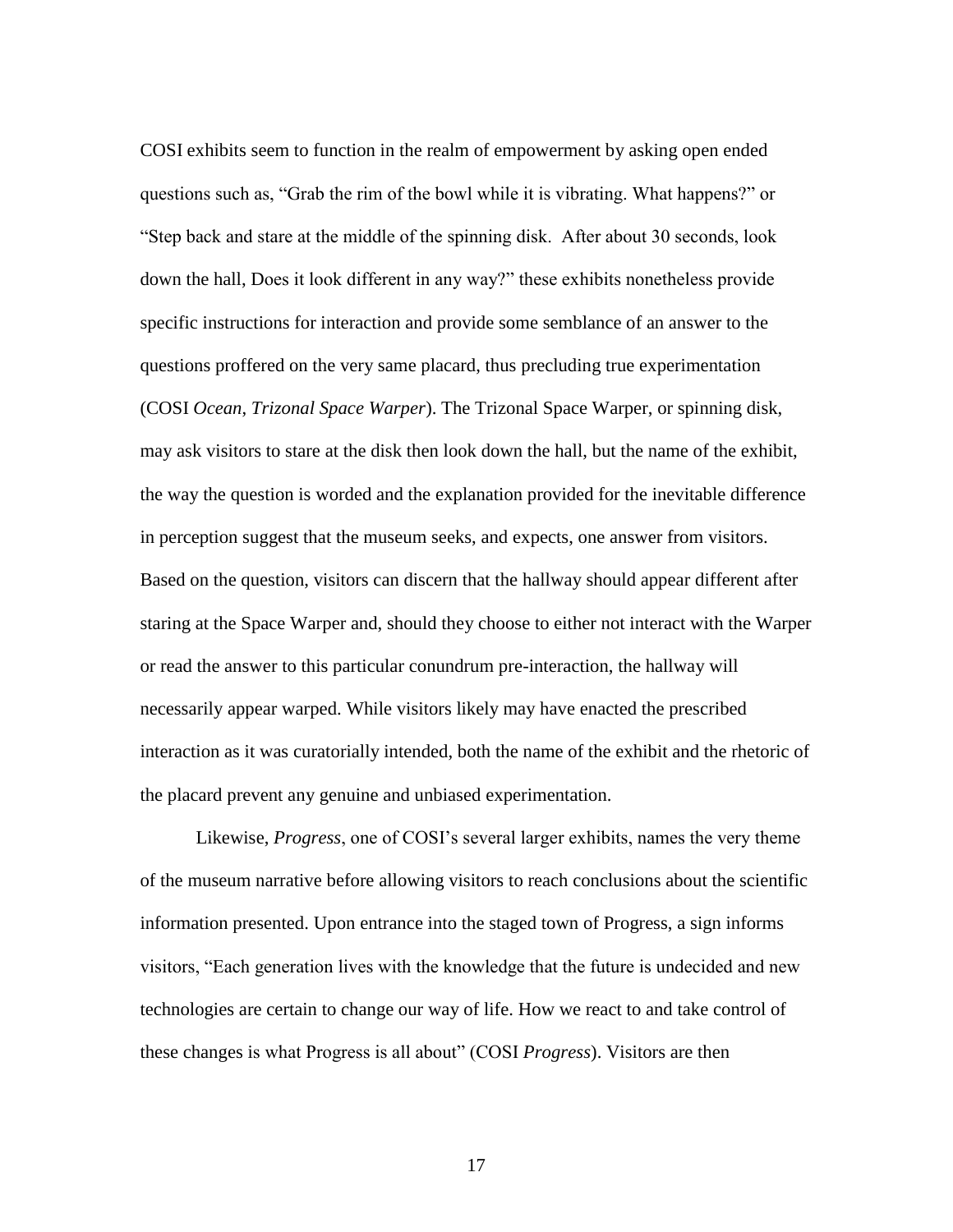confronted with the façade of a Midwestern town from 1898 that houses such businesses as the Amalgamated Telegram Office and Raker's Hardware. Running into the intersection of Hope and Fear Streets, visitors are then led into the same town in 1962 where they see the old businesses have been converted into WBRD Radio and Bailiwick's Department Store. Signs along the path continuously inform visitors that technological change is necessarily accompanied by "hope and fear" and incorporate such directives as "…consider how science and technology affected the people of this time. What might have caused hope or fear for them?" and "Consider your life today. How might the streets of Progress look now for you? What are your hopes and fears? What do science and technology mean to you?" (AiG *Progress*). As these last questions are presented after the tour through both time periods, the answers to these inquiries seem clear: science and technology induce hope and fear but, ultimately, progress. From the very moment visitors see the name of the exhibit, they know that no matter the theories and artifacts displayed, progress, or some notion of gradual betterment, is necessarily encased within. For COSI then, despite some cultural discomfort with or fear of technology, advancements in this field are essentially linked to progress and, through the evidence of a town persisting despite change, visitors can rest assured that technological development is ultimately to their benefit.

While museum patrons are positioned as empowered agents in such science centers as COSI, this empowerment seems to be a bit of a ruse as even science centers have clear narratives and answers to scientific conundrums. COSI hints at certain scientific ambiguities in their exhibits and explicitly recognizes the fear often associated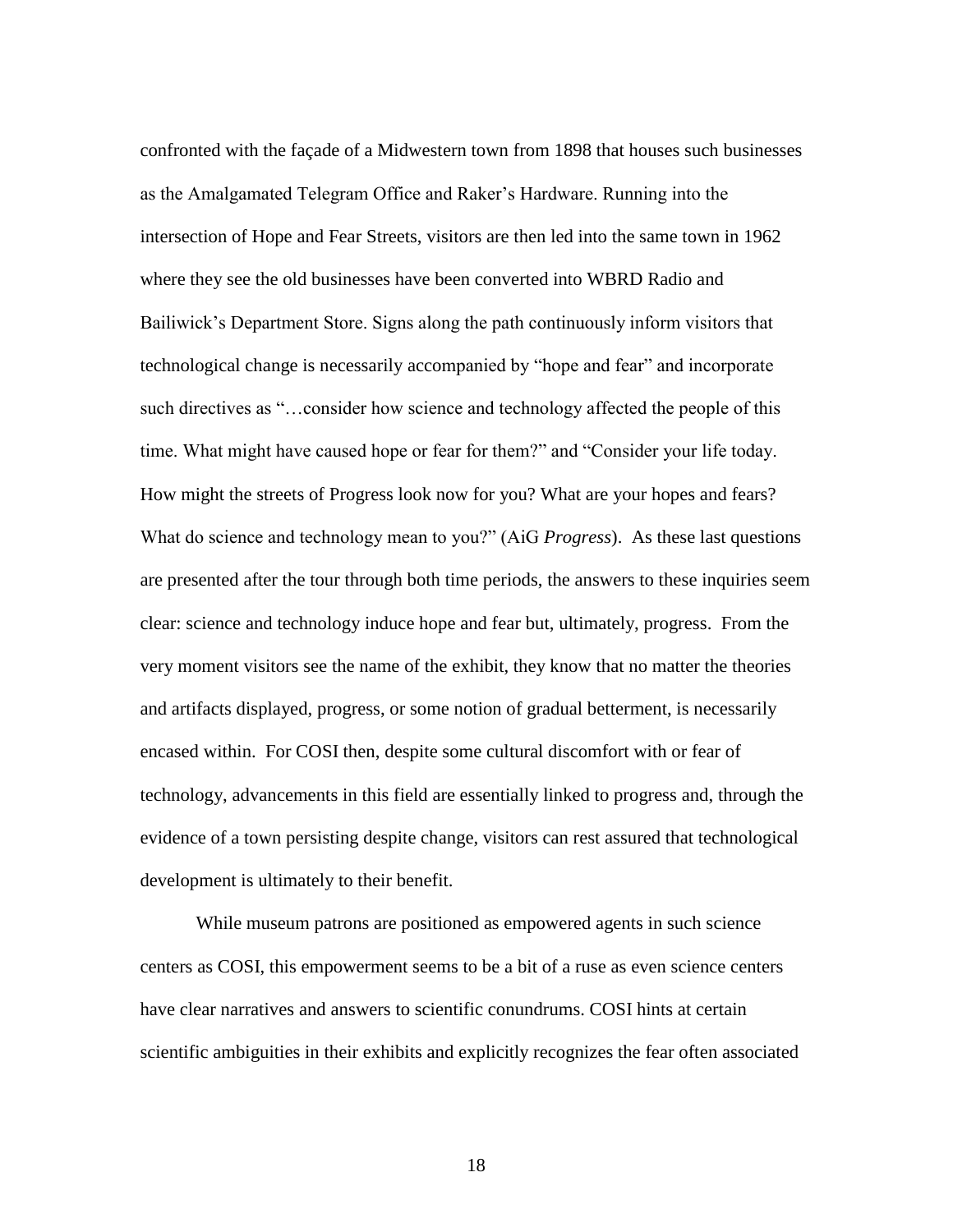with science and technology, yet their narrative of hope and progress figures as an attempt to squelch visitor fears regarding scientific doubt, leaving some degree of interactivity as a narrative device, rather than a crack in their theories. The very possibility of multiple interpretations made possible by science centers, recognized and partially obviated by such exhibits as COSI's *Progress*, reveals the degree to which museums rely upon consistent and unbreakable narratives to promote their particular ideologies. As Latour notes, cynicism about the scientific process and the ability to know anything with certainty may be unwarranted, yet the mere suggestion of museum and scientific uncertainty leaves room for visitor skepticism and narrative breaks. When these narratives begin to unravel through differing visitor experiences and conclusions, it becomes apparent that museums employ constructed stories based on a string of artifacts, exhibits and displays. While each individual artifact may not be imbued with a particular political or cultural significance before its situation in a museum, placing these items in a glass case with an informative placard inevitably incorporates them in a politicized narrative. As visitor acknowledgement of constructed museum narratives creates a clear problem for museum pedagogy, breakdowns in traditional narratives allow institutions with loose scientific affiliations to appropriate museum aesthetics to promote their own ideologies with an air of scientific validity.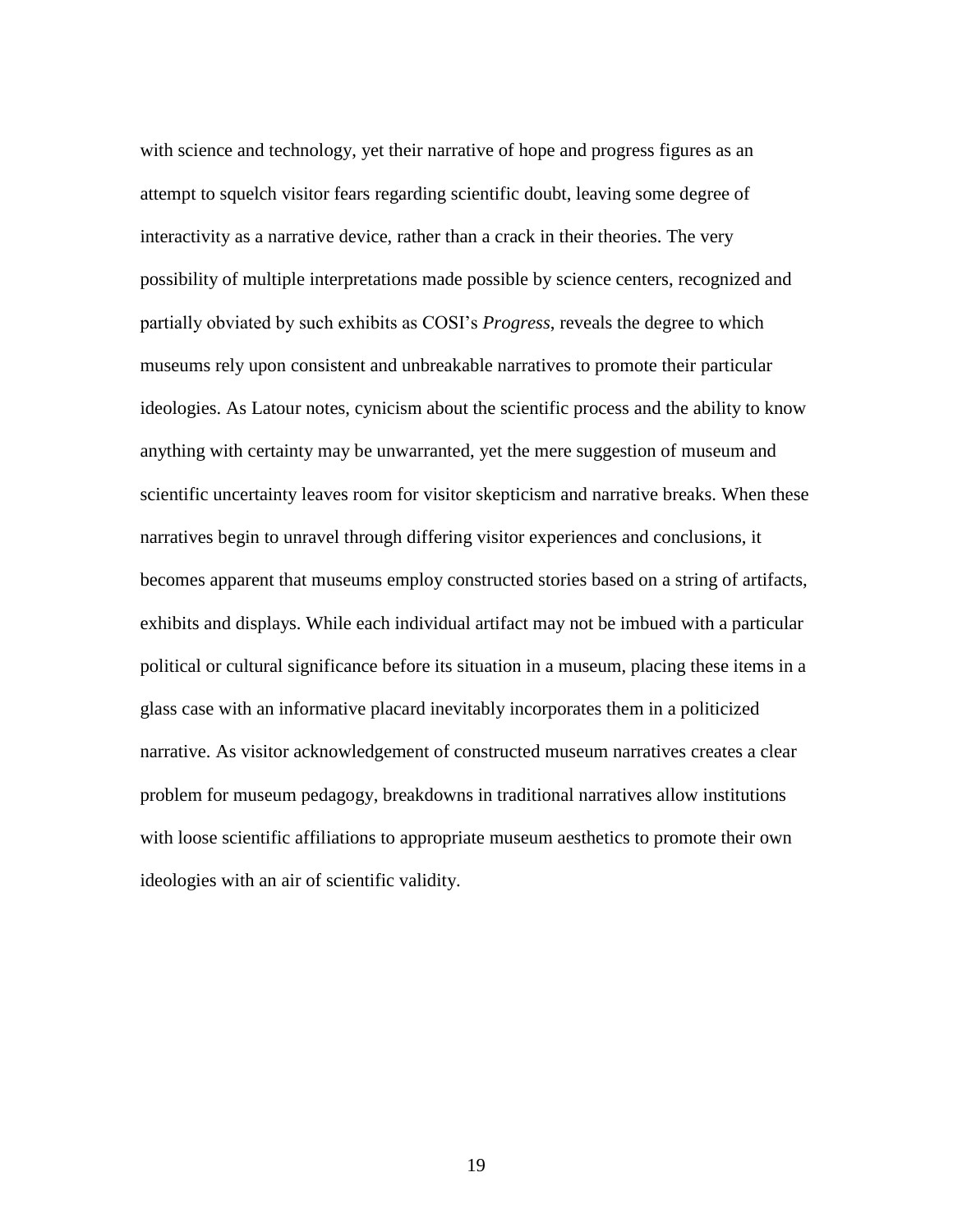#### CHAPTER FOUR

#### INSTITUTIONAL BIASES IN THE MUSEUM

Although the narratives expounded by museums vary somewhat based upon institutional sponsorship, every museum display and exhibit is inevitably wrought with ideological branding and political messaging (MacDonald). Much as COSI asserts certain notions of scientific and technological progress, early American museums proffered a distinctly religious message, made possible by an ostensibly cohesive Christian narrative. According to Conn, "When the natural scientists observed and categorized nature, arranging it all with taxonomic order, they held up a mirror not only to creation but to the Creator… this work served the higher purpose of illuminating God's plan for the world and humans' place in it" (42). While these museums posited themselves as distinctly scientific, their religious narratives suggested a promotion of Christianity and, further, an institutionalization of religious ideologies, even within scientific discourses. Structured as educational centers which possessed definite answers about the natural world, these early museums suggested an unbreakable link between a metaphysical creator, nature and mankind. As this particular ideology seems to rely in part on faith, early museums had to carefully pose their artifacts as somehow logically supporting the existence of both physical entities and metaphysical theories. Since museums were culturally and politically instilled with a degree of validity and factuality, the types of messages set forth by museums were largely viewed as legitimate and their reliance upon some degree of faith did not seem to complicate their otherwise rationalist stance.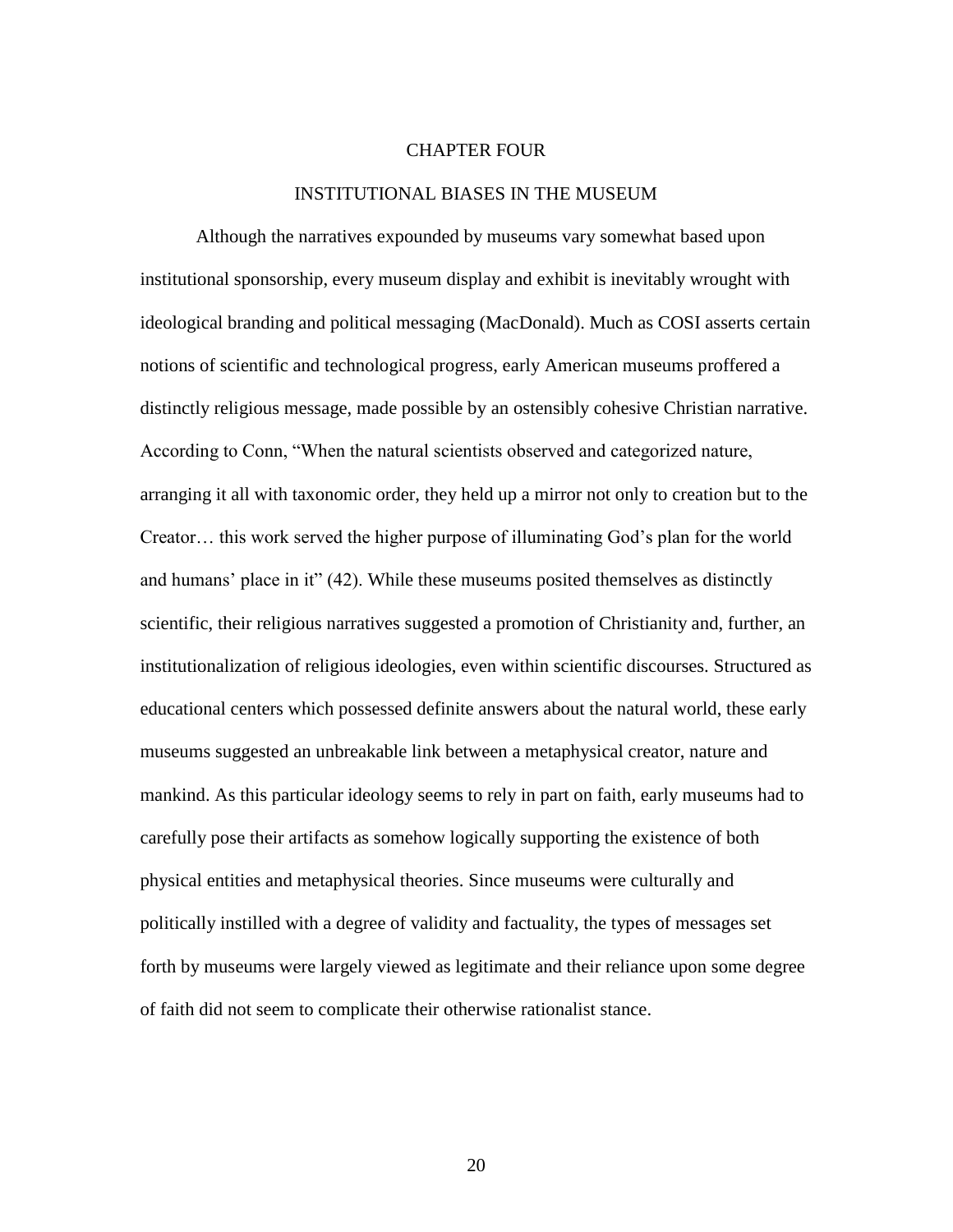While ideologies differ depending on museum and have mostly developed and changed over time, the ability, and even unavoidability, of politics and narratives in museums suggests that no museum sets forth artifacts and exhibits without also espousing some other, more implicit meaning. For, as Sharon Macdonald notes, "science displays are never, and have never been, just representations of uncontestable facts. They always involve the culturally, socially and politically saturated business of negotiation and valuejudgment; and they always have cultural, social and political implications" ("Exhibitions" 1). Mary Beard also confirms the inevitable, yet infrequently recognized, political nature of the museum space as she suggests the actual museum building "serves to offer some identity to a baffling and disparate collection of objects which, without frame, would scarcely find identity at all" (529). It is this very frame which not only houses artifacts and exhibits, but maintains a certain commercial and institutional story, made ostensible through gift shops and marketing materials and solidified by the metonymic presence of the building on museum souvenirs. The museum, then, comes to stand for the institutional story within its walls and, due to the politics entangled with any type of display, museum visitors are left vulnerable to the will of the institutions that sponsor and organize a given museum and, no matter the message, patrons are inevitably privy to indoctrination.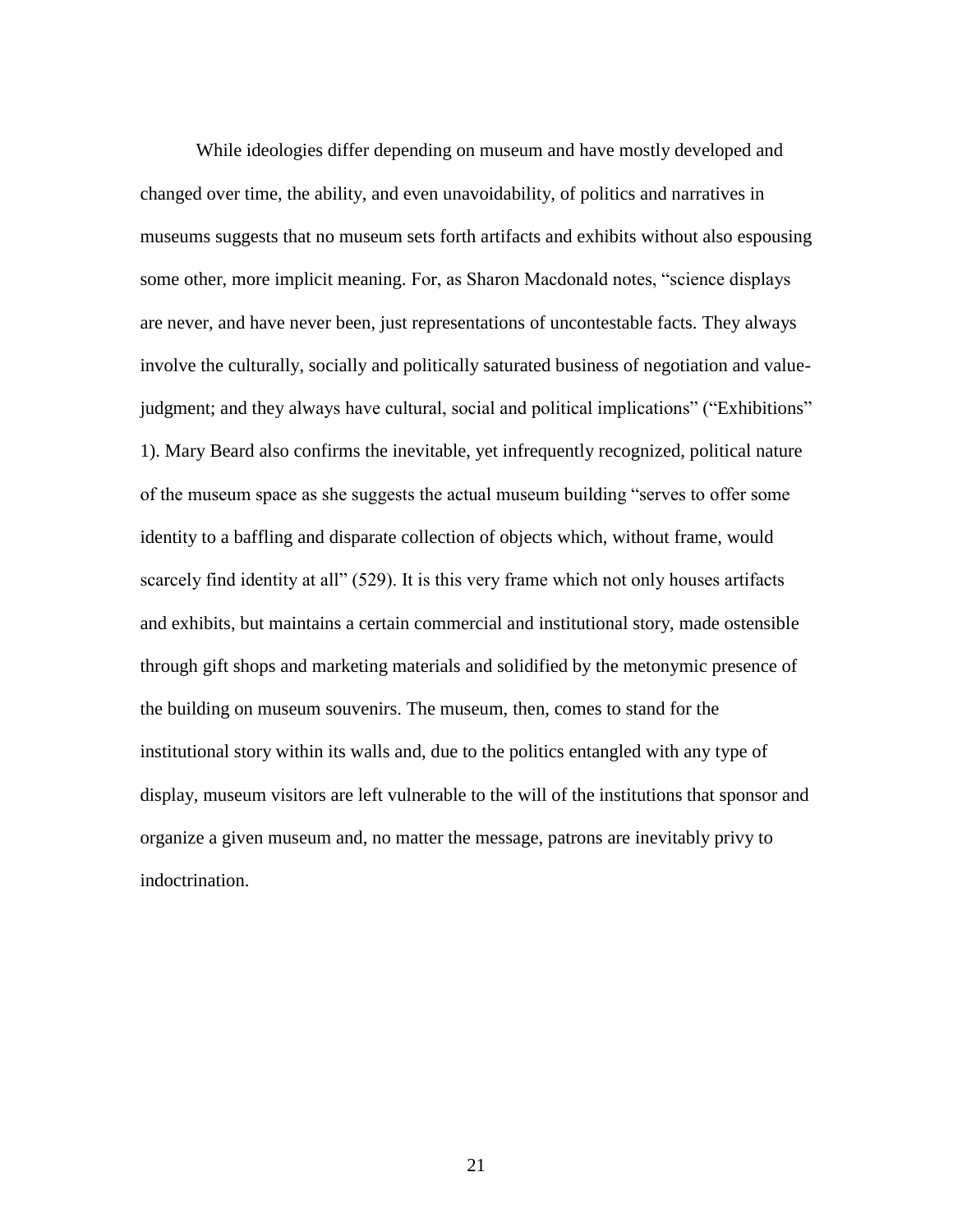#### CHAPTER FIVE

#### THE RHETORIC OF SENSATION

As Sharon Macdonald, Carol Duncan and other museum scholars have suggested, museum displays are necessarily political and rhetorical. This rhetoric, however, is not merely confined to the ways in which artifacts are arranged to create narratives, but it also incorporates how these displays function on a sensory level. Although early museum curators attempted to avoid stimulating bodily sensations beyond logical cognition, science centers have made sensation acceptable and even desirable. Beyond an attempt at visitor empowerment, encouraging sensory interaction with museum displays has the potential to arouse pleasurable sensations that operate at the level of entertainment. Combining education with amusement, interactive museums can gather larger crowds and make their brand of knowledge more digestible for viewers. Grosz suggests that art, particularly music, can generate vibrations within the body and she contends that "There is something about vibration and its resonating effects on material bodies that generates pleasure, a kind of immediate bodily satisfaction" (32). In this sense, sensation is not a by-product of sensory, scientific experimentation, but rather a strategy for dispensing information in a way that is pleasurable for museum goers. Alternately considered as a source of entertainment not readily linked with edification, sensory exhibits seem somehow disentangled from the rhetoric of display. Underestimating the impact of interactive or sensation-producing exhibits, however, only permits their rhetorical prowess by dismissing them as mere amusements. While sensation-production might be used as a means of supporting museum narratives through entertainment or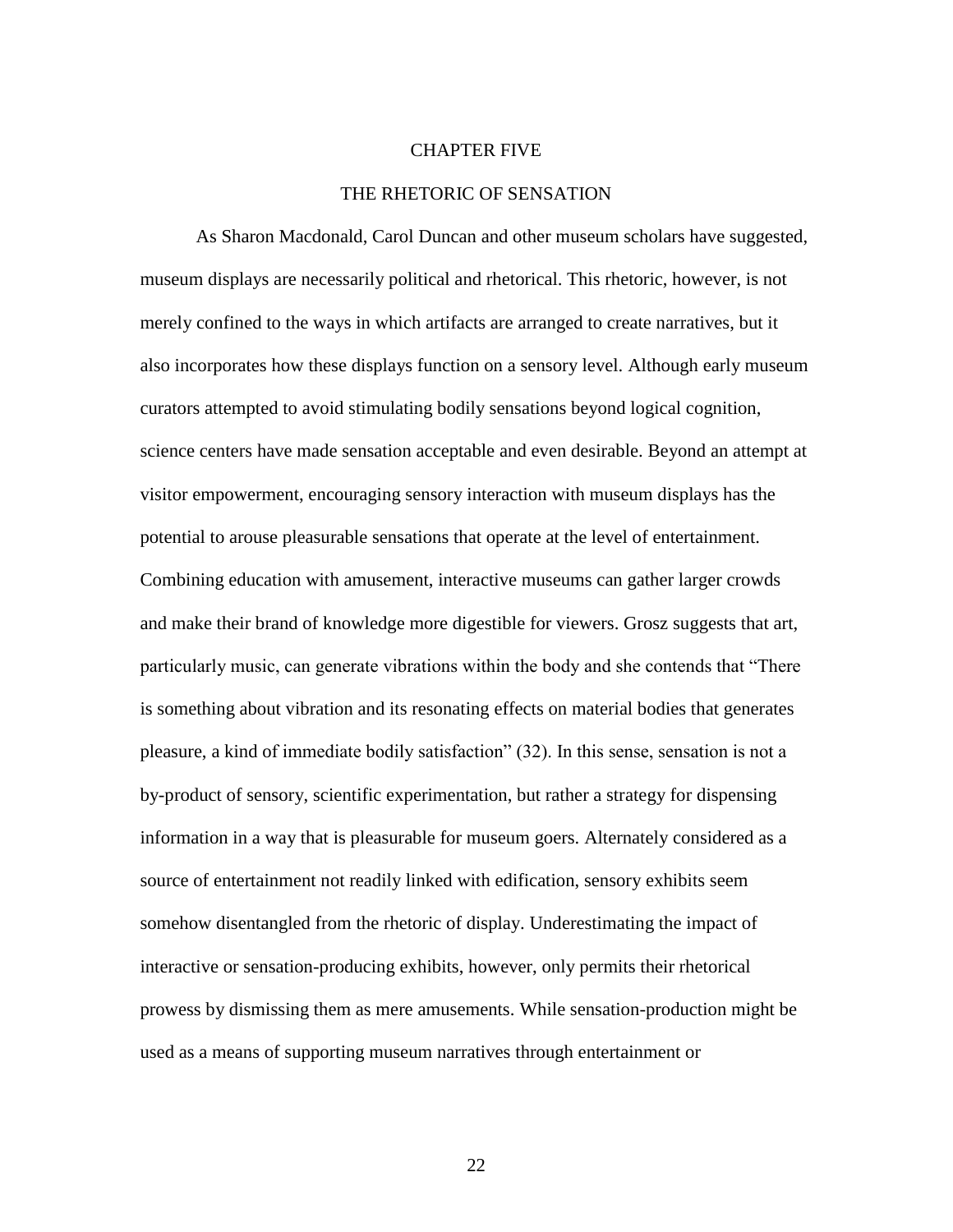supplementary educational material, sensation ultimately calls for consideration apart from didactic, signifying artifacts and placards as it can be manipulated rhetorically, often by a less detectable and more impactful means than signification.

As a rhetorical tool, sensory exhibits and, through these exhibits, sensation, are effective in their ability to be felt by the visceral body before they are fully considered through rational or cognitive processes. For Grosz:

sensation is the bloc of indeterminacy between subject and object, the bloc that erupts from the encounter of the one with the other. Sensation impacts the body, not through the brain, not through representations, signs, images, or fantasies, but directly, on the body's own internal forces, on cells, organs, the nervous system. Sensation requires no mediation or translation. It is not representation, sign,

symbol, but force, energy, rhythm, resonance. (73)

Grosz imagines sensation as something felt by the subjective body during an encounter or interaction with a given object. As she specifically proposes that sensation primarily impacts the nervous system rather than the brain, she contests that sensation is an immediate force, uncontrollably and inevitably influencing and impacting the body. Unlike written, verbal or pictorial arguments within museums, interactive exhibits, or those which command attention from the body, produce an effect that is unmediated by intellectual processes. Reflection and rational processing necessarily involve value judgments, shaped by personal ideologies, cultural norms and other biases. Sensation, alternately, is felt before these biases can be processed and used to filter or influence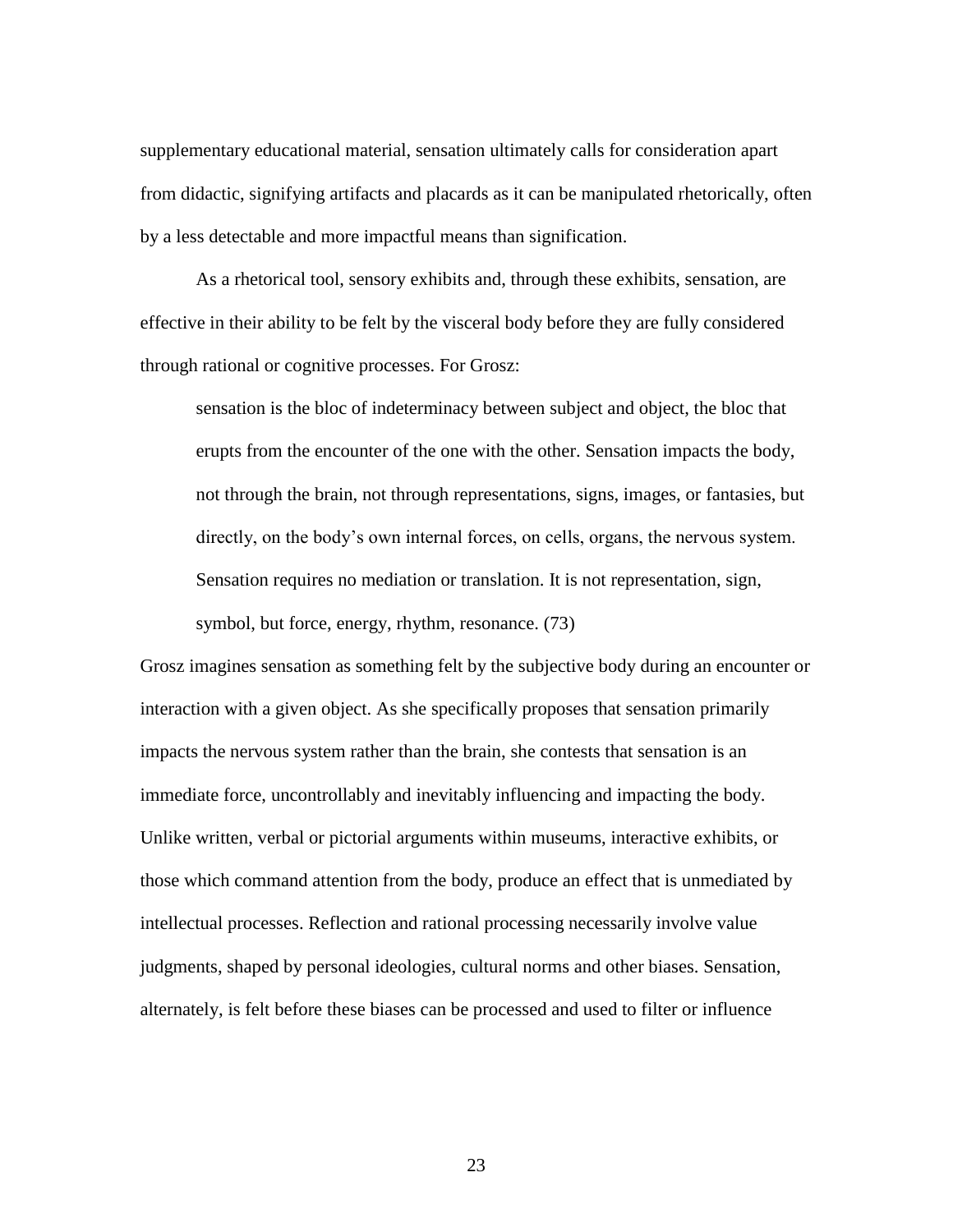argument and meaning. As an unmediated and direct force, sensation, then, proves to be potentially more significant in the way it shapes museum visitor experience.

Both the museum space and the individual exhibits housed within the museum constitute a type of sensational experience for visitors. Grosz figures art as "the regulation and organization of its materials – paint, canvas, concrete, steel, marble, words, sounds, bodily movements, indeed *any* materials – according to self-imposed constraints, the creation of forms through which these materials come to generate and intensify sensation and thus directly impact living bodies, organs, nervous systems" (4). Museum walls and exhibits frame sensation and, while some spaces may aim to induce sensation more than others, each design comprises a rhetorical, and largely sensational, move. While the act of experiencing sensations may occur without some form of rhetorical manipulation, the purposeful gathering and arranging of materials within the museum renders the museum space wrought with rhetorically crafted sensationproducing exhibits. According to Grosz, "art is at first architectural because its cosmic materials require demarcation, enframement, containment in order for qualities as such to emerge, to live, and to induce sensation" (16). With each seemingly innocuous aesthetic design and readily explicit interactive choice, curators and museum planners inevitably inform the way a visitor's body will receive museum messaging. Art, architecture and design are entangled with both sensation and rhetoric and, as such, the museum space always influences sensation reception. Interactive museums practically brand themselves as sensation-producers and, by professing this status, they not only admit their use of sensation as a rhetorical strategy, but also suggest that sensation is integral for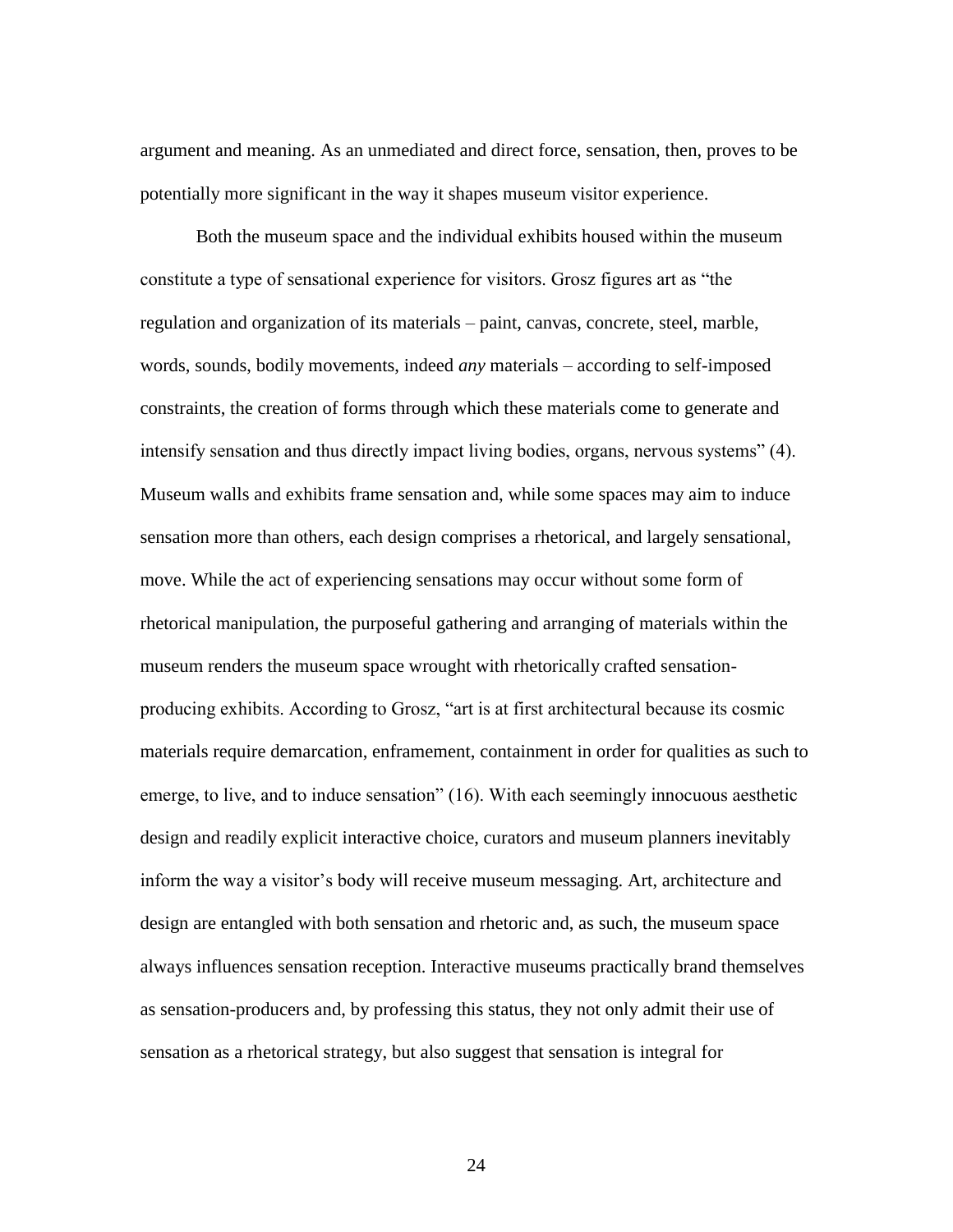participating in scientific epistemologies. Claiming the necessity and educational value of exhibits that command full sensory participation, interactive museums ultimately assert the significance of the sensing body in processing scientific and ideological concepts.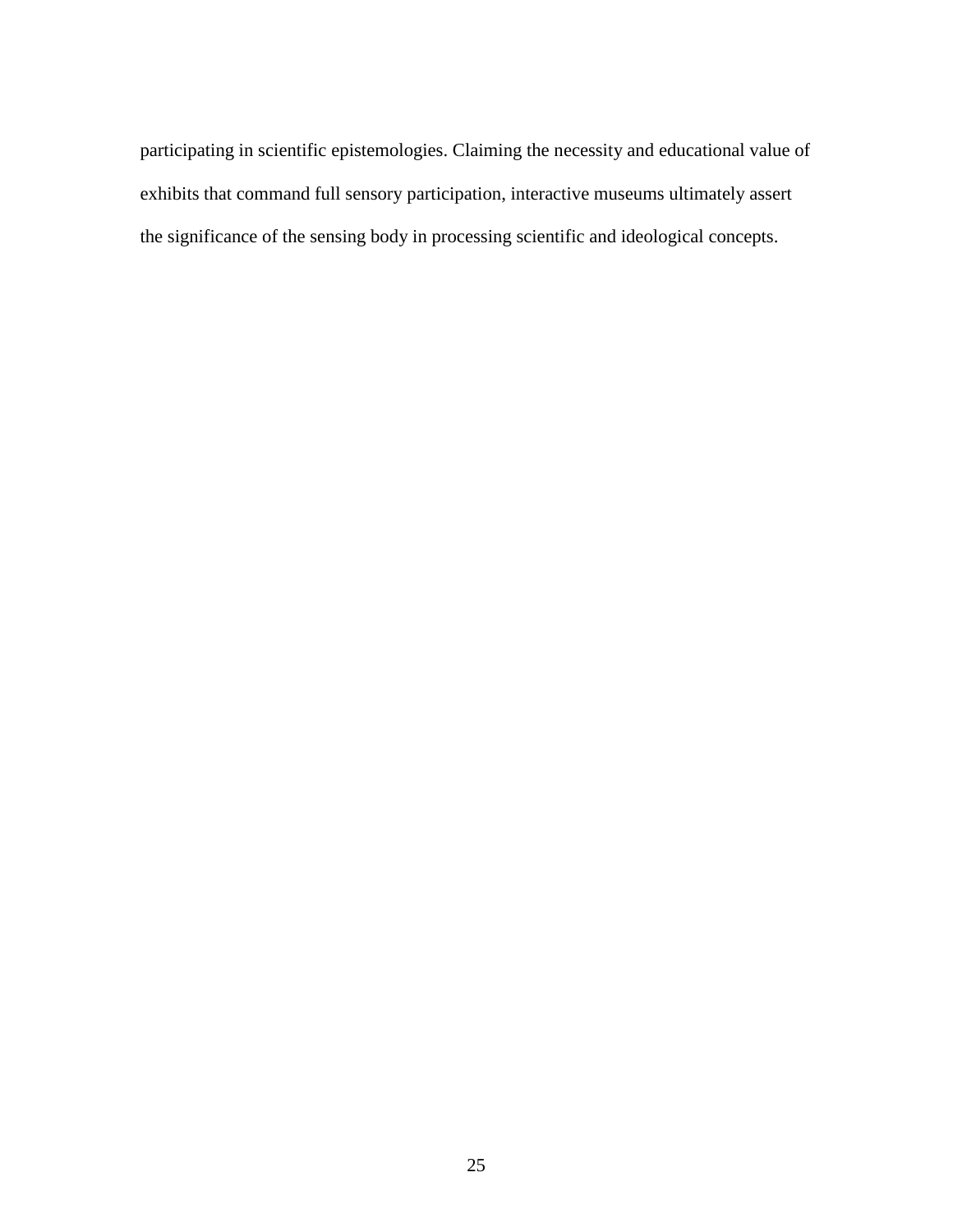#### CHAPTER SIX

#### SENSATION AND RHETORIC IN THE CREATION MUSEUM

In order to counter highly scientific and seemingly uncontestable evolutionary theories, AiG makes use of what Sharon Macdonald calls "the politics of display," incorporated in both explicit messages and implicit sensational Creation Museum exhibits. Although early natural history museums in America gathered and presented artifacts as a means of glorifying a metaphysical creator, the rise of Darwinism has led most scientists to accept and propound evolutionary theories, effectively forcing curators to use many of the same artifacts to create a new, and quite different, museum narrative (Conn). Likewise, AiG rethought artifact usage in order to revive creationist narratives and subvert evolutionary theories. For as Mark Looy, vice president of AiG's ministry relations, explains, "an evolutionist looks at a dinosaur bone and says it must be 65 million years old. We look at the same bone and say that creature was probably covered by a global flood about 4,400 years old. Same evidence, same bone, just a different interpretation" (qtd. in Asma). As most contemporary museums present natural history and scientific theories as dependent upon evolution rather than religion, the Creation Museum harnesses the cultural authority of museums and the sensationalism made valid by science centers to destabilize current scientific theories and promote faith-based ideologies.

Encompassing conventions of early natural history and science museums as well as the interactivity of science centers, the Creation Museum simultaneously validates their creationist narrative and feigns some degree of visitor empowerment through their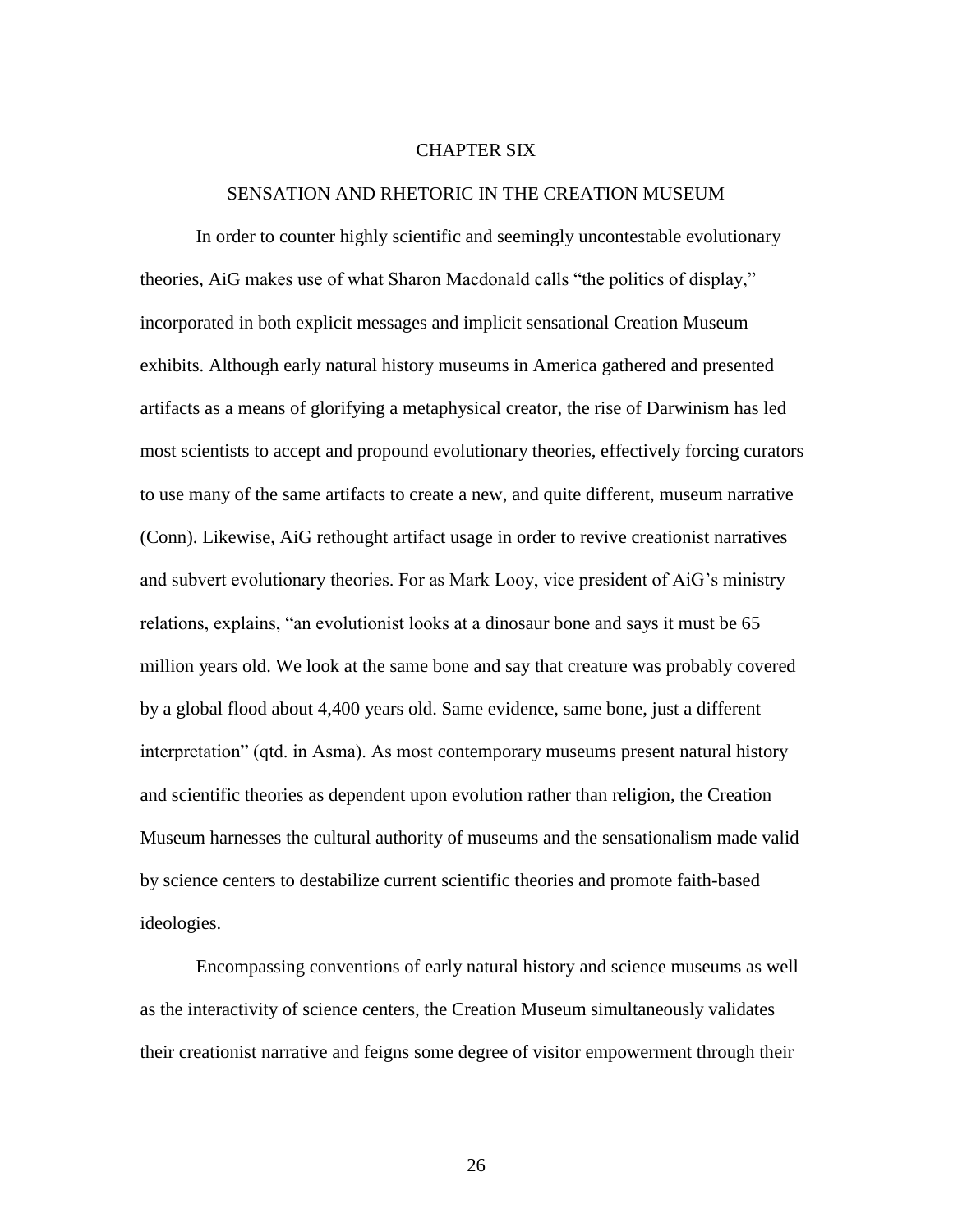sensational, interactive exhibits. Positioning their house of biblical messages, glass cases and strobe lights as a museum, AiG asserts the factuality and educational value of their displays. The very title of "museum" allows the Creation Museum to, at least superficially, appear valid and attract audiences on the premise of education. In order to appear much in line with traditional science and natural history museums, the Creation Museum appropriates traditional museum conventions, from the aesthetics of the lighting and glass cases to the rhetoric of scientific language used on artifact signage. Constance Classen suggests, "Museums and galleries have always served a number of purposes other than the evident one of enabling visitors to appreciate their collections of art and artefacts. They are a site for social interaction and for acquiring and conveying an air of cultural authority" (897). As museums are often conflated with cultural authority, attendees may be more receptive to AiG messaging as they attribute expertise and weight to the creationist group upon viewing artifacts in glass cases. The inclusion of interactive exhibits and workshops as well as highly sensory features only augments their clout as AiG appears confident that even when they give visitors the seeming opportunity to arrive at their own conclusions, these assumptions will likely parallel those espoused by the Creation Museum.

In order to assert the Creation Museum as some semblance of a traditional, and therefore valid, museum, AiG utilizes museum aesthetics, conventional scientific artifacts and even select scientific theories. Although there are potentially different points of interest a Creation Museum visitor could choose to visit first, they must take the "Walk through Biblical History" if they wish to experience the bulk of the museum. This walk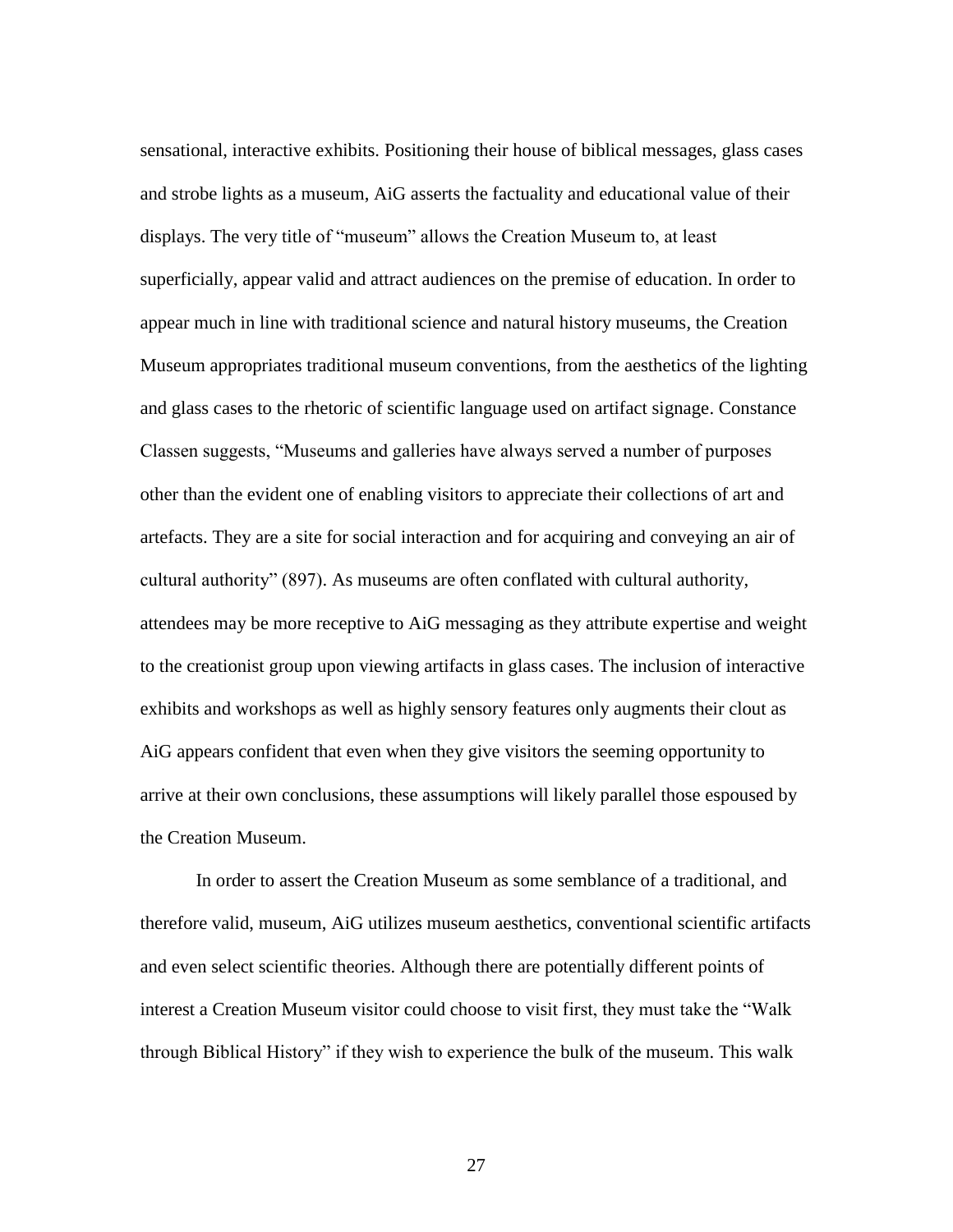quite literally leads visitors through AiG's version of Biblical history, beginning with dinosaurs and ending with an explanation of human purpose on earth. Before entering this route, visitors are faced with walls of glass cases filled with fossils and accompanying scientifically-phrased descriptions with biblical contextualization. This display sets the tone for the museum experience, as visitors likely expect a barrage of scientific explanation and expertise to follow.

The first major display in the Walk is an archaeological dig, attempting to explain the creationist timeline as well as the place of dinosaurs in AiG theories. A placard accompanying a hadrosaur leg bone explains to visitors that "fossils don't come with tags on them that tell us how old they are," thus there is no scientific means of assessing fossil age as all scientists perform experiments and tests with certain "starting assumptions" (AiG *Walk through Biblical History*). This fossil is not enshrined in a case and the placard actually suggests to visitors: "Go Ahead, Touch This Dinosaur Fossil." By encouraging visitors to touch the hadrosaur bone, AiG attempts to incorporate an interactive element which would both establish their legitimacy as participants in scientific discourse and display confidence that touching the fossil could only lead to creationist conclusions. Touching the bone, however, only proves that this artifact is, in fact, physically present. Ultimately, a written explanation informs visitors that this fossil, as well as all others, could not be millions of years old:

God was there from the beginning and He wrote down in the Bible when and how He made everything. The Bible says God created everything in 6 days. He created people and land animals on Day 6. Dinosaurs were land animals, so they were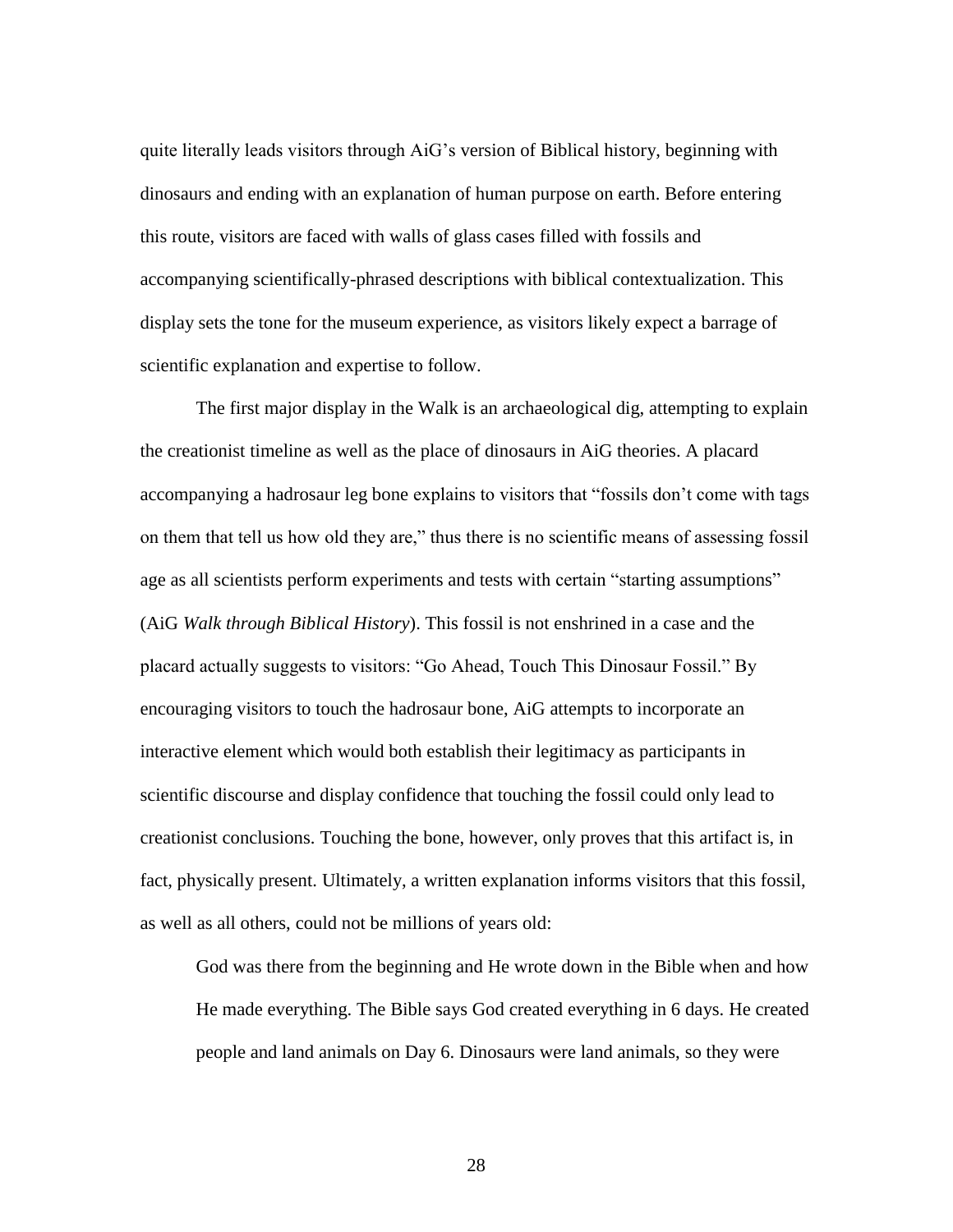created on Day 6. Adam was the first man. He was created on Day 6. By adding up the ages of Adam, his sons, their sons, and so on, we see that the Earth is about 6,000 years old. (AiG *Walk through Biblical History*)

Consequently, visitors are immediately confronted with the knowledge that the Creation Museum's theories are dependent upon a certain blend of creative logic, selective science and Biblical close reading. According to this display, one of the first and most prominent in the Walk, definite scientific conclusions cannot be reached with research because scientists are not trustworthy and, furthermore, this research is unnecessary because the Bible holds all answers. Interactive artifacts in this case augment AiG logic by demonstrating a certain ideological confidence through a willingness to let visitors ostensibly partake in their scientific logic and process, as if simply touching a fossil dramatizes the entirety of scientific methodology. AiG reasoning seems to suggest to visitors that as long as the museum encourages interaction, they must not have an ideological agenda to conceal.

It seems the material evidence of dinosaur fossils might prove to be a stumbling point for AiG, yet dinosaurs actually serve as a sort of mascot for the museum. A trail of dinosaur tracks leads from the parking lot to the museum, visitors are asked to pose in front of a green screen feigning fear of an impending dinosaur attack upon museum entry, dinosaurs are nonchalantly incorporated in dioramas in ways that would be deemed anachronistic by paleontologists, dinosaurs are featured on an endless array of merchandise and pamphlets, and dinosaur toys litter the souvenir gift shop, aptly named "Dragon Hall Bookstore," a nod to AiG beliefs that dinosaurs were mentioned in the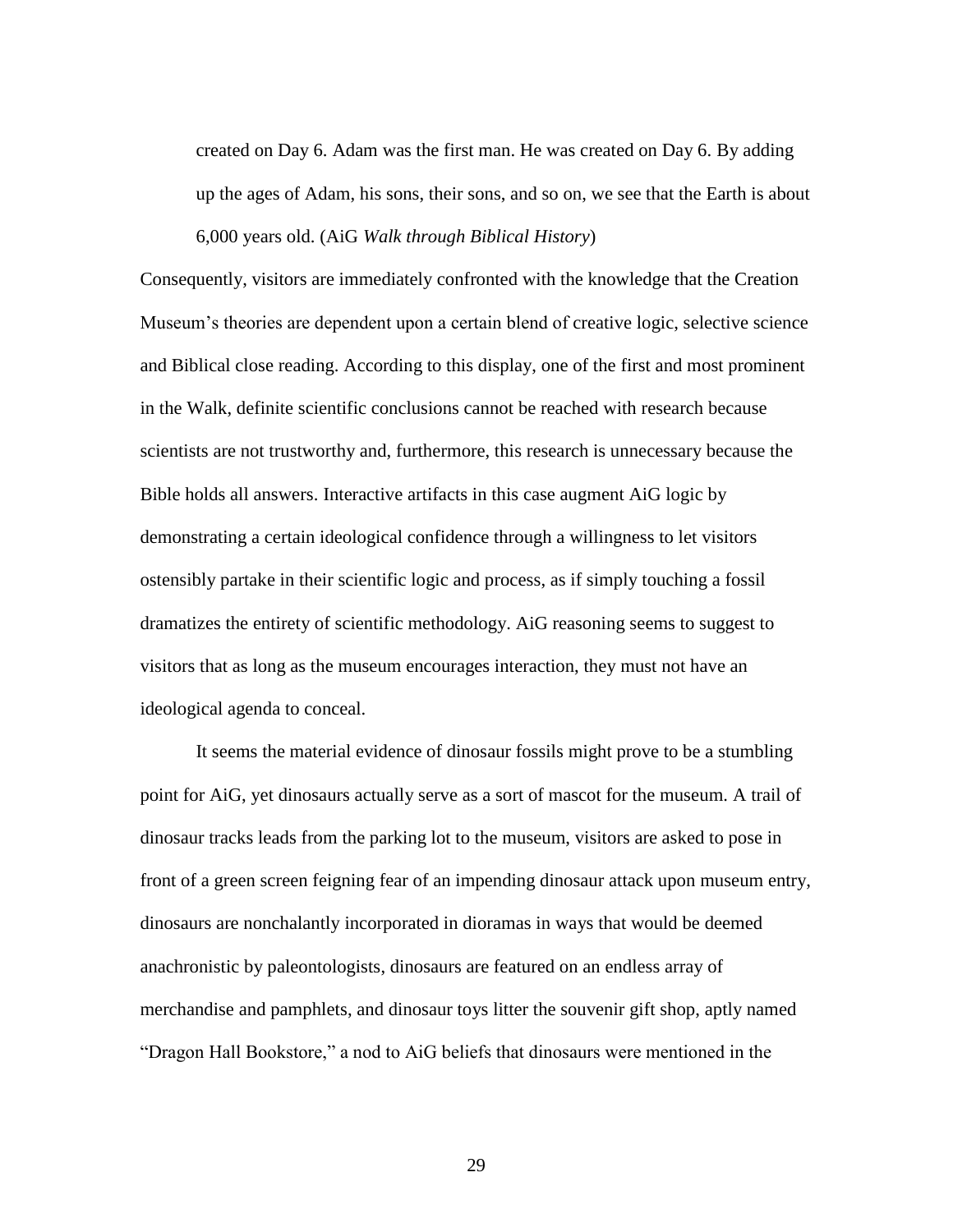Bible as "dragons" (AiG *Creation Museum*). This barrage of dinosaur sightings can largely be attributed to what Stephen Gould refers to as "dinomania," or resurgence in interest in dinosaurs brought about by the likes of such films as *Jurassic Park* (1993). For Gould, dinomania seems mostly to appeal to children, which ultimately suggests a creative marketing strategy by AiG as children will likely find interest in various dinosaur memorabilia and be more readily affected by the primal nature of the sensationproducing exhibits. Likewise, Conn notes the display of dinosaur skeletons in early natural history museums garnered large crowds as he argues of museums, "exhibit dinosaurs and [crowds] will come" (45). AiG could not feasibly claim the skeletons were fake or nonexistent and still believably appropriate museum and scientific conventions since fossils have been utilized as a foundation of scientific proof and legitimacy from the time of early science and natural history museums.

As fossils are interwoven with museum culture at large, their existence and display is essential for the validity of AiG exhibits in the Creation Museum. Rather than deny the historical presence of dinosaurs and discovery of fossils, AiG merely utilizes the figure of the dinosaur and, through some creative science, uses the existence of dinosaur fossils as a means of promoting their theories. This very move suggests that not only can the same artifacts be used to tell different, and possibly contrasting, stories, but it reveals that all museums must construct narratives in order to contextualize artifacts for visitors. While the creationist narrative may not be believable to all Creation Museum visitors, the knowledge that the same fossils can be used for competing narratives problematizes the epistemologies and incontestability of all museums. This creative logic may not produce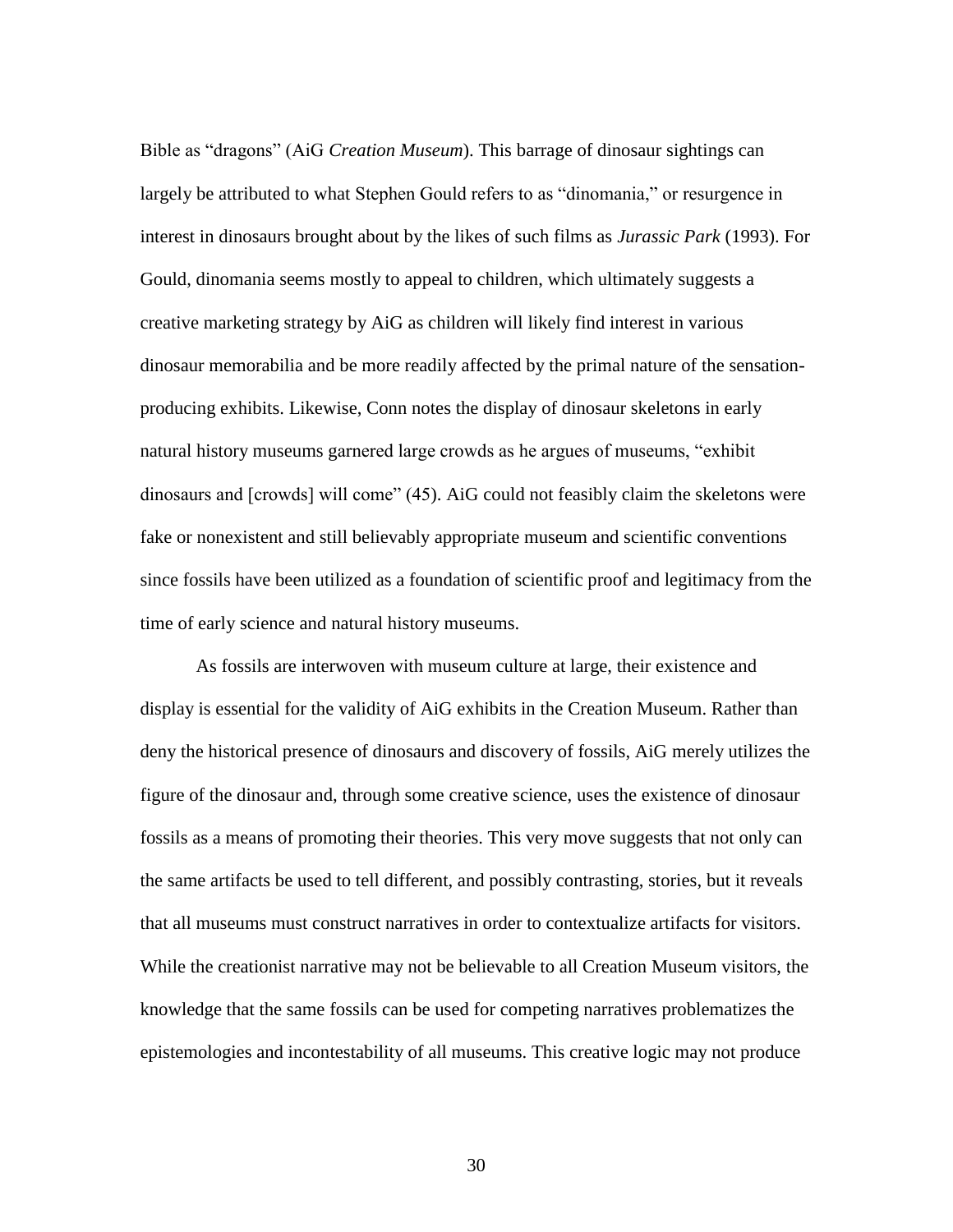creationist converts but it destabilizes the validity of all museums, including those promoting evolutionary theories. For AiG, dinosaur fossils are not a scientific artifact that proves evolution or an earth age in the billions, but rather they are complicit in indicating the truth of the Bible. Ultimately, fossils are posed in the Creation Museum as supplements to scripture as their very presence substantiates the history provided in the Bible, a narrative, AiG implies, no less valid than those espousing evolution.

Although AiG disrupts the epistemic notions of museums with competing ideologies, their use of scientific conventions also challenges logic within the Creation Museum. Through the appropriation of such scientific artifacts as fossils, AiG problematizes their own employment of scientific customs as they virtually dismantle the very epistemology upon which they rely for validity. Describing AiG's rhetoric, Ella Butler suggests that each fossil description "begins with what might be termed a scientifically neutral descriptive statement about the specimen under discussion, then it poses a problem that science is apparently puzzled by, suggesting that it is 'not fully understood', and then the text forecloses that problem with the key explanatory evidence provided by the Bible" (239). This method combined with AiG skepticism about scientists' "starting assumptions" reveals a distrust regarding the scientific community. As scientists seem either unable to reach conclusions about scientific conundrums or incapable of reaching conclusions untainted by their starting assumptions, AiG suggests that scientific theories, and therefore other science museums who espouse these theories, present biased information. While this approach might garner their creationist stance some converts, their very usage of certain scientific theories which they find useful for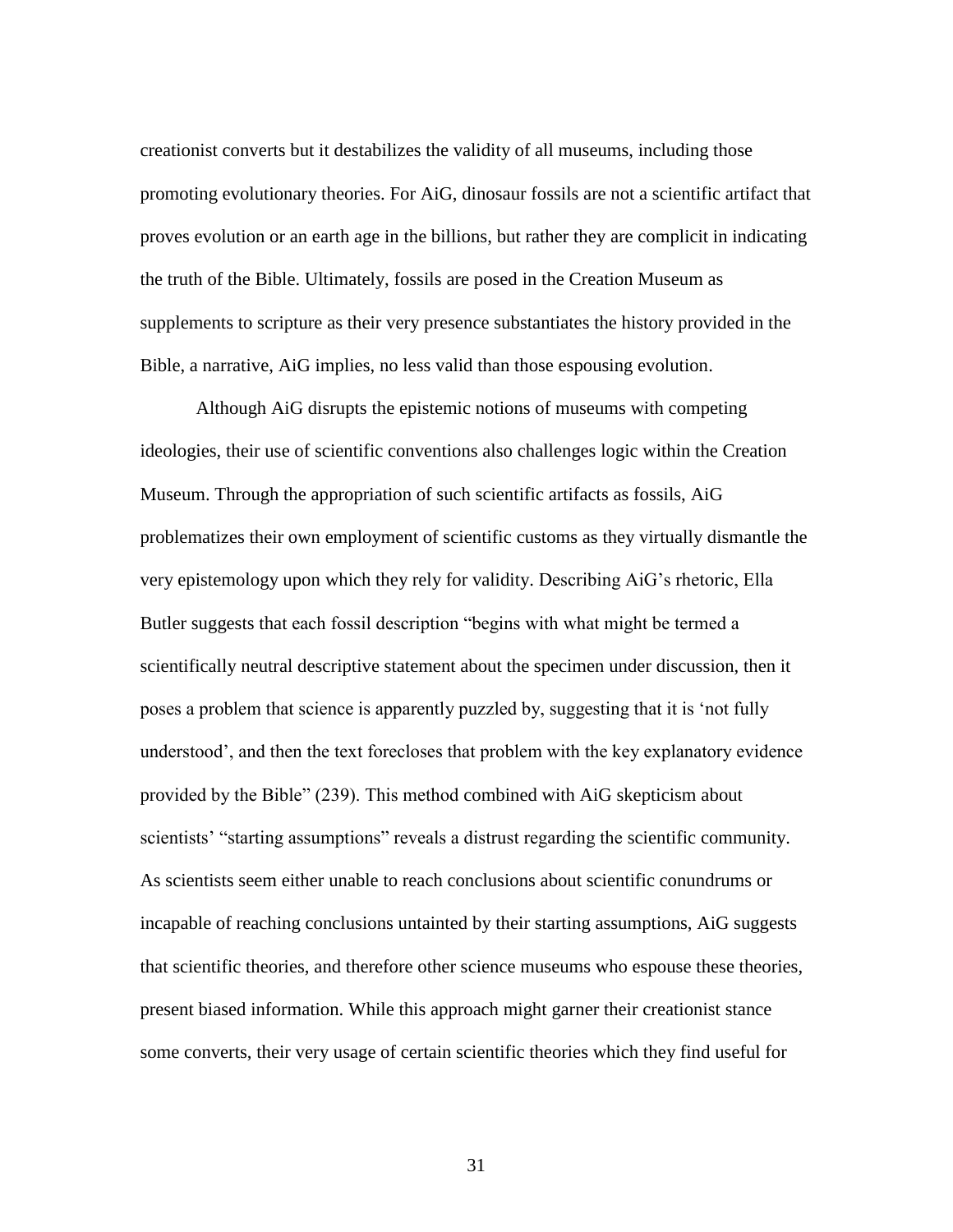their purposes as well as their appropriation of science museum aesthetic and practice, suggests they are undermining their own epistemologies. As long as AiG simultaneously partakes in scientific discourse and advocates skepticism about this discourse within the Creation Museum, they challenge the ways in which they have formulated and displayed their arguments. While this seems to be an obvious error in their methods, it does not appear readily apparent to many museum goers and it does not seem to dissuade supporters of AiG from championing the creationist cause. The seeming fallibility of this pseudo-scientific rhetoric is likely overlooked as the Creation Museum bombards visitors with points of distraction made valid, and even expected, by the rise of interactive science centers.

Superficially, the Creation Museum seems to appropriate science center epistemology, yet the Creation Museum ultimately disallows the type of empowerment and experimentation intended by science centers. According to Barry, interactivity promotes visitor use of sensory experience as "the visitor is expected to make scientific principles visible to themselves through the use of touch, smell, hearing or the sense of physical effects on their own bodies" (100). Intending interactivity to be a tool for visitor experimentation which dramatizes or imitates some form of the scientific process, science centers use visuals, textures, sounds, lighting and other technologies to allow visitors some degree of participation in scientific testing. For the Creation Museum, however, the apparent use of interactivity is not fully interactive, as it does not demand that visitors participate, but rather that they merely serve as receptors to their sensation-producing exhibits. Visitors are encouraged to touch a few items throughout the museum, yet this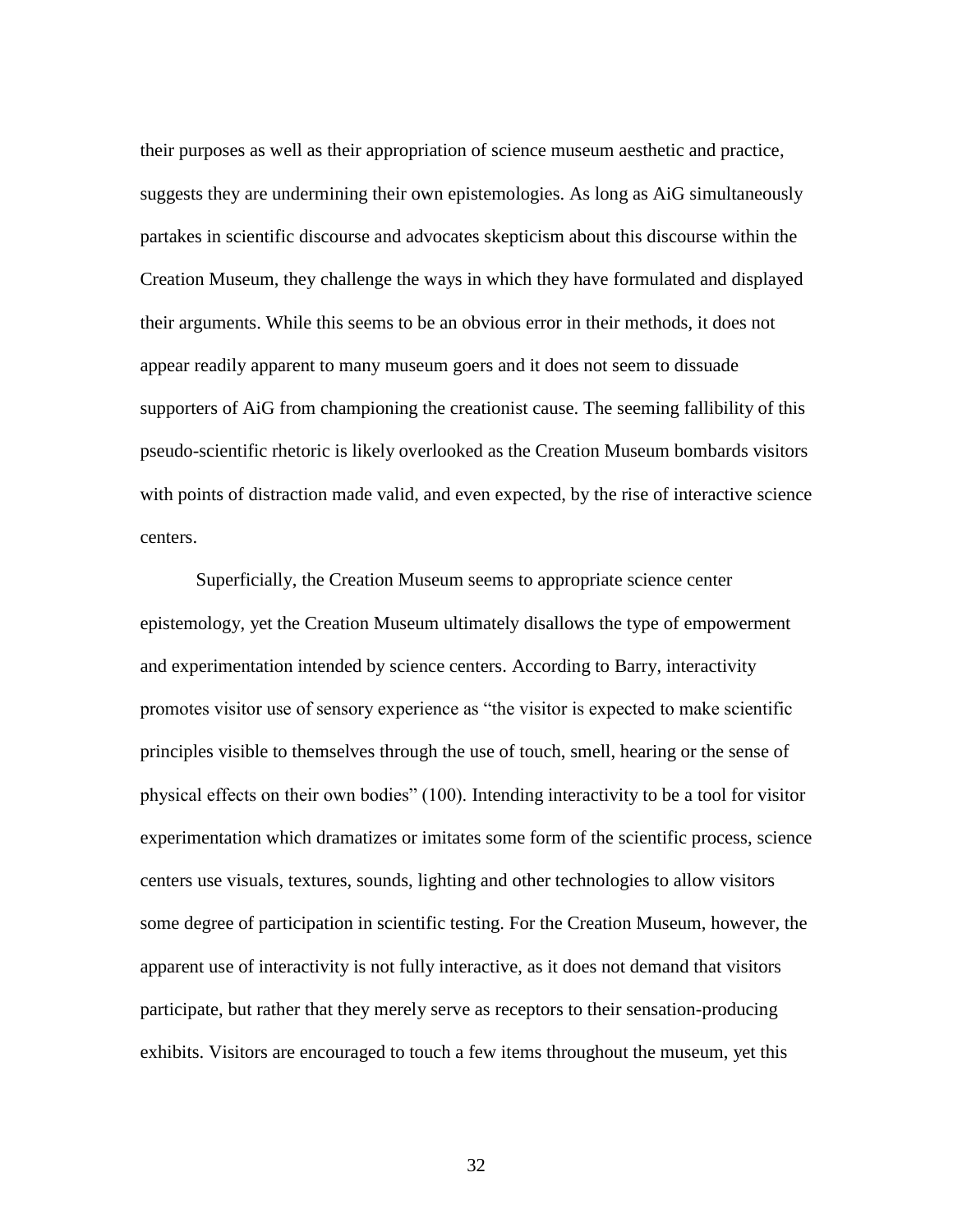simple touching does not actually incorporate them in any process of scientific discovery. Unlike the Sensorium of which Carolyn Jones writes, where sensation and sensory experience are highlighted in order to produce some degree of reflexivity and consideration of the ways sensory experience can impact and influence museum goers, the Creation Museum integrates sensation-producing exhibits in such a way that does not call upon audiences to notice that they are affected viscerally. Sensation, in this way, is used by AiG as a hidden strategy that not only supplements the weaknesses of their creationist narrative but actually reaches museum goers in a primal manner, often without visitor recognition of this sensory rhetoric.

The primary sensation-producers in the Creation Museum are not interactive, then, but merely loud, bright, large, and even wet, for the sake of entertainment and sensation-stimulation. Sensation is called upon by AiG not as a means of visitor empowerment, but as a way of appealing to visitors on a visceral level. Before reaching the Walk through Biblical History, visitors are confronted with a special effects theater, one of many theaters in the museum, which plays a film entitled *Men in White* on a loop during the entirety of museum hours. A faux campfire and moving mannequin are positioned in front of the screen and viewers are quickly informed that this mannequin is Wendy, a student at Enlightenment High School who is unable to reconcile evolutionary theories with her belief in God. As the film progresses, viewers learn that Wendy takes issue with the faulty starting assumptions of the scientists who performed radio isotope dating in order to discover the age of the earth and a variety of other issues which supposedly unravel the foundations of evolution. The men in white, two casually-dressed,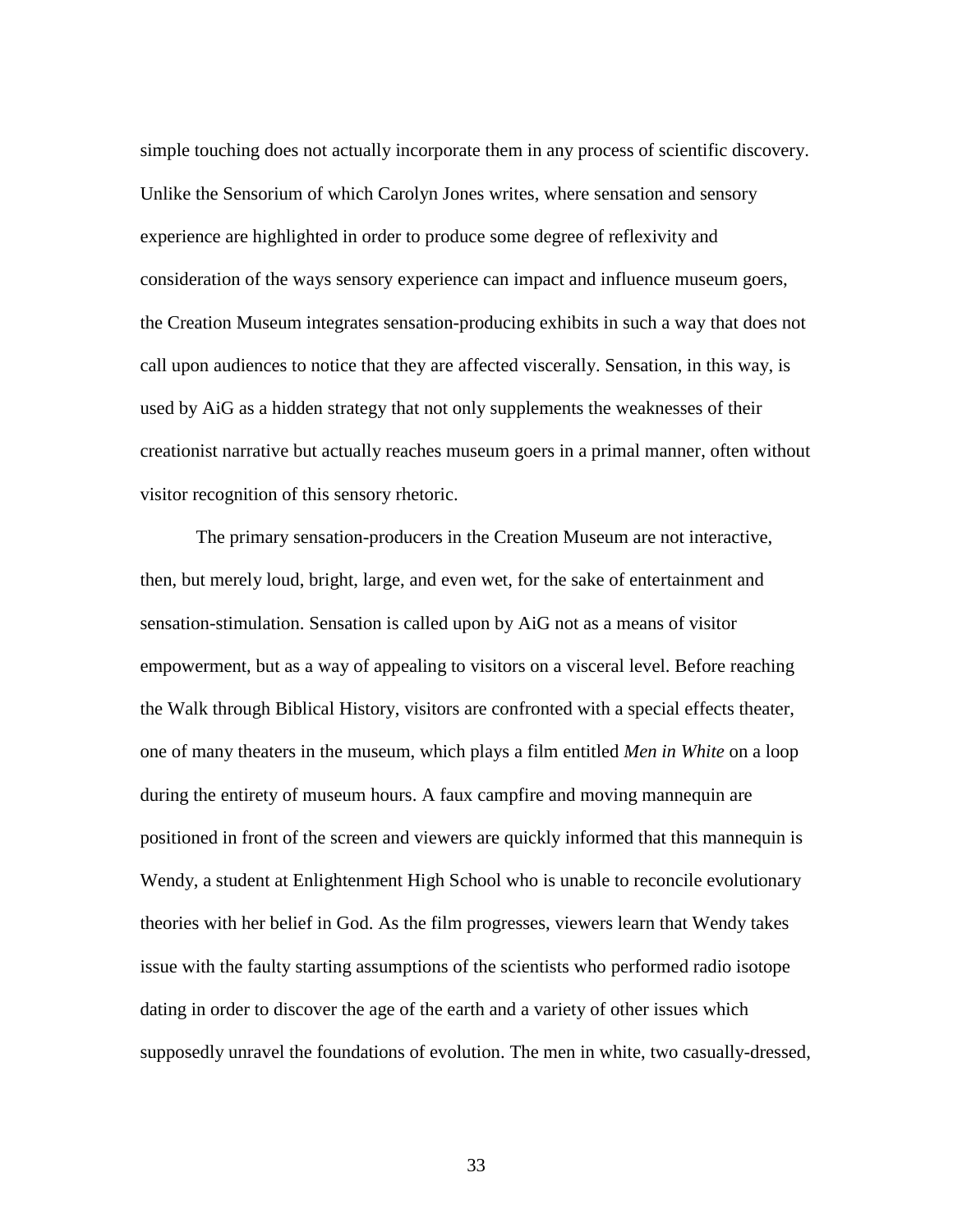colloquialism-using, young men, take on Wendy's cause by asking hard-hitting questions of evolution-preaching teachers, Mr. Plumsure and Mrs. E Certainty. After using some creative logic to outsmart these teachers, the men in white ultimately prove to Wendy and audience members that evolution, or "Goo to you," does not make "sense." Likewise, the description of Wendy on the Creation Museum's website also suggests that sense, not just faith, is essential for creationism: "this intelligent young woman has heard the constant barrage of evolutionary ideas about the world, but the more she thinks, the more she sees that what she's been taught doesn't make sense" (AiG *Creation Museum*). While the emphasis on "sense" and intelligence seems to imply that AiG's main strategy relies on logic, the "special effects" during the presentation suggest otherwise. As the men in white explain the rationale behind creationism, they take viewers through creationist history, centered on Noah's Flood. Flood victims by proxy, audience members experience motion sickness and a dousing as their seats move and previously hidden nozzles of water spray the crowd during this portion of the presentation. Clearly not intended as an appeal to some sort of rational faculty, these special effects provide a supplement to the verbal argument offered by the men in white. Experiencing on a much smaller scale the sensory effects of the flood, viewers are viscerally linked to the creationist argument.

For AiG, sensation does not merely function as a source of crowd entertainment but it actually augments creationist arguments and even works to scare visitors into compliance with Christian doctrines. While the certainty of Noah's Flood is essential to AiG theories, the museum explains that this flood was catalyzed by Adam and Eve's sin. According to museum displays, Eve's misdeed induced venom, death, disease,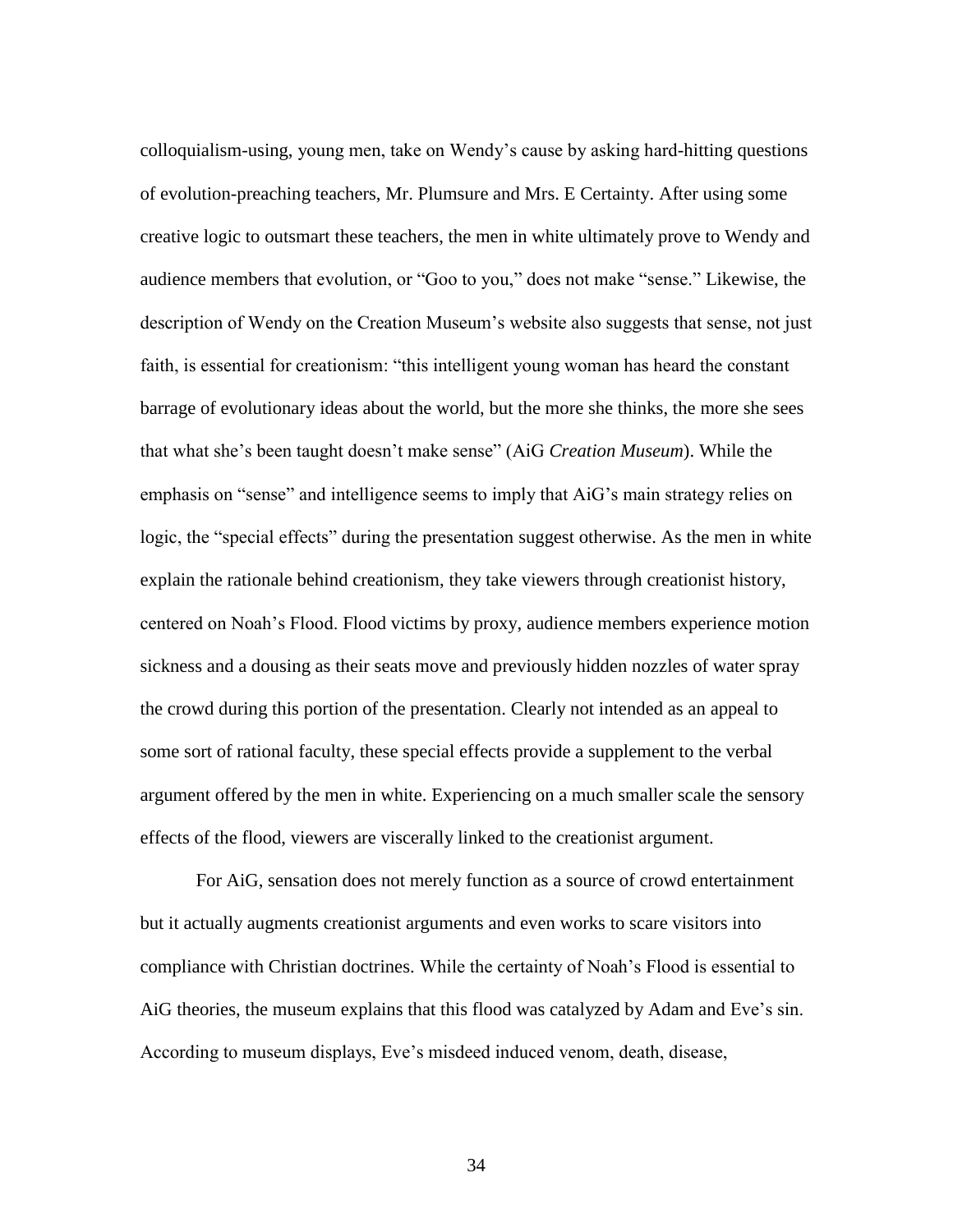carnivores, red tooth and claw, scavengers, cosmic aging, conflicts, poisons, weeds, burdensome work, suffering and generally all other negative earthly phenomena (AiG *Walk Through Biblical History*). Although this list provides another appeal to logic through causal relationships, it also functions as a means of persuading museum goers to follow biblical doctrines as to not induce more human pain. Not just presented in textual form, the Walk exhibits elaborate dioramas of man closely cohabitating with all sorts of animals, including pineapple-munching, herbivorous dinosaurs, to suggest the pleasantries existing before human sin. This diorama greatly contrasts with the following rooms which present scenes of Eve persuading Adam to disobey God, then, post-sin, the museum displays somber rooms with strobe lights and black and white photographs of natural disasters, carnivorous wolves, malnourished children and a man screaming on a hospital gurney: all apparent consequences of man's disobedience of God.

The Creation Museum narrative, then, does not merely function on a textual level, but also incorporates a type of sensory rhetoric, made possible by lighting, color and visuals. Starting with colorful, pleasant scenery enabled by Godly compliance, the Walk then emphasizes the ramifications of sin through the harsh and antagonistic flashing lights and the dark, barren rooms filled with images of violence and suffering. Visitors are encouraged to comprehend the narrative as they progress, yet they are confronted with such intense sensory triggers that they would feel the negative development of the creationist story even without text and characters. Flashing lights and dark imagery likely create a sense of anxiety for visitors, allowing them to feel not only the initial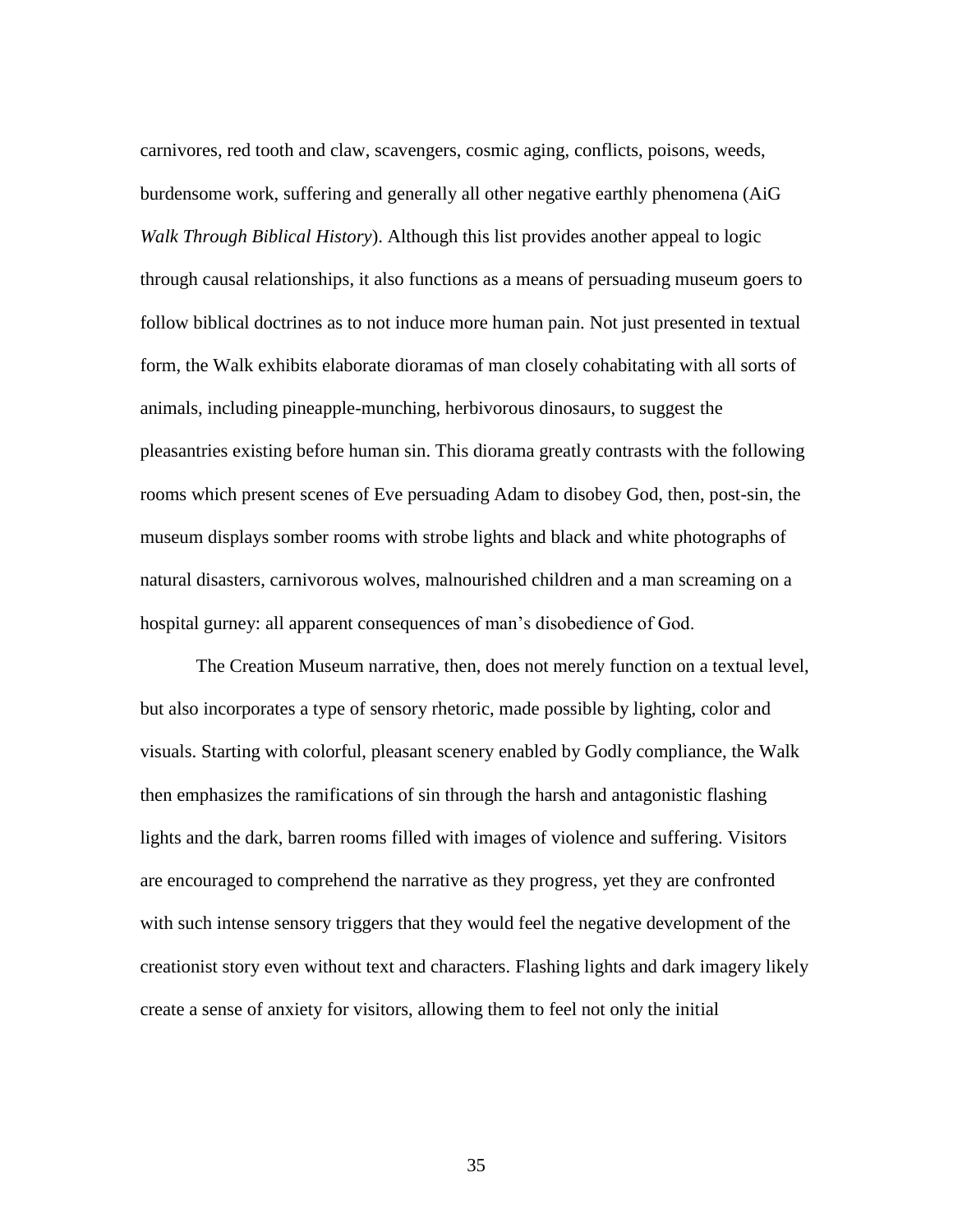ramifications of Original Sin but to garner a sense of the potential consequences of their departure from scripture.

By presenting highly sensory exhibits, AiG demands visitors form a bodily link with their creationist narrative and this link is particularly necessary due to the faithbased content of their argument. While AiG outwardly attempts to foreground their brand of science and some attempt at logical argumentation, the multifarious sensation-inducing exhibits throughout the museum ultimately inform the way in which visitors receive AiG's ideological and highly religious messaging. Visitor indoctrination is dependent upon sensation-production as sensation provides some connection with the unknown forces to which AiG attributes earthly creation. According to Grosz:

Sensations, affects, and intensities, while not readily identifiable, are clearly closely connected with forces, and particularly bodily forces, and their qualitative transformations. What differentiates them from experience, or any phenomenological framework, is the fact that they link the lived or phenomenological body with cosmological forces, forces of the outside, that the body itself can never experience directly. (3)

Since humans are unable to ascertain scientifically the true nature of human life or the beginning of the universe, they can only gain an understanding of these forces through bodily sensation. The Creation Museum aims to bridge this gap between epistemology and cosmologic conjecture by providing full sensory immersion which relies upon sensation for the crux of persuasion. Offering a theory for understanding cosmological forces or, more specifically, man's existence on earth, AiG plays on the sensation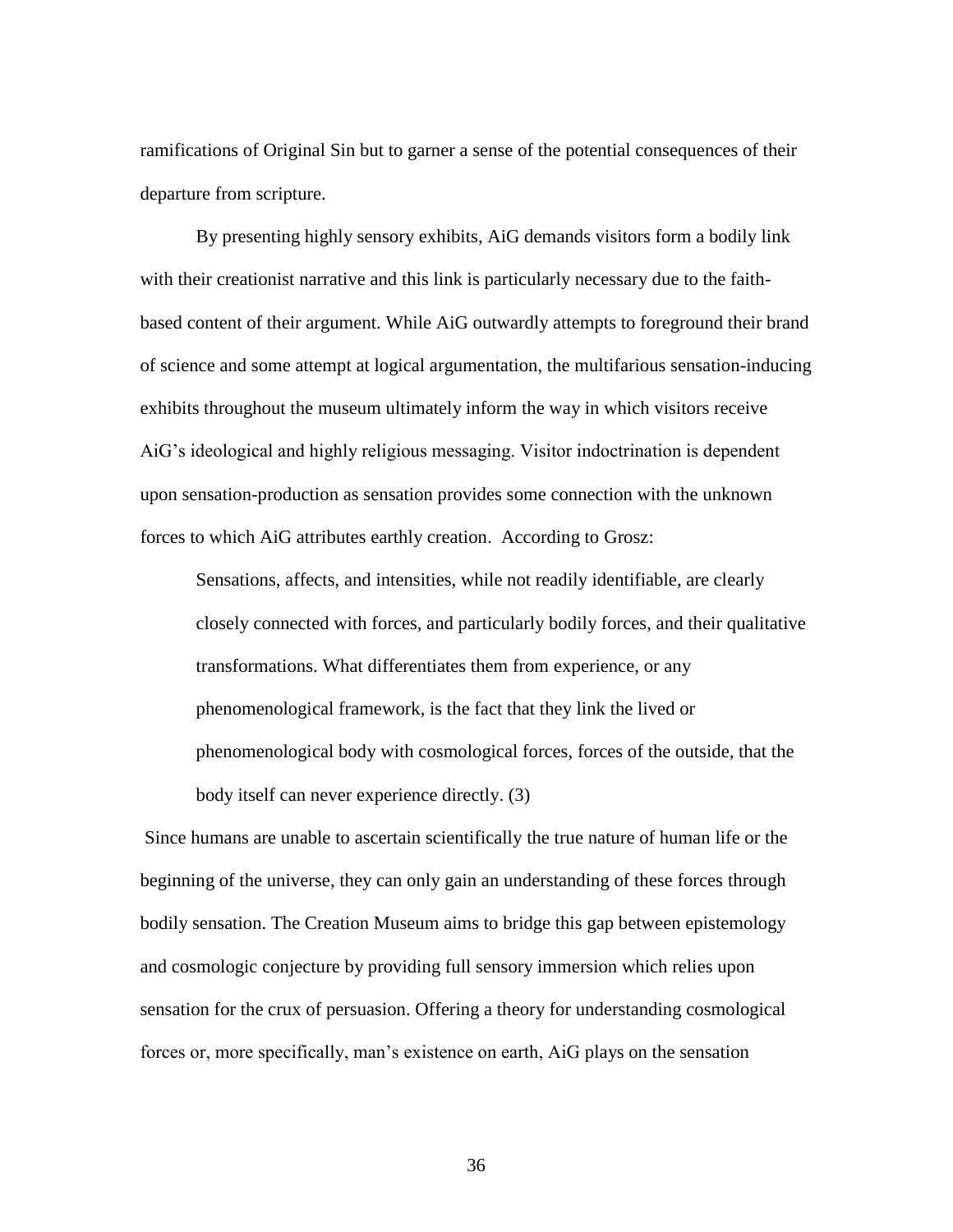produced by the exhibits within the Creation Museum in order to more effectively introduce religious content.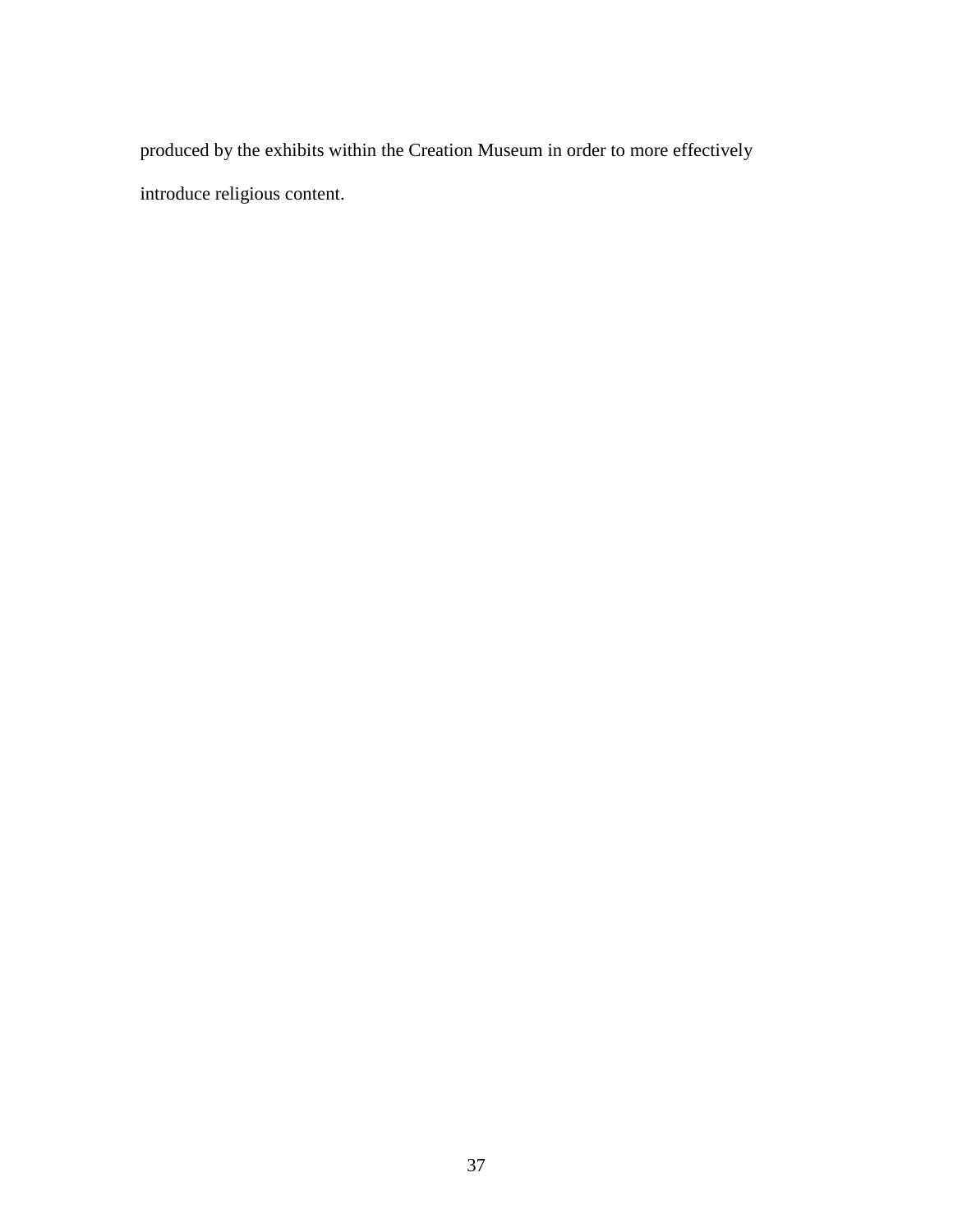#### CHAPTER SEVEN

#### THE PLACE OF SENSATION IN MUSEUM CULTURE

Although AiG utilizes seemingly logical arguments and attempts to construct a narrative based on some semblance of scientific rhetoric, their employment of and emphasis on exhibits that generate sensation allows them to occupy a museological position made possible by science centers. Without sensation as a strategic distraction and supplement to their theories, the logical gaps in AiG's arguments would be made more apparent, thereby challenging the Creation Museum's place as a museum. As the title of museum has garnered AiG a degree of validity and as the acceptance of science centers in museum studies has allowed a place for sensation in museum culture, the Creation Museum finds a place among museums, inadvertently, and somewhat paradoxically, dismantling the epistemologies and legitimacy upon which AiG relies. The believability of AiG's scientific argument within the museum ultimately seems contingent upon their pseudointeractive rhetoric, rendering visitor sensation paramount. Sensation, then, while potentially empowering in some science centers, is used by AiG to distract from gaps in their creationist narrative and to allow visitors a sense that they are internalizing and feeling the presence of some metaphysical creator.

Although political in its implications, the use of sensation within a museum setting is a rhetorical choice that cannot fully tender a particular political ideology. Mixing sensation with explicit messaging allows some degree of political indoctrination, but it mostly works to destabilize any scientific or historical epistemologies through a potential disagreement between logical conclusions and bodily reactions or assumptions.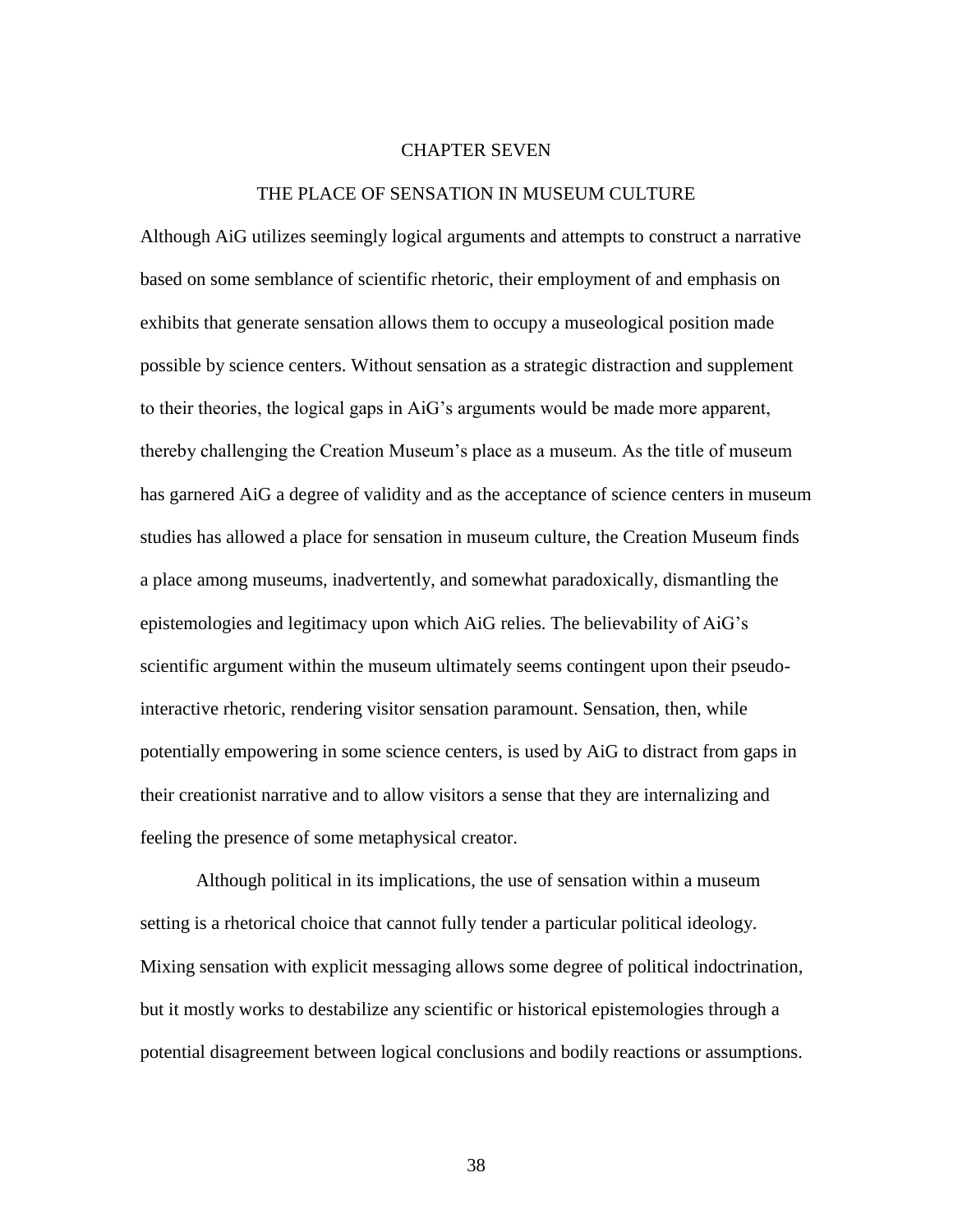The disparity between cognitive processes biased by cultural norms and instinctive, bodily reactions, seems to contest the certainty with which any absolute, cohesive truth can be known. According to Grosz, "Unlike politics, sensation does not promise or enact a future different than the present, it en-forces, impacts, a premonition of what might be directly on the body's nerves, organs, muscles. The body is opened up now to other forces and becomings that it might also affirm in and as the future" (80). As political or ideological messages explicitly relate or portend a moment of historical or future difference, sensation provides an indication that some other bodily feeling is possible. This prospect of visceral difference is not a political assurance, but rather a primal certainty that change is feasible, even likely. Sensation is able to provide a guarantee of difference or becoming where politics and signification can only gesture toward the possibility. In this way, sensation is a progenitor of bodily difference that is immediately and uncontrollably powerful, rather than a signifying narrative or ideological message that must be consciously accepted and internalized as explicit messages are necessarily delayed and shaded. Visitors are given the opportunity to feel difference and, through this feeling, internalize and remember the impact of interactive exhibits.

Curators are able to ensure sensation-production through interactive exhibits yet they cannot fully control the way in which sensation is processed, suggesting that arousing highly sensory experiences in visitors always allows for the possibility of gaps in museum narratives. Sensation can be used rhetorically, not to set forth a specific message, but rather to engender feelings and imprint sensory memories. While the intention for interactivity in science centers may be visitor empowerment, the curatorial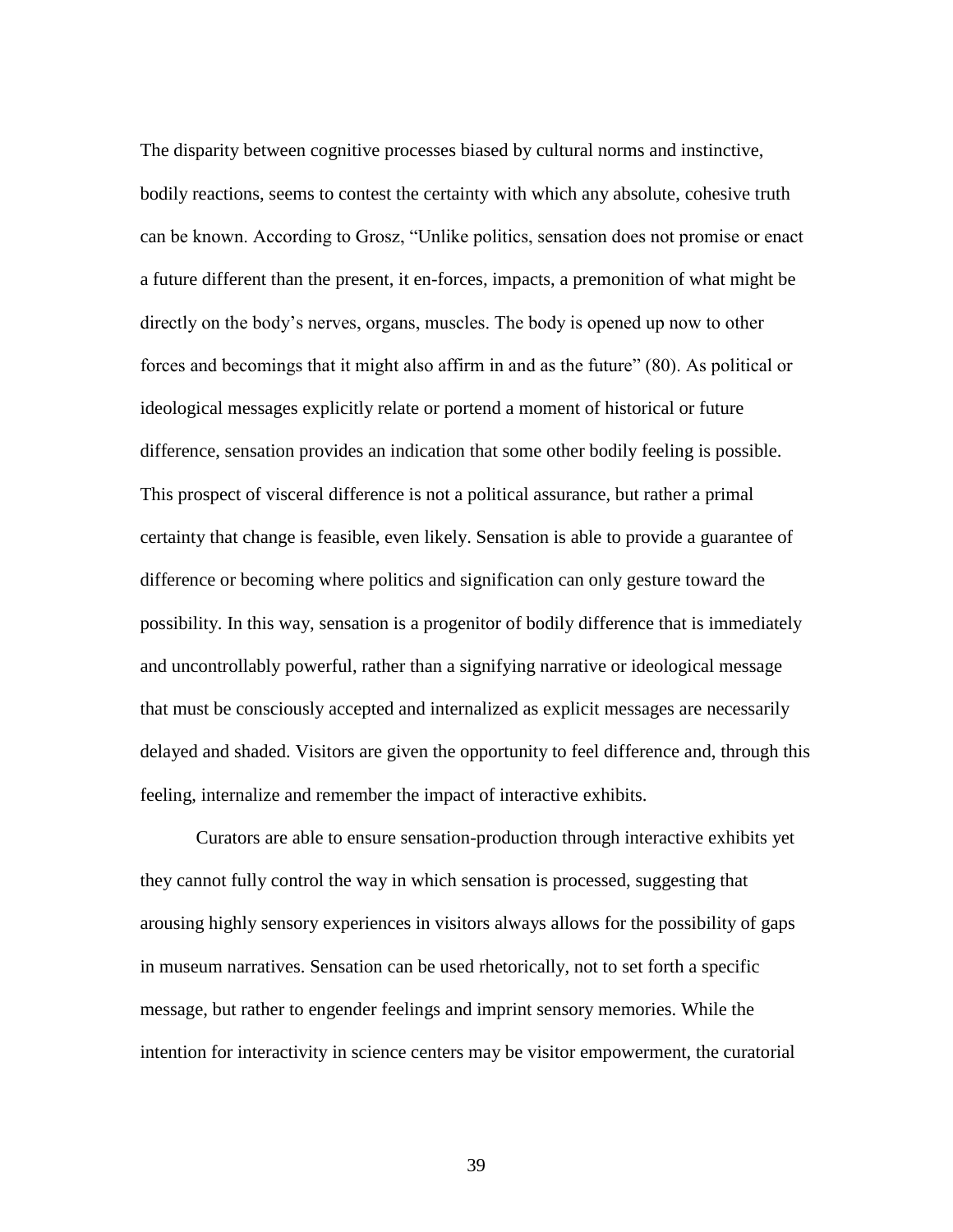tactics within the Creation Museum suggest the degree to which the act of sensing does not necessarily allow museum goers to partake in museum epistemologies. Likewise, science centers may allow visitors to ride a unicycle on a high wire and experience the principles of mass, but this type of exhibit accomplishes little more than proving scientific properties explained more explicitly elsewhere. Just as potential concerns about technological developments and scientific uncertainties raised by COSI exhibits are likely nullified by *Progress*, science centers largely tender didactic, scientific information as an accompaniment to seemingly interactive exhibits in order to ensure the cohesion of their narrative and the assertion of their ideologies. This process is effective for corroborating museum narratives but it does little to allow visitors to patch together their own conceptions based on a scientific process. The faux-interactivity within the Creation Museum is made apparent by the scientific failings of AiG arguments and the recognition of the lack of truly interactive exhibits within the Creation Museum reveals the degree to which science centers are often not fully, or even partially, interactive. This absence or scarcity of actual interactivity does not necessarily indicate a lack of validity or factuality, but merely suggests that despite attempts to empower museum visitors through choice, interactive museums actually provide the same sort of institutionalized narratives as traditional museums. Interactivity, or some attempt at sensation-production, reveals that museums at large are ideological structures, imbued with institutionalized notions that can be proffered through both logical and sensational means.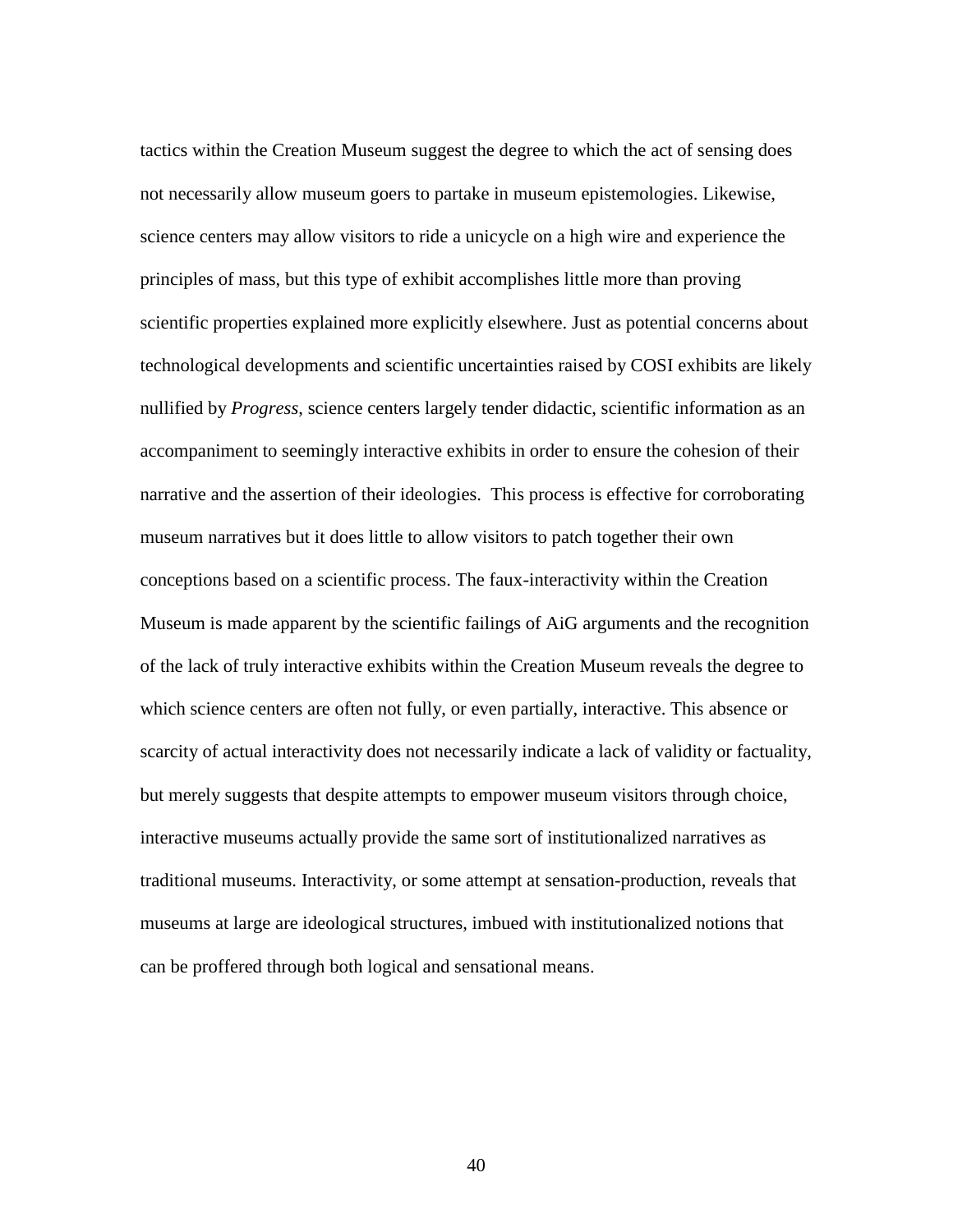#### REFERENCES

Answers in Genesis. *Ark Encounter*. Answers in Genesis, 2013. Web. 11 March 2013.

- Answers in Genesis. *Creation Museum*. Answers in Genesis, 2007. Web. 1 March 2012.
- Answers in Genesis. Museum Exhibit. *Natural Selection is Not Evolution*. The Creation Museum, Petersburg, KY.
- Answers in Genesis. Museum Exhibit. *Noah's Ark Construction Site*. The Creation Museum, Petersburg, KY.
- Answers in Genesis. Museum Exhibit. *Walk through Biblical History*. The Creation Museum, Petersburg, KY.
- Asma, Stephen T. "Dinosaurs on the Ark: the Creation Museum." *Chronicle of Higher Education*, 53.37 (2007): B10-B13. Web. 1 April 2012.
- Barry, Andrew. "On interactivity: Consumers, citizens and culture." *The Politics of Display: Museums, Science, Culture*. Ed. Sharon Macdonald. London: Routledge, 1998. 98-117. Print.
- Barthes, Roland. *Mythologies*. Hill and Wang: New York, 1972. Print.
- Baudrillard, Jean. *Simulacra and Simulation*. Ed. Mark Poster. Stanford: Stanford University Press, 1988. Print.
- Beard, Mary. "Souvenirs of Culture: Deciphering (In) the Museum." *Art History*, 15.4 (1992): 505-532. Web. 23 March 2012.
- Bennett, Jim. "Can Science Museums take History Seriously?" *The Politics of Display: Museums, Science, Culture*. Ed. Sharon Macdonald. London: Routledge, 1998. 173-182. Print.
- Bennett, Tony. "Speaking to the Eyes: Museums, Legibility and the Social Order." *The Politics of Display: Museums, Science, Culture*. Ed. Sharon Macdonald. London: Routledge, 1998. 25-35. Print.
- Bernard-Donals, Michael F. "Conflations of Memory or, What They Saw at the Holocaust Museum after 9/11." *The New Centennial Review*, 5.2 (2005): 73-106. Web. 4 April 2012.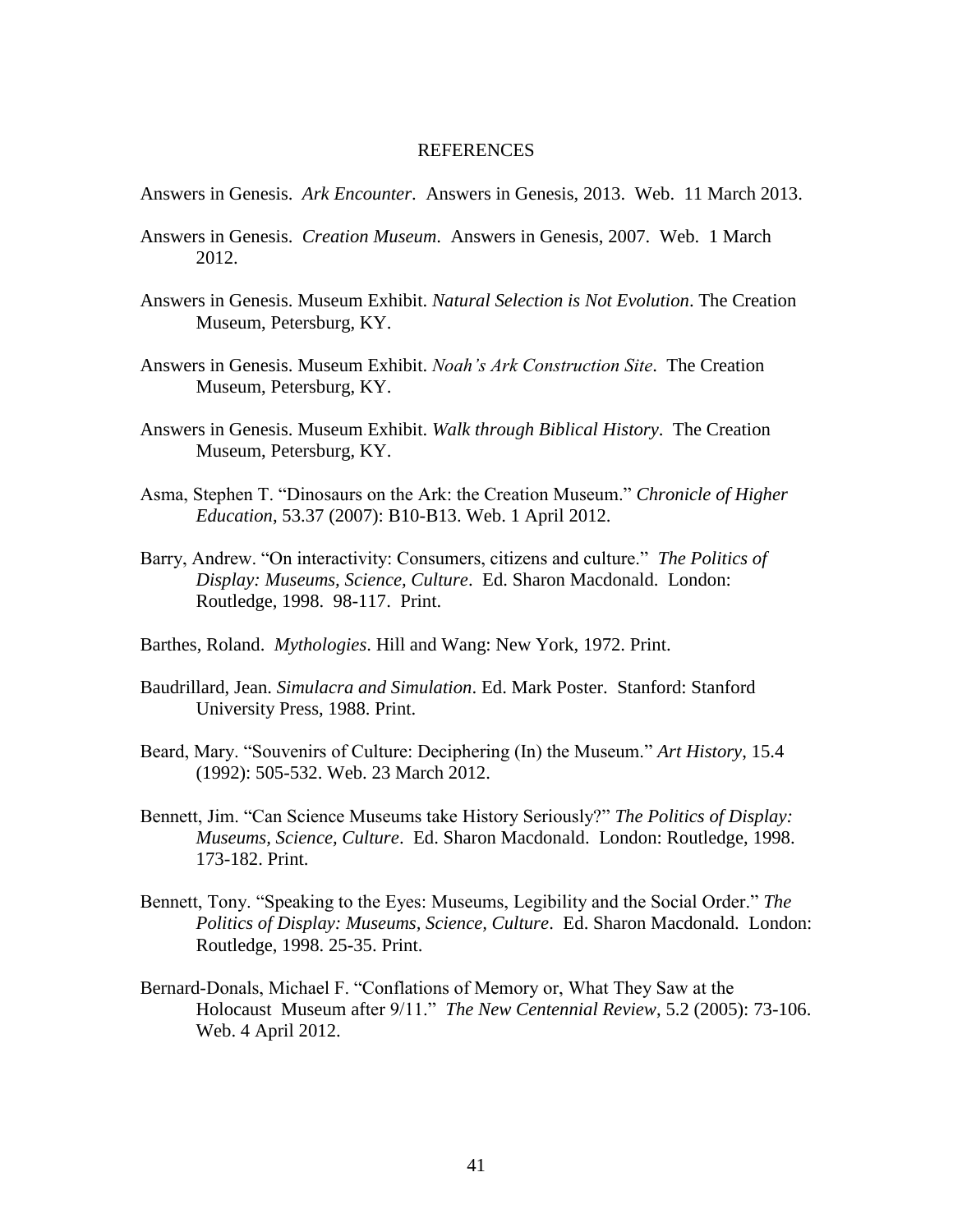- Butler, Ella. "God is in the Data: Epistemologies of Knowledge at the Creation Museum." *Ethnos*, 75.3 (2010): 229-251. Web. 15 March 2012.
- Byassee, Jason. "Dinosaurs in the Garden: A visit to the Creation Museum." *Christian Century*, 125.3 (2008): 22-26. Web. 1 April 2012.
- Center of Science and Industry. *COSI*. Center of Science and Industry, 2012. Web. 10 January 2013.
- Center of Science and Industry. Museum Exhibit. *Gadgets*. COSI. Columbus, OH.
- Center of Science and Industry. Museum Exhibit. *Life*. COSI. Columbus, OH.
- Center of Science and Industry. Museum Exhibit. *Mindbender Mansion*. COSI. Columbus, OH.
- Center of Science and Industry. Museum Exhibit. *Ocean*. COSI. Columbus, OH.
- Center of Science and Industry. Museum Exhibit. *Progress*. COSI. Columbus, OH.
- Center of Science and Industry. Museum Exhibit. *Trizonal Space Warper*. COSI. Columbus, OH.
- Classen, Constance. "Museum Manners: The Sensory Life of the Early Museum." *Journal of Social History*, Summer (2007): 895-914. Web. 23 March 2012.
- Conn, Steven. "Naked Eye Science': Museums and Natural History." *Museums and American Intellectual Life, 1876-1926*. Chicago: The University of Chicago Press Chicago, 1998. 32-73. Print.
- Damasio, Antonio. *The Feeling of What Happens: Body and Emotion in the Making of Consciousness*. Orlando, FL: Houghton Mifflin Harcourt, 1999. Print.
- Duncan, Carol. *Civilizing Rituals: Inside Public Art Museums*. London: Routledge, 1995. Print.
- Ferguson, Bruce W. "Exhibition Rhetorics: Material Speech and Utter Sense." *Thinking about Exhibitions*. Eds. Bruce W. Ferguson, Reesa Greenberg and Sandy Nairne. London: Routledge, 1996. 175-190. Print.
- Fischer, Alysia. "When a Museum Isn't." *Anthroplogy News*, 48.6 (2007): 3. Web. 16 March 2012.